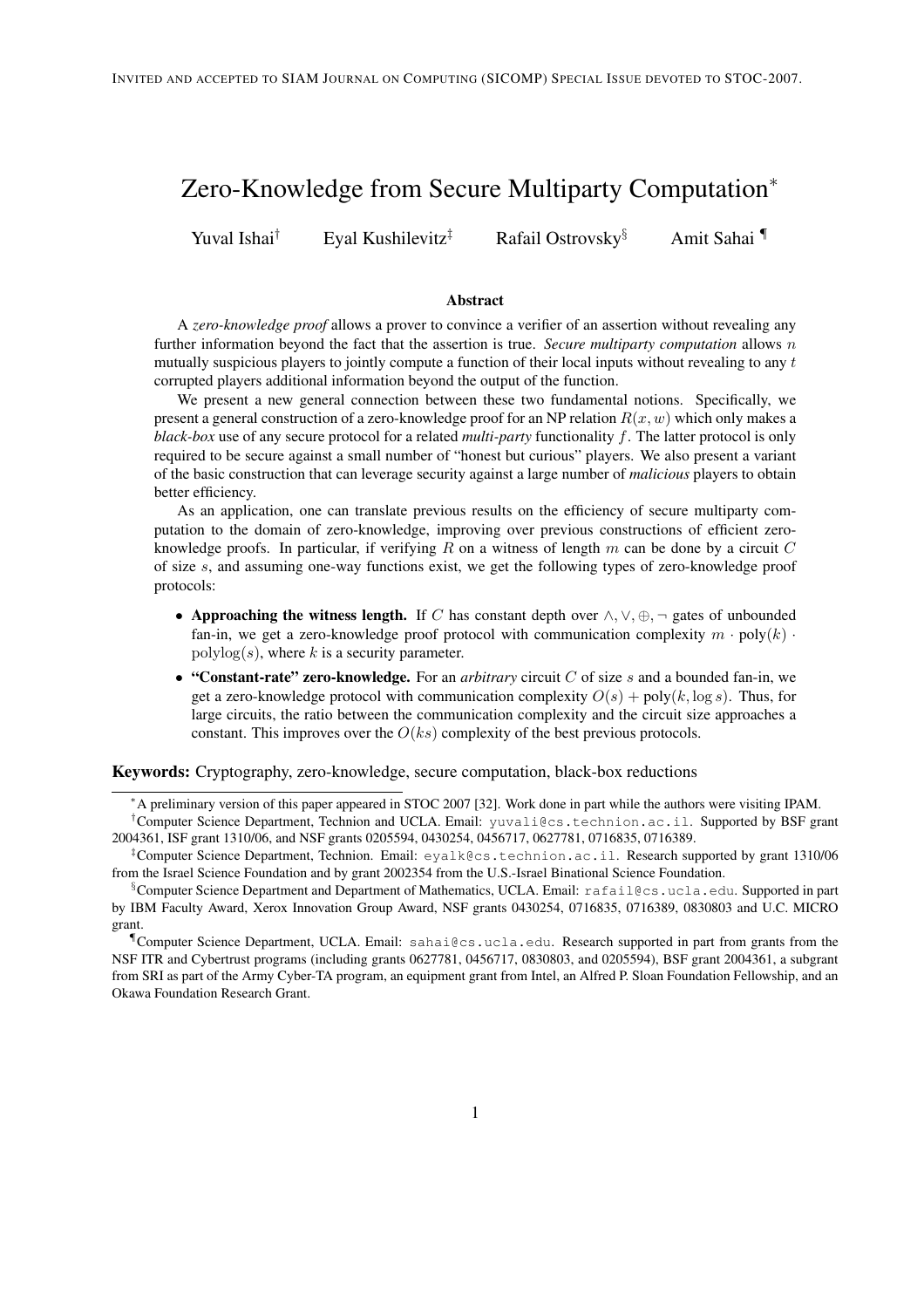## 1 Introduction

In this work we establish a new general connection between two of the most fundamental tasks in cryptography: zero-knowledge proofs and secure multiparty computation. Before explaining and motivating this connection, we give some relevant background to put it in context.

A *zero-knowledge proof* protocol [24] allows a prover to convince a verifier in the validity of a statement without revealing any further information about the proof beyond the fact that the statement is true. A more general problem is that of *secure multiparty computation* (MPC) [56, 21, 3, 8]. An MPC protocol allows n players to compute a function of their inputs (also referred to as an "n-party functionality") while maintaining the privacy of their inputs and the correctness of the output. A bit more precisely, the protocol should prevent an adversary which may corrupt at most t players from achieving more than it could have achieved by attacking an idealized protocol in which the function is computed by an external trusted party. In particular, corrupted players should not learn further information about the remaining inputs beyond the output of the function. Zero-knowledge protocols can be viewed as a special case of secure two-party computation, where the function verifies the validity of a witness held by the prover.

Honest vs. dishonest majority. MPC protocols can be divided into two categories: ones that rely on the existence of an honest majority (namely, assume that  $t < n/2$ ) [3, 8, 50] and ones that can offer security even when there is no honest majority [56, 21, 17]. In the case of an honest majority, it is possible to obtain "information-theoretic" security that holds unconditionally, whereas in the case of no honest majority one needs to settle for computational security that holds under cryptographic assumptions. On the other hand, the honest majority assumption is often too strong, and is meaningless in the important two-party case.

Constructions of these two types of protocols differ vastly in the types of techniques they employ. While protocols from the second category (most notably, zero-knowledge protocols) have occasionally proved useful for the design of protocols from the first category, we are not aware of applications that go in the other direction. This work is motivated in part by the hope to leverage the efficiency and simplicity of MPC with honest majority (as well as the large body of relevant work) for the design of efficient protocols in the case of no honest majority, and in particular for the design of efficient zero-knowledge protocols.

Semi-honest vs. malicious players. Another major distinction is between MPC protocols that offer security against *semi-honest* (aka "honest but curious") players, who follow the protocol's instructions but may try to gain additional information from what they see, and protocols that offer security against *malicious* players, who may arbitrarily deviate from the protocol's instructions in order to compromise the privacy of the inputs or the correctness of the output. We refer to these two types of protocols as being secure in the semi-honest model and the malicious model, respectively. Security in the semi-honest model is typically much easier to realize than security in the malicious model. Remarkably, the celebrated result of Goldreich, Micali, and Wigderson [20, 21] shows how to compile an *arbitrary* MPC protocol Π which securely computes a function f in the semi-honest model into a protocol  $\Pi'$  which securely computes f in the malicious model. The high level technique, known as the "GMW paradigm," is to require players to validate every message they send by supplying a zero-knowledge proof that the message is consistent with protocol's Π specification. To implement the zero-knowledge proofs, the compiler needs to look into the code<sup>1</sup> of  $\Pi$  rather than use it as a black-box, and the resulting protocol  $\Pi'$  needs to perform multiple cryptographic operations for every gate in the circuit implementing Π. Thus, applying the GMW paradigm may involve a considerable efficiency overhead, which gets worse with the computational complexity of Π. A second source of motivation for

<sup>&</sup>lt;sup>1</sup>When we talk of "black-box" use of the protocol  $\Pi$ , we mean simply invoking the next-message-functions of each player in the protocol without looking inside the details of the circuits or TM's that describe these functions. This is in keeping with the standard usage of the term "black-box" when talking of reductions between cryptographic primitives (cf. [52]).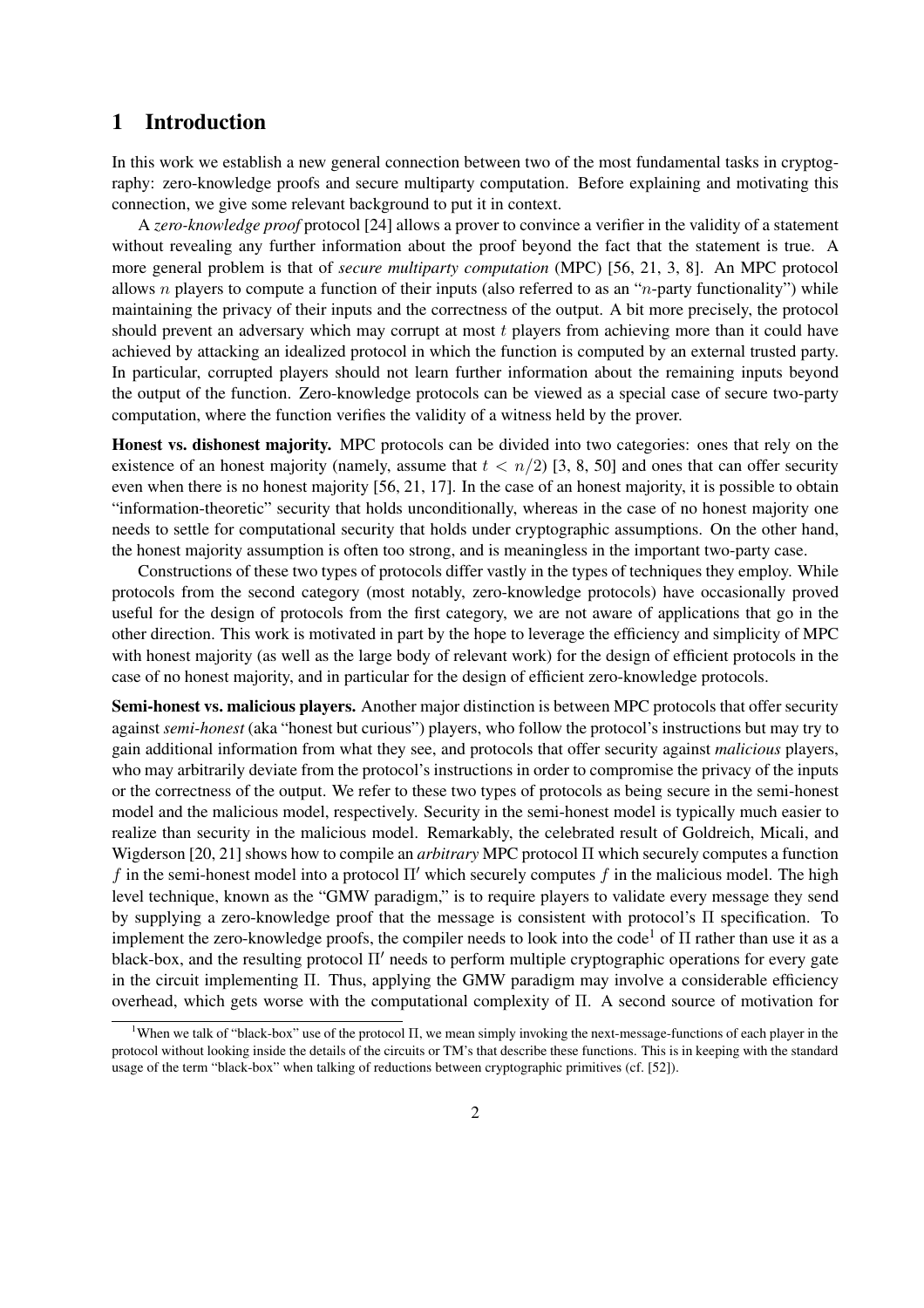our work is the goal of finding alternative "black-box" approaches for boosting security in the semi-honest model into security in the malicious model.

### 1.1 Our Contribution

We present a general construction of a zero-knowledge proof system  $\Pi_R$  for an NP relation  $R(x, w)$  which makes a *black-box* <sup>2</sup> use of an MPC protocol  $\Pi_f$  for a related multi-party functionality f, along with a bit commitment protocol. The functionality  $f$  can be efficiently defined by only making a black-box (oracle) access to R.

The MPC protocol  $\Pi_f$  may involve an arbitrary number of players n, and only needs to be secure against two *semi-honest* players. In particular, the MPC protocol only needs to be secure in the presence of an honest majority. (Our main construction allows  $\Pi_f$  to employ an ideal Oblivious Transfer (OT) [49, 14] channel between each pair of players. For the case that  $\Pi_f$  does not require OT channels, we present a variant of the construction in which  $\Pi_f$  only needs to be secure against *one* semi-honest player.)

The basic variant of our construction proceeds as follows. Define  $f(x, w_1, w_2, \ldots, w_n) = R(x, w_1 \oplus w_2, \ldots, w_n)$  $w_2 \oplus \cdots \oplus w_n$ ). The function f is viewed as an n-party functionality, where x (an NP statement) is known to all n players, and  $w_i$  (the *i*-th share of the witness) is a private input of Player *i*. Note that f is efficiently defined using an oracle to R. The zero-knowledge protocol  $\Pi_R$  begins with the prover secretsharing (on her private work-tape) the witness w into n additive shares, picking random  $w_1, \ldots, w_n$  such that  $w = w_1 \oplus \cdots \oplus w_n$ . The prover then "runs in her head" the given *n*-party protocol  $\Pi_f$  for the functionality f, using the statement x and the shares  $w_1, \ldots, w_n$  as inputs for the n players. After this execution is completed, the prover begins her interaction with the verifier. The prover commits to the view of each of the *n* players, and the verifier picks a random pair of distinct players  $i, j$  and challenges the prover to open the committed views of these players. Finally, the verifier accepts if the opened views are consistent with each other (with respect to  $\Pi_f$ ) and the outputs in these views are 1. (If  $\Pi_f$  employs OT channels, this consistency check applies also to the inputs and output of each OT channel.)

The zero-knowledge property of the protocol follows from the security of  $\Pi_f$  against two semi-honest players. Assuming that  $\Pi_f$  is perfectly correct, violating the soundness requires a cheating prover to generate at least one pair of inconsistent views, which is detected with probability at least  $1/\binom{n}{2}$  $_{2}^{n}$ ). Using  $O(kn^2)$ repetitions, the soundness error can be decreased to  $2^{-k}$ .

The black-box nature of our transformation suggests the possibility of significantly better efficiency. In particular, the *communication* complexity of the resulting zero-knowledge protocols can be smaller than the *computational* complexity of the MPC protocols from which they are derived. This should be contrasted with traditional zero-knowledge proofs (obtained via a Karp reduction to some fixed NP-complete problem) whose communication complexity is typically much bigger than the computational complexity of the relation R.

Towards obtaining more efficient variants of the construction which avoid the cost of soundness amplification via repetition, we employ MPC protocols that tolerate a larger number of corruptions and allow the verifier to open many views at once. In this case, security of  $\Pi_f$  against semi-honest players does not suffice, and we need to rely on MPC protocols that have some form of robustness against  $t$  malicious players (where typically t will be a constant multiple of the soundness parameter k and n a constant multiple of t).

The intuition behind this modification is that it will allow the verifier to obtain  $t$  views, rather than just two views, from a single execution of the protocol. Security against t *malicious* players guarantees that in order to violate the correctness of the MPC protocol  $\Pi_f$  (or the soundness of the zero-knowledge protocol)

<sup>&</sup>lt;sup>2</sup>See previous footnote for an explanation of the use of the term "black-box" here.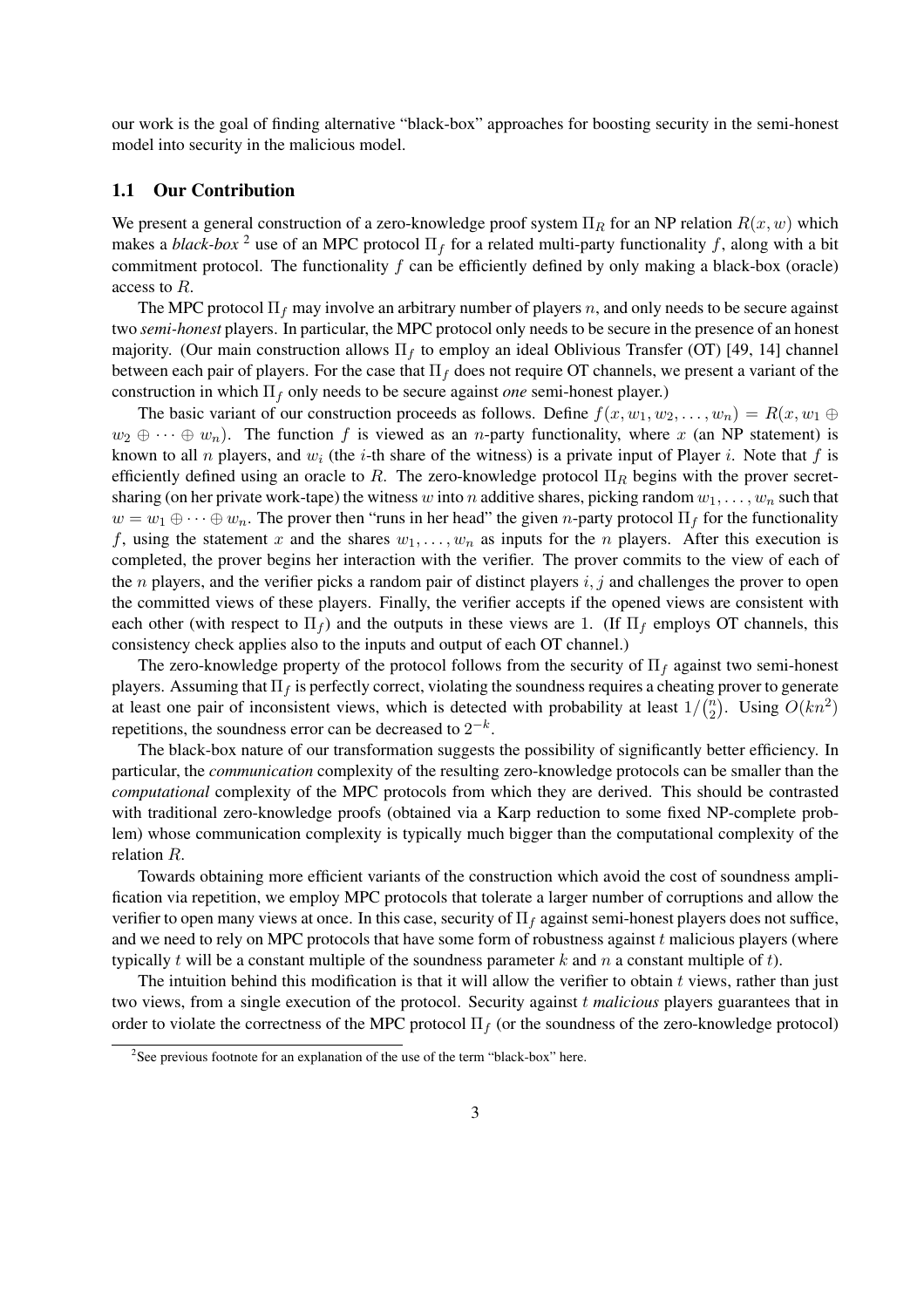the inconsistencies between the views must be "well-spread" in a way that opening  $t$  random views reveals an inconsistency with overwhelming probability. Note that security against  $t$  semi-honest players does not suffice here. Indeed, in this case a single malicious player can cause all other players to have an incorrect output; if this particular player is not picked by the verifier, no inconsistency is revealed and still the output may be incorrect. On the other hand, we do not need full security against malicious players: it suffices for the protocol to be *correct* in the presence of malicious players, whereas its privacy is only required to hold, as before, against semi-honest players.

Another extension of the basic construction that is needed for our applications is to the "statistical" case where  $\Pi_f$  may produce an incorrect output with negligible probability. This case makes even the simple basic construction fail, as it allows the adversary to cheat by biasing the randomness used for generating the views (but otherwise behaving according to the protocol). We show how to overcome this obstacle using standard cryptographic techniques, though for the efficient version of our construction this involves some additional complications.

Applications. To demonstrate the usefulness of our general approach, we translate previous results on the efficiency of MPC to the domain of zero-knowledge, improving over some previous constructions of efficient zero-knowledge protocols. In particular, if verifying  $R(x, \cdot)$  on a witness w of length m can be done by a circuit  $C$  of size  $s$ , we get the following types of zero-knowledge proof protocols.

SIMPLE ZERO-KNOWLEDGE. By plugging in standard MPC protocols for the semi-honest model, such as the 2-private 3-player GMW protocol [21, 17] (which relies on OT channels) or the 1-private 3-player BGW protocol [3], we get simple zero-knowledge protocols with complexity  $O(ks)$ . (Here and in the following k denotes a security parameter, and the soundness error is at most  $2^{-k}$ .) These protocols provide more efficient alternatives to the classical zero-knowledge protocols based on 3-Colorability or Hamiltonicity, since they apply directly to the circuit representation and do not require a Karp reduction to these NPcomplete problems. In contrast to the classical protocols, zero-knowledge protocols derived from the BGW protocol can be efficiently extended to prove relations defined by *arithmetic* circuits, without requiring to emulate arithmetic computations via boolean operations.

APPROACHING THE WITNESS LENGTH. If C has constant depth over  $\wedge$ ,  $\vee$ ,  $\oplus$ ,  $\neg$  gates of unbounded fan-in, we get a zero-knowledge proof protocol with  $m \cdot \text{poly}(k) \cdot \text{polylog}(s)$  bits of communication. This protocol can be implemented using a one-way function.<sup>3</sup> Alternatively, our technique yields a zero-knowledge proof system in a non-interactive model with preprocessing. The complexity of our protocols is comparable to that of a previous protocol of Kalai and Raz [34]. The latter, however, only yields zero-knowledge *argument* systems and relies on stronger assumptions, but requires less communication for implementing the setup. Our zero-knowledge protocols, described above, rely on an MPC protocol from [1], whose basic version combines the BGW protocol [3] with the polynomial representation techniques of [51, 55]. We note that the protocols we obtain are essentially the best one could hope for in terms of both the underlying assumption (one-way functions) and the communication complexity. Indeed, the existence of non-trivial zero-knowledge proofs implies the existence of "non-uniform" one-way functions [47], and a lower communication complexity for zero-knowledge *proofs* (as opposed to arguments [37]) would imply surprisingly efficient probabilistic algorithms for SAT [19].

"CONSTANT-RATE" ZERO-KNOWLEDGE. Assuming that one-way functions exist, we get a zero-knowledge

<sup>&</sup>lt;sup>3</sup>A similar result was obtained independently by Kalai and Raz [35]. In a subsequent work, Goldwasser, Kalai, and Rothblum [23] extended the class of circuits for which  $m \cdot poly(k, \log s)$  communication complexity can be achieved to polylog-depth circuits (capturing the complexity class NC). We note that our approach is very different from the approaches taken in [35, 23], which rely on variants of interactive proofs rather than MPC.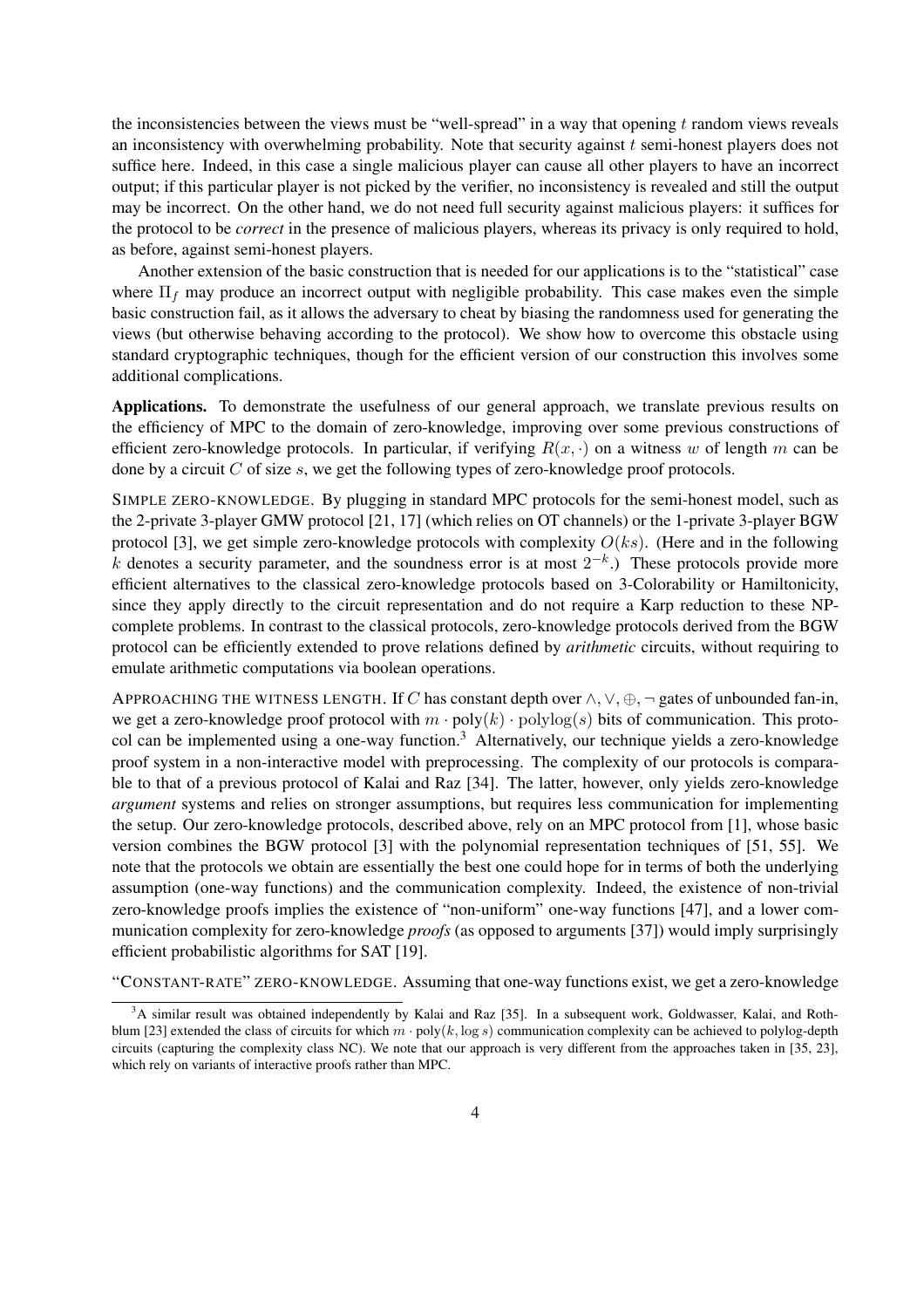proof protocol for an *arbitrary* circuit C of size s and bounded fan-in with communication complexity  $O(s)$  + poly(k, log s). Thus, for large circuits, the ratio between the communication complexity and the circuit size approaches a constant. This improves over the  $O(ks)$  complexity of the best previous protocols (e.g. [10]). Our zero-knowledge protocol relies on an MPC protocol from [13], optimized to work over constant-size fields using secret sharing based on algebraic-geometric codes [9].

Perspective. Our construction has direct relevance to the two motivating goals discussed above. First, it establishes a new general connection between zero-knowledge and MPC, which in particular allows us to exploit the large body of work on MPC with honest majority for the design of zero-knowledge proofs. The latter, in turn, can be used for the design of general secure two-party protocols and MPC with no honest majority. This new connection also establishes a link between some remaining open questions concerning the efficiency of zero-knowledge proofs and similar open questions in the area of MPC. For instance, if *all* circuits can be securely evaluated with communication complexity that depends (say) quadratically on the input size, then all NP-relations have zero-knowledge proofs whose communication complexity is roughly quadratic in the witness size.

Second, our construction shows a useful class of applications for which security in the semi-honest model can be boosted in a *black-box* way into security in the malicious model. It is instructive to note that it is generally impossible to *directly* construct a protocol  $\Pi'$  which securely computes a function R in the malicious model by making a black-box use of a protocol  $\Pi$  which securely computes  $R$  in the semi-honest model. For instance, if  $R$  is a zero-knowledge functionality, in the semi-honest model we can consider a trivial protocol  $\Pi$  in which the prover simply sends to the verifier the output of R on its input  $(x, w)$ . Clearly, II is generally useless for the construction of Π'. By modifying R into a related multi-party functionality f, we avoid this impossibility.<sup>4</sup>

## 1.2 Related Work

Black-box reductions. A rich body of work, initiated by the seminal paper of Impagliazzo and Rudich [30], attempts to draw the lines between possibility and impossibility of black-box reductions in cryptography. In particular, black-box constructions of MPC protocols from various cryptographic primitives have been previously suggested [36, 41, 38, 12, 31, 26]. Our work differs from all this work in that it treats not only the underlying cryptographic primitives as a black-box but also the *functionality* that should be realized. In contrast, previous constructions address either the case of some fixed functionality or alternatively make a non-black-box use of the functionality.

Efficiency of zero-knowledge. There has been a vast body of work on improving the efficiency of interactive and non-interactive zero-knowledge proofs; e.g., see [5, 10, 39, 40, 11, 6, 25, 34] and references therein. It is important to note in this context that by settling for computational soundness, one can get asymptotically very efficient zero-knowledge *argument* systems with a polylogarithmic communication complexity. These argument systems can be either interactive and based on collision-resistant hash functions [37] or non-interactive in the random oracle model [43]. Our focus on proofs rather than arguments is motivated both from a theoretical and from a practical point of view. From a theoretical point of view, we get a stronger notion of soundness under weaker assumptions. From a more practical point of view, the PCPbased constructions of arguments, as in [37, 43], are still quite far from being efficient in practice. Finally, our results are independently motivated by the general goal of boosting security against semi-honest players

<sup>&</sup>lt;sup>4</sup>Here it is crucial to insist that f make a black-box use of R; otherwise, the output of f can encode the description of a circuit computing  $R$ , allowing to use the standard (non-black-box) GMW paradigm.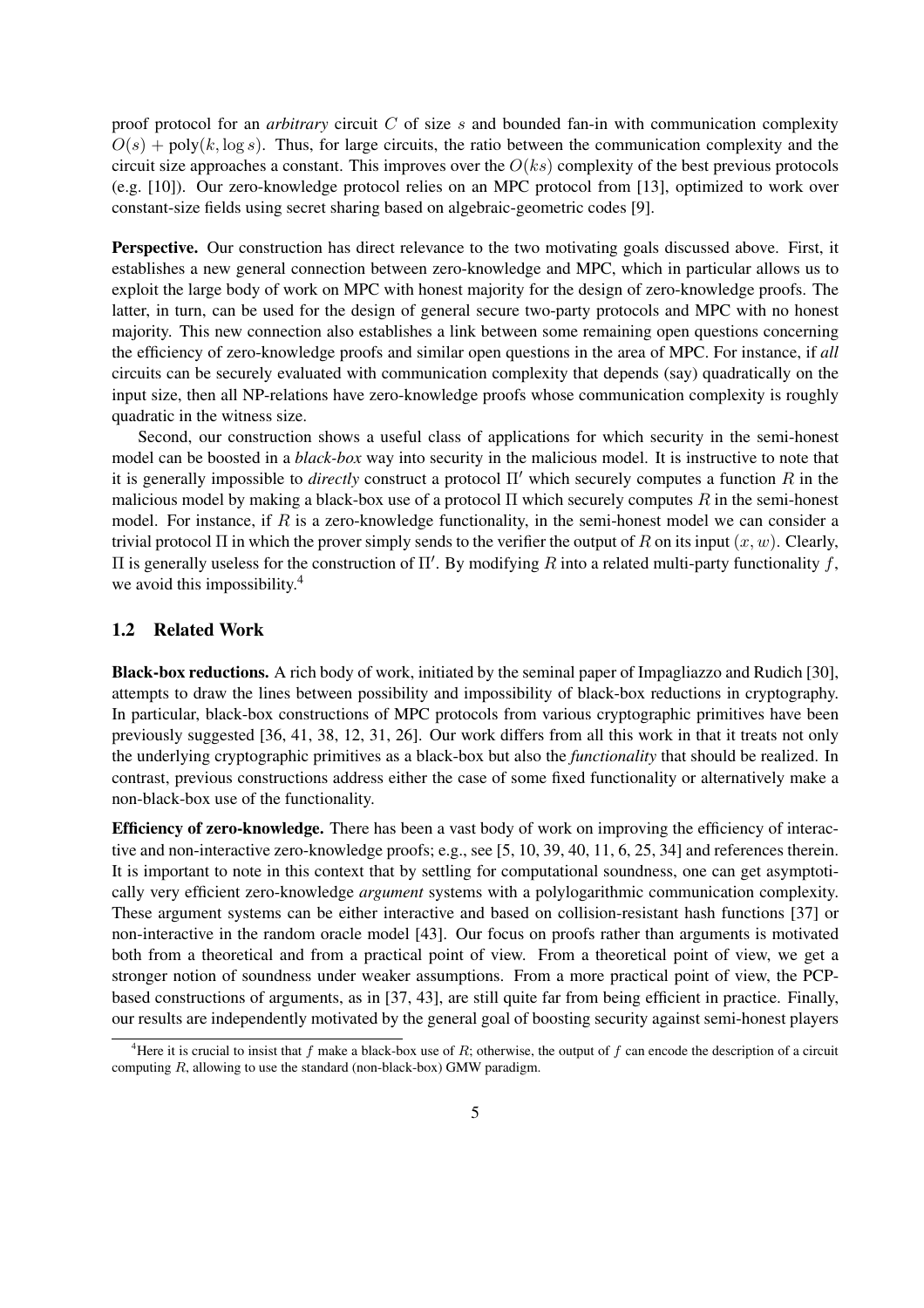into security against malicious players in a *black-box* way. This motivation applies both to proofs and to arguments.

Organization. In Section 2 we give some preliminaries. The basic construction of zero-knowledge protocols from MPC in the semi-honest model is described in Section 3, including (in Section 3.2) the application to zero-knowledge protocols whose communication complexity is close to the witness length. In Section 4, we present our constructions of zero-knowledge protocols from MPC in the malicious model. These are motivated by the application to constant-rate zero-knowledge, presented in Section 4.4. We conclude with some final remarks in Section 5.

# 2 Preliminaries

In this section we define the notions of zero-knowledge proofs and MPC protocols.

**Indistinguishability.** A function  $\epsilon(\cdot)$  is *negligible* if it is asymptotically smaller than the inverse of any polynomial. That is, for every constant  $c > 0$  and all sufficiently large n we have  $\epsilon(n) < 1/n^c$ . We say that  $\epsilon(\cdot)$  is *overwhelming* if  $1 - \epsilon$  is negligible. Let  $X \subseteq \{0,1\}^*$  be an infinite set of strings. Two distribution ensembles  $\{A_x\}_{x\in X}$  and  $\{B_x\}_{x\in X}$  are said to be *computationally indistinguishable* if, for every efficient non-uniform distinguisher D, there is a negligible function  $\epsilon(\cdot)$  such that for every  $x \in X$  we have  $|Pr[D(A_x) = 1] - Pr[D(B_x) = 1]| \leq \epsilon(|x|).$ 

### 2.1 Zero-Knowledge (ZK)

We use the standard notion of zero-knowledge proofs from the literature [24, 20, 16], adapted to the case where the honest prover should be efficient.

An NP-relation  $R(x, w)$  is an efficiently decidable binary relation which is polynomially bounded, in the sense that there is a polynomial  $p(\cdot)$  such that if  $R(x, w)$  is satisfied then  $|w| \leq p(|x|)$ . We naturally view R as a boolean function which outputs 0 or 1. Note that any NP-relation R defines an NP-language  $L = \{x : \exists w \; R(x, w) = 1\}.$ 

A zero-knowledge proof protocol for an NP-relation  $R(x, w)$  is defined by two PPT interactive algorithms, a prover  $P$  and a verifier  $V$ . Initially the prover is given an NP statement  $x$  and a corresponding witness  $w$  and the verifier is only given the statement  $x$ . The prover and the verifier interact using the nextmessage function defined by their respective algorithms. This function determines the next message to be sent based on the inputs, messages received so far, and the coin tosses of the corresponding party.

**Definition 2.1 (Zero-knowledge proof)** *The protocol*  $(P, V)$  *is a* zero-knowledge proof protocol *for the relation* R *if it satisfies the following requirements:*

- COMPLETENESS: If  $R(x, w) = 1$  and both players are honest (namely, compute messages they send *according to the protocol) the verifier always accepts.*
- SOUNDNESS: *For every malicious and* computationally unbounded *prover* P ∗ *, there is a negligible function*  $\epsilon(\cdot)$  *such that if* x *is a false statement* (namely,  $R(x, w) = 0$  *for all w*), the interaction of  $P^*$ *with V on input x makes V reject except* with *at most*  $\epsilon(|x|)$  *probability.*
- ZERO-KNOWLEDGE: *For any malicious PPT verifier* V ∗ *there is a PPT simulator* M<sup>∗</sup> *such that the view of*  $V^*$ , when interacting with P on inputs  $(x, w)$  for which  $R(x, w) = 1$ , is computationally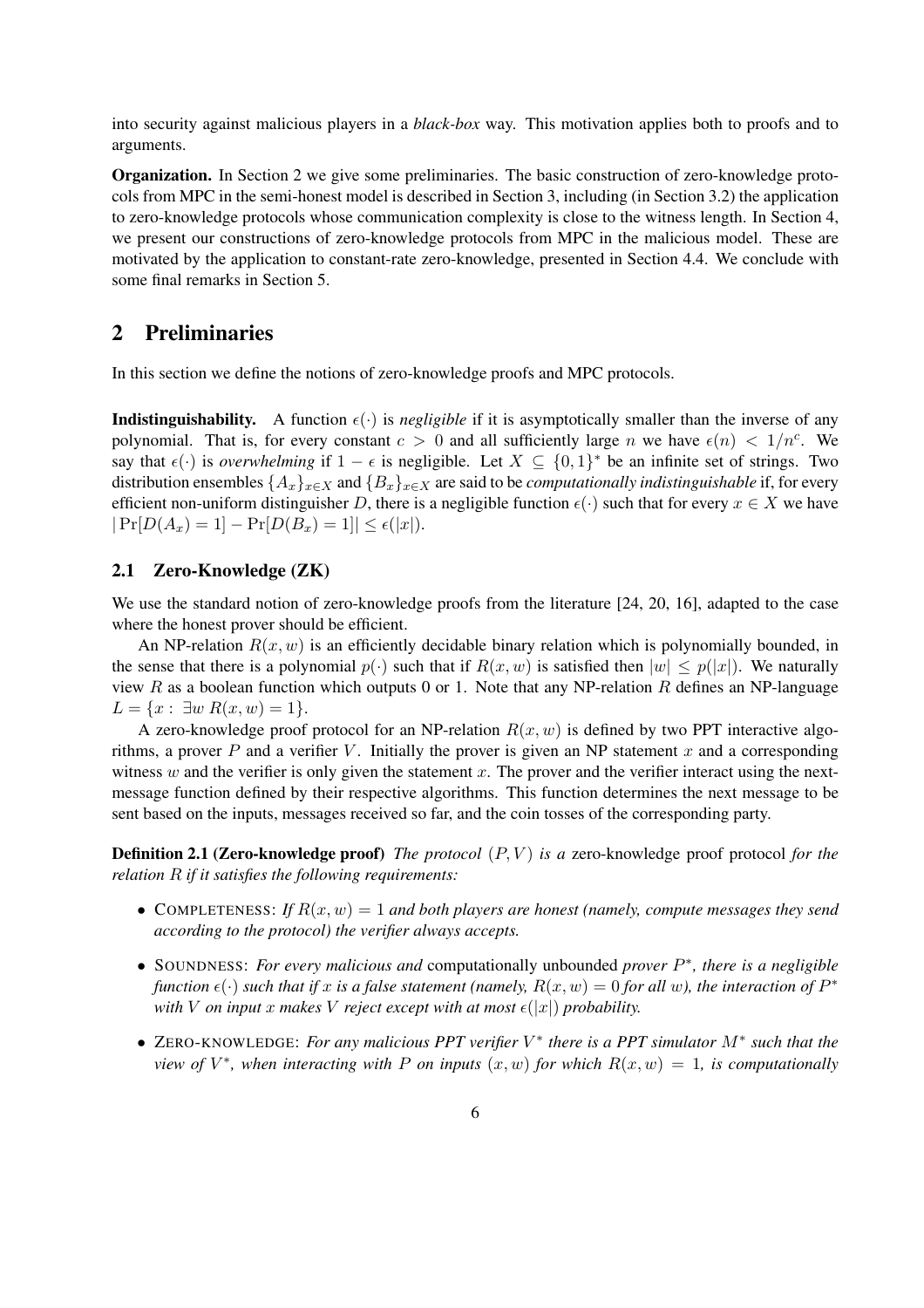*indistinguishable from the output distribution of*  $M^*(x)$ *. That is, there exists a negligible*  $\delta(\cdot)$  *such that for every efficient non-uniform distinguisher* D and every x, w such that  $(x, w) \in R$  we have

$$
|\Pr[D(\text{View}_{V^*}(x, w)) = 1] - \Pr[D(M^*(x)) = 1]| \le \delta(|x|)
$$

 $where$  View<sub>V<sup>\*</sup></sub> denotes the view of  $V^*$ , consisting of its input x, its coin-tosses, and its incoming *messages.*

We will sometimes relax the completeness requirement to allow a negligible error probability. Finally, we will also consider zero-knowledge protocols that have a non-negligible (typically constant) soundness error  $\epsilon$ . In such cases the soundness error will be specified.

For the sake of simplicity, we do not consider the stronger *proof of knowledge* property (cf. [16]) of zero-knowledge protocols. However, our general constructions can be shown to satisfy this property as well.

Using an explicit security parameter. Note that the above standard definition of zero-knowledge proofs implicitly treats the length of the statement  $x$  as a security parameter, requiring the advantage of a dishonest party (prover or verifier) to be negligible in  $|x|$ . While this is convenient for establishing feasibility results, when studying the concrete *efficiency* of cryptographic protocols it is useful to introduce a separate security parameter  $k$  which is given as an additional input to all algorithms. In such a case, we modify the soundness and zero-knowledge requirements in Definition 2.1 by replacing  $\epsilon(|x|)$  and  $\delta(|x|)$  by  $\epsilon(k)$  and  $\delta(k)$ , respectively. Furthermore, in the zero-knowledge requirement we restrict the running time of  $V^*$  and  $D$  to be polynomial in k. A zero-knowledge protocol satisfying the latter definition can be turned into a zeroknowledge protocol satisfying the original definition by letting  $k = |x|^c$ , where  $c > 0$  can be an arbitrarily small constant.<sup>5</sup> Thus,  $k$  can be thought of as being asymptotically much smaller than the input length.

### 2.2 Idealized Primitives

When describing our zero-knowledge protocols, it will be convenient to first describe and analyze them in a *hybrid* model in which idealized versions of primitives such as bit commitment or coin-flipping are available. We then explicitly describe how to instantiate invocations of the ideal primitives (only making a black-box use of a one-way function) in order to get a protocol in the plain model. Such a modular design approach is common in the area of MPC (cf. [7, 17]). However, since we are dealing with *unconditionally sound* proofs rather than computationally sound arguments, we cannot apply off-the-shelf composition theorems to deduce the security of the final protocol, and need to argue each case separately.

We note that despite the lack of general tools for a modular design of zero-knowledge proofs, the analysis of the zero-knowledge protocols we obtain by instantiating the ideal primitives combines in a rather straightforward way the analysis of our protocols in the hybrid model with the analysis of previous zeroknowledge protocols from the literature. Thus, the main contribution of this work may best be viewed within the hybrid model.

### 2.3 Secure Multiparty Computation (MPC)

We use standard definitions of MPC from the literature [7, 16]. Our basic model assumes synchronous communication over secure point-to-point channels. (Some protocols will also rely on other ideal primitives

<sup>&</sup>lt;sup>5</sup>In fact, for all protocols presented in this paper one can let k be as small as  $polylog(|x|)$  if the underlying one-way function is assumed to be exponentially strong.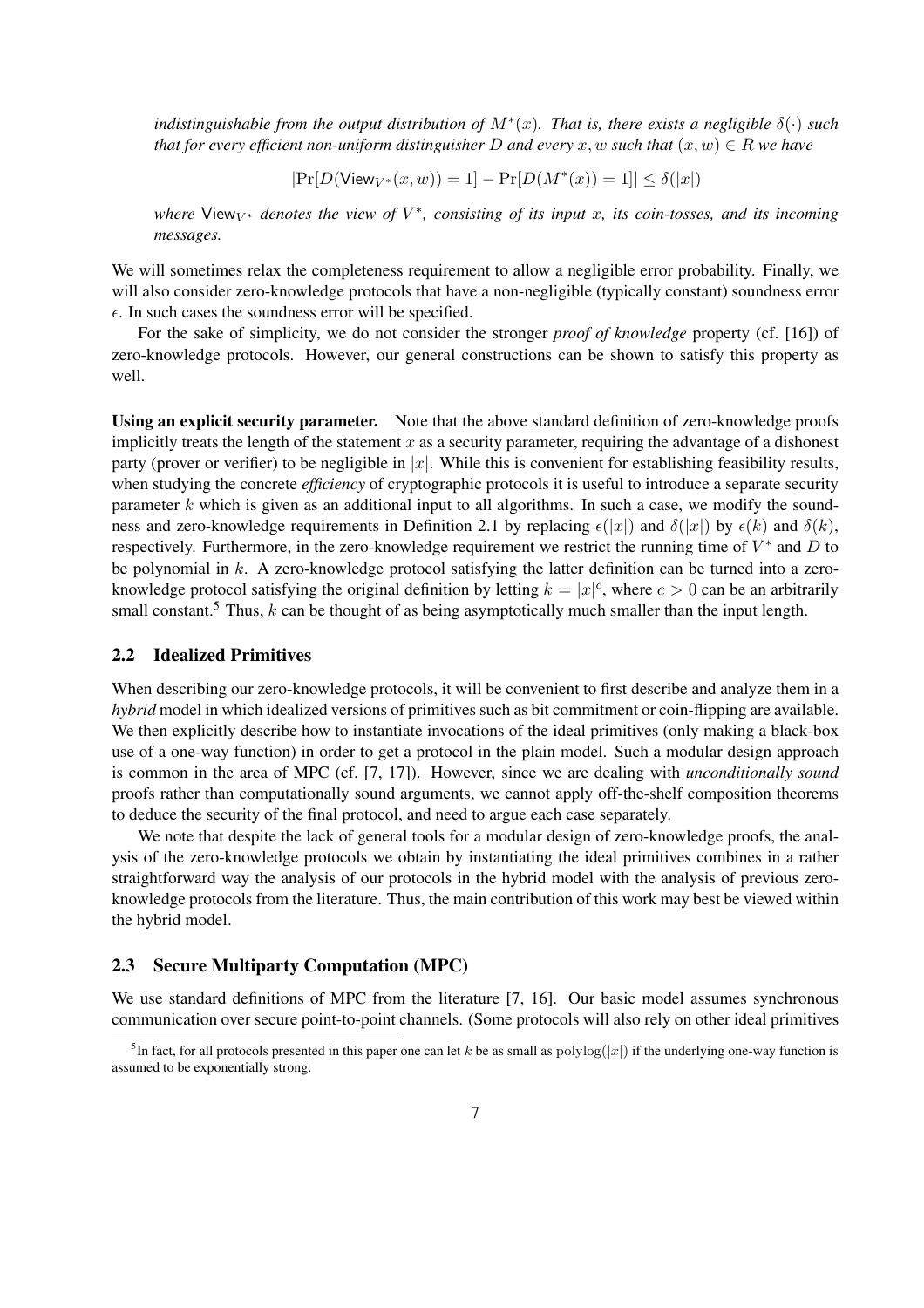such as OT channels, broadcast primitive, or ideal coin-flipping. These will be explained when they are used.)

Let n be the number of players, which will be denoted by  $P_1, \ldots, P_n$ . All players share a public input x, and each player  $P_i$  holds a local private input  $w_i$ . We consider protocols which securely realize an *n*-party functionality f, where f maps the inputs  $(x, w_1, \ldots, w_n)$  to an *n*-tuple of outputs. (When only a single output is specified, this output is assumed to be given to all players.)

A protocol  $\Pi$  is specified via its next message function. That is,  $\Pi(i, x, w_i, r_i, (m_1, \ldots, m_j))$  returns the set of n messages (and, possibly, a broadcast message) sent by  $P_i$  in Round  $j + 1$  given the public input x, its local input  $w_i$ , its random input  $r_i$ , and the messages  $m_1, \ldots, m_j$  it *received* in the first j rounds. In the case of statistical or computational security,  $\Pi$  receives a security parameter k as an additional input. The output of Π may also indicate that the protocol should terminate, in which case Π returns the local output of  $P_i$ . The *view* of  $P_i$ , denoted by  $V_i$ , includes  $w_i, r_i$  and the messages *received* by  $P_i$  during the execution of Π. Note that the messages sent by an uncorrupted player  $P_i$  as well as its local output can be inferred from  $V_i$  and x by invoking  $\Pi$ . It will be useful to define the following natural notion of consistency between views.

**Definition 2.2 (Consistent views)** We say that a pair of views  $V_i$ ,  $V_j$  are consistent *(with respect to the protocol* Π *and some public input* x*) if the outgoing messages implicit in* V<sup>i</sup> , x *are identical to the incoming messages reported in*  $V_i$  *and vice versa.* 

The following simple lemma asserts that an  $n$ -tuple of views corresponds to some honest execution of Π if and only if every pair of views are consistent.

Lemma 2.3 (Local vs. global consistency) *Let* Π *be an* n*-party protocol as above and* x *be a public input.* Let  $V_1,\ldots,V_n$  be an n-tuple of (possibly incorrect) views. Then all pairs of views  $V_i,V_j$  are consistent with *respect to* Π *and* x if and only if *there exists an honest execution of* Π *with public input* x *(and some choice of private inputs*  $w_i$  *and random inputs*  $r_i$ *) in which*  $V_i$  *is the view of*  $P_i$  *for every*  $1 \leq i \leq n$ *.* 

**Proof:** The "if" direction follows directly from the definitions. For the "only if" direction, let  $V_1, \ldots, V_n$ be pairwise consistent views and let  $w_i, r_i$  be the input and random input reported in view  $V_i$ . The pairwise consistency of the views implies, by induction on the number of rounds  $d$ , that the actual view of every player  $P_i$  after d rounds when  $\Pi$  is invoked on  $(x,(w_1,r_1),\ldots,(w_n,r_n))$  is the same as the view of  $P_i$  in the first d rounds reported in  $V_i$ . It follows that the n views  $V_1, \ldots, V_n$  are consistent with the full execution of  $\Pi$ , as required.  $\Box$ 

We consider security of protocols in both the "semi-honest" and the "malicious" models. In the semihonest model, one may break the security requirements into the following correctness and privacy requirements.

**Definition 2.4 (Correctness)** *We say that*  $\Pi$  *realizes a deterministic n-party functionality*  $f(x, w_1, \ldots, w_n)$ *with* perfect (resp., statistical) correctness *if for all inputs*  $x, w_1, \ldots, w_n$ , the probability that the output of *some player is different from the output of* f *is 0 (resp., negligible in* k*), where the probability is over the independent choices of the random inputs*  $r_1, \ldots, r_n$ .

**Definition 2.5** (t-Privacy) Let  $1 \leq t \leq n$ . We say that  $\Pi$  realizes f with perfect t-privacy if there is *a PPT simulator* SIM *such that for any inputs*  $x, w_1, \ldots, w_n$  *and every set of corrupted players*  $T \subseteq$ [n], where  $|T| \leq t$ , the joint view  $\mathsf{View}_T(x, w_1, \ldots, w_n)$  of players in T is distributed identically to  $\text{Sim}(T, x, (w_i)_{i \in T}, f_T(x, w_1, \ldots, w_n))$ *. The relaxations to statistical or computational privacy are defined*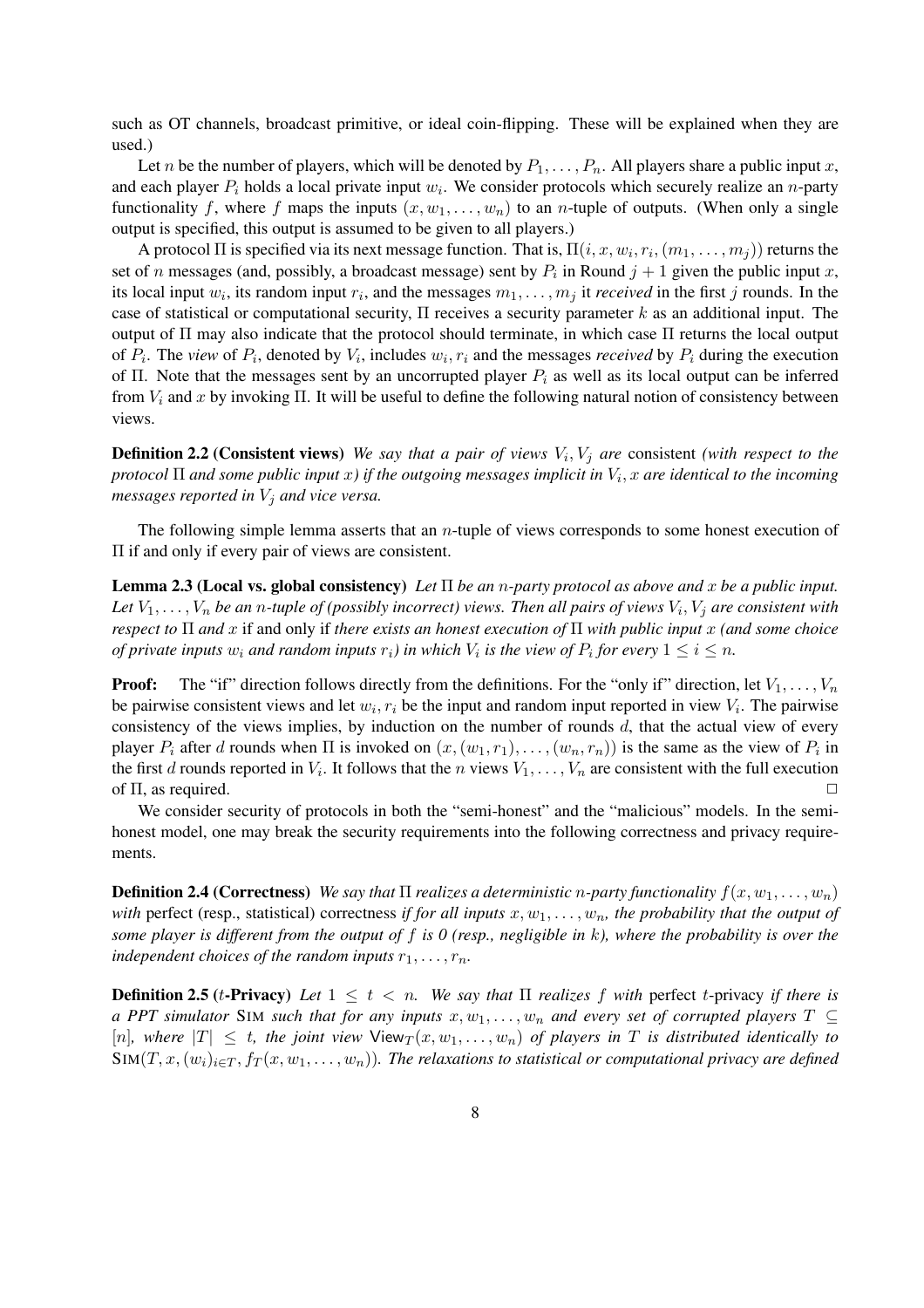*in the natural way. That is, in the statistical (resp., computational) case we require that for every distinguisher* D (resp., D with circuit size  $poly(k)$ ) there is a negligible function  $\delta(\cdot)$  *such that* 

 $|\Pr[D(\mathsf{View}_T(k, x, w_1, \ldots, w_n)) = 1] - \Pr[D(\mathsf{SIM}(k, T, x, (w_i)_{i \in T}, f_T(x, w_1, \ldots, w_n))) = 1]| \leq \delta(k).$ 

In the malicious model, in which corrupted players may behave arbitrarily, security cannot be generally broken into correctness and privacy as above. However, for our purposes we only need the protocols to satisfy a weaker notion of security in the malicious model that is implied by the standard general definition. Specifically, it suffices that  $\Pi$  be t-private as defined above, and moreover it should satisfy the following notion of correctness in the malicious model.

Definition 2.6 (t-Robustness) *We say that* Π *realizes* f *with perfect (resp., statistical)* t-robustness *if it is perfectly (resp., statistically) correct in the presence of a semi-honest adversary as in Definition 2.4, and furthermore for any computationally unbounded malicious adversary corrupting a set* T *of at most* t *players,* and for any inputs  $(x, w_1, \dots, w_n)$ , the following robustness property holds. If there is no  $(w_1', \dots, w_n')$  such that  $f(x, w_1', \ldots, w_n') = 1$ , then the probability that some uncorrupted player outputs 1 in an execution of  $\Pi$  *in which the inputs of the honest players are consistent with*  $(x, w_1, \ldots, w_n)$  *is* 0 *(resp., is negligible in* k*).*

Finally, we will also consider robustness against an *adaptive* adversary, which is allowed to dynamically pick the set  $T$  of corrupted players based on the views of the players it has seen so far (as long as the total number of corrupted players does not exceed  $t$ ). Definition 2.6 can be naturally extended to the case of adaptive adversaries. (An instance of such a definition will be formally defined later.) By default, we consider the non-adaptive notion of robustness defined above.

## 3 Zero-Knowledge from MPC in the Semi-Honest Model

In this section we present our basic constructions of zero-knowledge protocols, which rely on MPC protocols in the semi-honest model.

Let L be a language in NP and let  $R(x, w)$  be a corresponding NP-relation. Let f be the following  $(n + 1)$ -argument function  $(n \geq 3)$ , corresponding to R:

$$
f(x, w_1, \ldots, w_n) = R(x, w_1 \oplus \ldots \oplus w_n),
$$

where  $\oplus$  here denotes bitwise exclusive-or of strings (all of the same length). We view f as an n-party functionality, where the first argument x is a public input known to all  $n$  players,  $w_i$  is a private input of player  $P_i$ , and the output is received by all players. We will sometimes ignore the public input x, viewing  $f$ as an *n*-argument function specified by  $x$ .

Let  $\Pi_f$  be an *n*-party protocol which realizes f with *perfect* correctness and either perfect, statistical, or computational 2-privacy (in the semi-honest model). We now describe a zero-knowledge protocol  $\Pi_R$ for the NP-relation R. The prover and verifier are both given an input x (an instance of  $L$ ). The prover is also given a witness w and they both have a black-box access to the MPC protocol  $\Pi_f$ . The zero-knowledge protocol also makes use of a statistically-binding *commitment* protocol Com [44], which can in turn be based on any one-way function [29, 16].

We start by describing and analyzing  $\Pi_R$  using an idealized implementation of Com, where a string can be committed to by secretly sending it to a trusted third party, and later opened (or "decommitted") by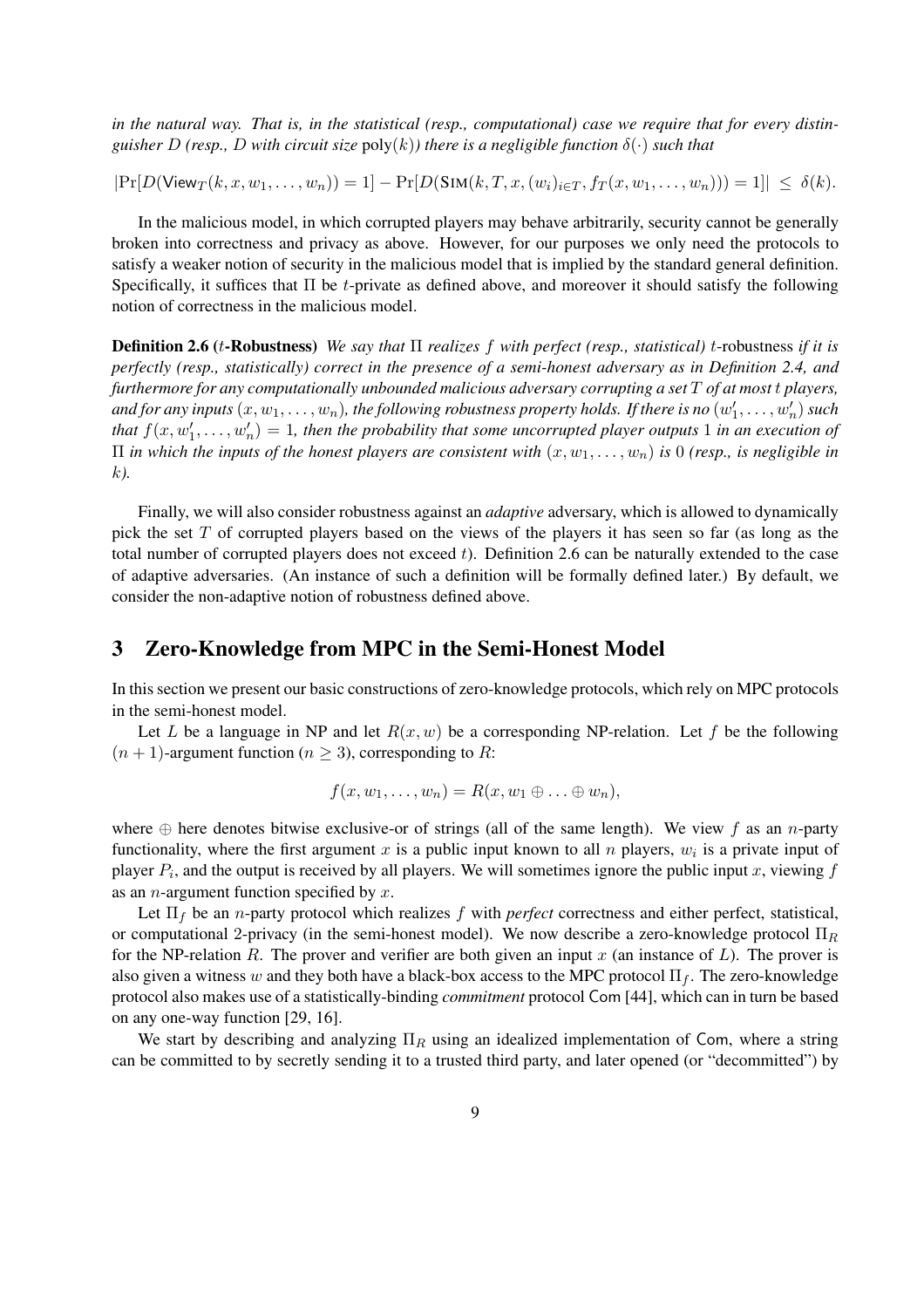having the committer instruct the trusted party to reveal the committed string. (Note that the committer can refuse to open its commitment, but this fact becomes known to the designated receiver of the committed string.) Alternatively, one can think of a direct physical implementation in which the committed string is sent in a locked box, and decommitment is done by sending a key to unlock the box. We refer to a protocol which employs such an ideal commitment primitive as a protocol in the *commitment-hybrid* model.

The implementation of  $\Pi_R$  in the commitment-hybrid model can be viewed as our main contribution. We will later describe the (standard) modifications to the analysis that are required when instantiating the ideal commitment primitive with an actual cryptographic commitment protocol. The protocol is presented in Figure 1.

## Zero-knowledge protocol  $\Pi_R$  in the commitment-hybrid model

- 1. The prover picks at random  $w_1, \ldots, w_n \in \{0, 1\}^m$  whose exclusive-or equals the witness w. She emulates "in her head" the execution of  $\Pi_f$  on input  $(x, w_1, \ldots, w_n)$  (this involves choosing randomness for the n players and running the protocol). Based on this execution, the prover prepares the views  $V_1, \ldots, V_n$  of the *n* players; she separately commits to each of these *n* views.
- 2. Verifier picks at random distinct player indices  $i, j \in [n]$  and sends them to the prover.
- 3. Prover "opens" the commitments corresponding to the two views  $V_i$ ,  $V_j$ .
- 4. Verifier accepts if and only if:
	- (a) the prover indeed successfully opened the two requested views,
	- (b) the outputs of both  $P_i$  and  $P_j$  (which are determined by their views) are 1, and
	- (c) the two opened views are consistent with each other (with respect to x and  $\Pi_f$ , see Definition 2.2).

## Figure 1: ZK protocol  $\Pi_R$

**Theorem 3.1** Let  $n \geq 3$  and R, f be as above. Suppose that  $\prod_f$  realizes the *n*-party functionality f *with* perfect *correctness and either perfect, statistical, or computational* 2*-privacy (in the semi-honest model*). Then  $\Pi_R$ , described in Figure 1, is a zero-knowledge proof protocol for the NP-relation R in *the commitment-hybrid model, with soundness error*  $\epsilon \leq 1 - 1/{\binom{n}{2}}$  $\binom{n}{2}$ .

Proof: We separately argue completeness, soundness, and zero-knowledge.

COMPLETENESS. If  $(x, w) \in R$  and the prover is honest then, since  $w_1 \oplus \ldots \oplus w_n = w$  and  $\Pi_f$  is perfectly correct, the views  $V_1, \ldots, V_n$  always have output 1. Since these views are produced by an honest execution of the protocol, they are always consistent with each other.

SOUNDNESS. Suppose that  $R(x, w) = 0$  for all w. Hence, by the perfect correctness of  $\Pi_f$ , for all choices of  $w_1, \ldots, w_n$  and all choices of random inputs  $r_1, \ldots, r_n$ , the outputs of all n players in an honest execution of the protocol must be 0. Therefore, considering the  $n$  views committed to by the prover in Step 1, either in all views the output is 0, or by Lemma 2.3 there exist two views which are inconsistent with respect to  $x$ and  $\Pi_f$ . In the former case the verifier always rejects, while in the latter case he rejects with probability at least  $1/(n_2$  $n_2$ , which is his probability of selecting an inconsistent pair i, j.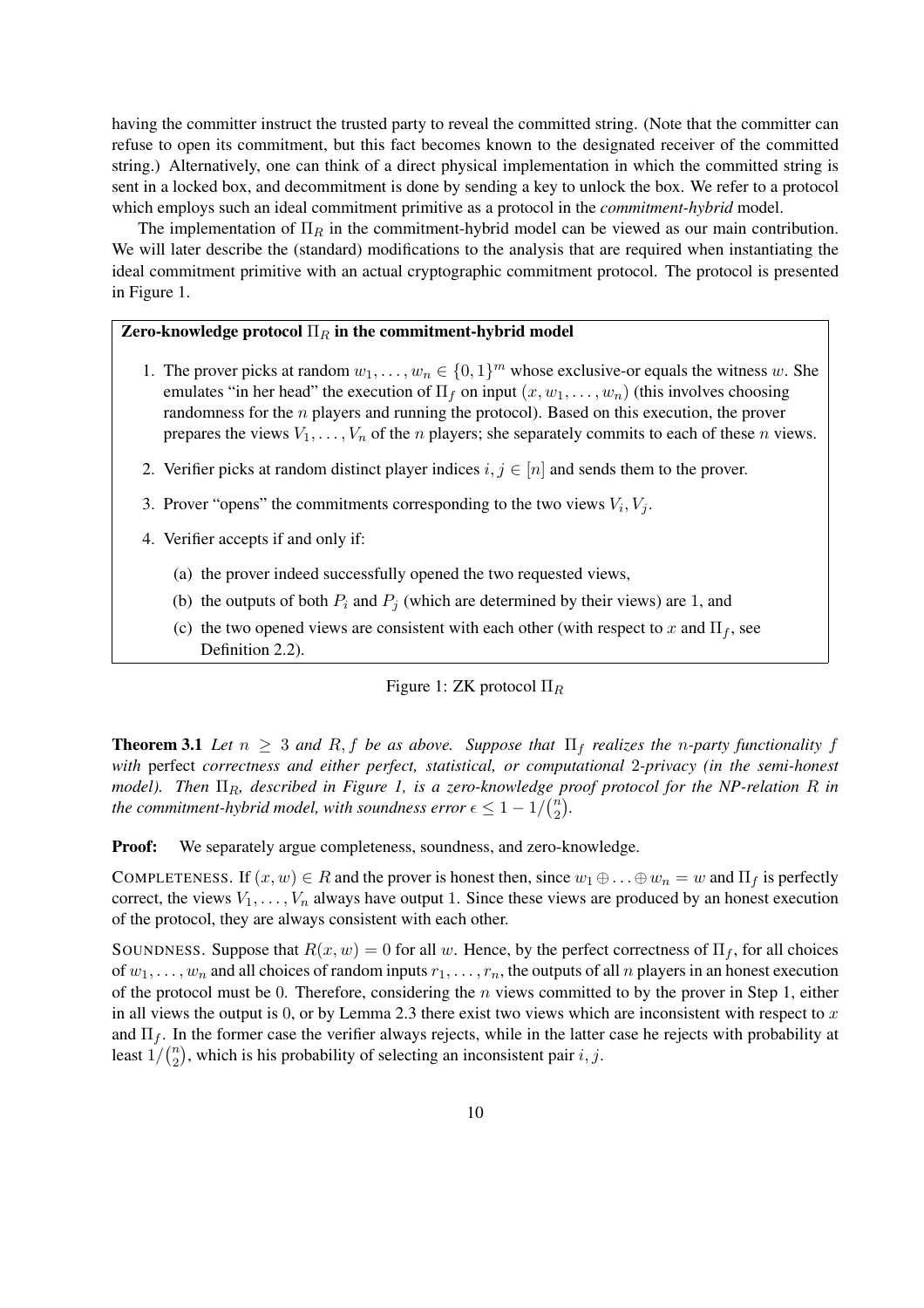ZERO-KNOWLEDGE. Let  $V^*$  be a malicious verifier. We describe a simulator  $M^*$  for the view of  $V^*$  which invokes both  $V^*$  and the MPC simulator SIM as a black box. We start with the case where  $\Pi_f$  is *perfectly* 2-private. The simulator  $M^*$  on input x proceeds as follows:

- 1. Run  $V^*$  on input x. Let  $i, j$  be the pair of indices sent by  $V^*$  in Step 2 of  $\Pi_R$ .
- 2.  $M^*$  simulates the two views  $V_i$ ,  $V_j$ , received from the (honest) prover in Step 3 of  $\Pi_R$ , by picking random  $w_i, w_j$  and running  $\text{SIM}(T = \{i, j\}, x, (w_i, w_j), 1).$

(Note that the prover's commitments in Step 1 are trivial to simulate in the commitment-hybrid model.) We argue that the above simulation is perfect. Fix any  $(x, w)$  such that  $R(x, w) = 1$ . The randomness of  $V^*$ chosen by the simulator is distributed identically to the randomness of  $V^*$  in the actual execution of  $\Pi_R$ . It thus suffices to prove that the simulation is perfect conditioned on every choice of such randomness  $r_{V^*}$ . Let i, j be the verifier's selections determined by  $r_{V^*}$ . In the real execution of  $\Pi_R$  on  $(x, w)$ , the inputs  $w_1, \ldots, w_n$  to  $\Pi_f$  (picked by the honest prover) are such that  $w_i$  and  $w_j$  are uniform and independent. Thus, conditioned on  $r_{V^*}$ , the choice of  $w_i, w_j$  made by  $M^*$  is distributed identically to the choice of  $w_i, w_j$  by the prover in the execution of  $\Pi_R$  on inputs  $(x, w)$ . It remains to show that conditioned on each possible choice of  $r_{V^*}, w_i, w_j$ , the distribution of the views  $(V_i, V_j)$  received from the prover in Step 3 of  $\Pi_R$  is identical to the distribution of  $\text{Sim}((i, j), x, (w_i, w_j), 1)$ . Indeed, the fact that SIM is a perfect 2-private simulator for  $\Pi_f$  guarantees that the latter holds even when further conditioning on every possible choice of  $w_1, \ldots, w_n$ which is consistent with  $w_i, w_j, w$ .

Finally, if  $\Pi_f$  is only statistically or computationally 2-private, the quality of the simulation changes accordingly. (In these cases the simulator receives a security parameter  $k$  as an additional input, which it passes to  $V^*$  and SIM.) The only change to the previous proof is in the final step: when further conditioning on every choice of  $w_1, \ldots, w_n$  which is consistent with  $w_i, w_j, w$ , the distribution of  $(V_i, V_j)$  in  $\Pi_R$  is now only statistically or computationally close to the output of  $Sim(k, (i, j), x, (w_i, w_j), 1)$ . By a standard averaging argument, this implies that the final output of  $M^*$  is statistically or computationally close to the view of  $V^*$ . ✷

The ideal commitment primitive in the above protocol can be instantiated with any statistically binding commitment protocol; see [16] for a formal definition. Such a commitment protocol can be based (in a black-box way) on an arbitrary one-way function [29, 44].

Let Com be a (perfectly binding, computationally hiding) commitment protocol, and let  $\Pi_R^{\sf Com}$  denote the protocol obtained from  $\Pi_R$  by implementing each invocation of an ideal commitment (or decommitment) in the natural way using a corresponding invocation of Com with security parameter  $k$ . Then, we have the following:

**Theorem 3.2** *Let*  $n \geq 3$  *and*  $R$ ,  $f$  *be as in Theorem 3.1. Suppose that*  $\Pi_f$  *realizes the n-party functionality* f *with* perfect *correctness and either perfect, statistical, or computational* 2*-privacy (in the semi-honest model). Let* Com *be any statistically binding commitment protocol. Then*  $\Pi_R^{\textsf{Com}}$ *, described above, is a zeroknowledge proof protocol for the NP-relation* R *with soundness error*  $\epsilon(k) \leq 1 - 1/2$ ru<br><sub>(</sub>n 2 α<br>∕  $+ \delta(k)$  *where*  $\delta(\cdot)$ *is some negligible function. Furthermore, the protocol obtained from*  $kn^2$  *sequential repetitions of*  $\Pi_R^{\text{Com}}$  is a zero-knowledge proof with soundness error  $2^{-\Omega(k)}.$ 

Note that when Com is implemented using a black-box reduction to a one-way function, the implementation of  $\Pi_R^{\text{Com}}$  (as well as its security reduction) only makes a black-box use of  $\Pi_f$  and the one-way function.

**Proof:** The analysis of  $\Pi_R^{\text{Com}}$  closely mimics the analysis of the classical GMW zero-knowledge proof for 3-Colorability [20]; we provide details here for self-containment.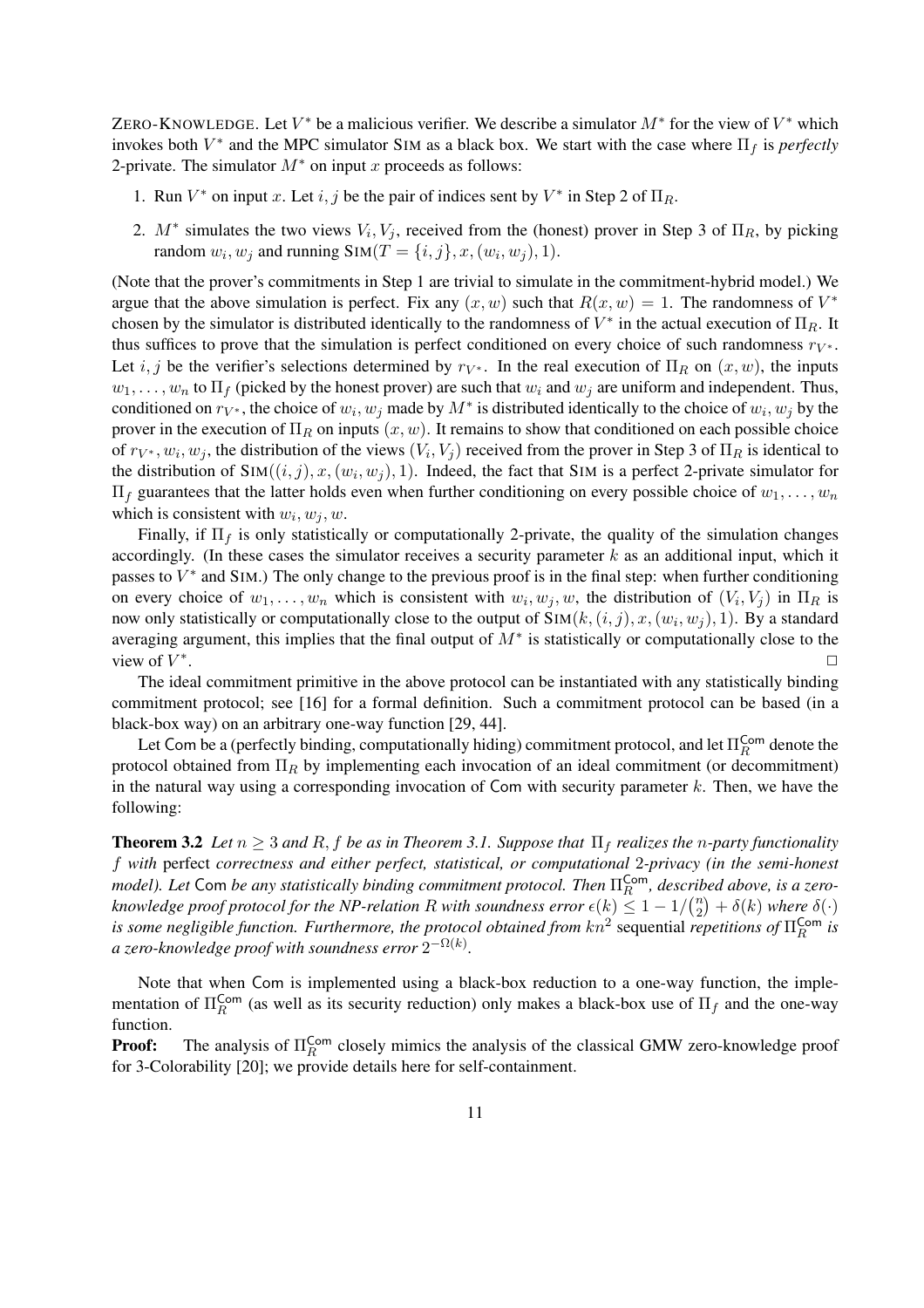The completeness of  $\Pi_R^{\text{Com}}$  follows from the completeness of  $\Pi_R$  and the fact that a decommitment made by an honest prover will always be accepted by an honest verifier.

SOUNDNESS. The statistical binding property of Com guarantees that each invocation of Com defines a committed string such that, except with negligible probability over the verifier's coins, only this string can be later decommitted. Thus, the soundness error of  $\Pi_R^{\text{Com}}$  is bigger than that of  $\Pi_R$  by at most a negligible amount (namely, the probability of the prover breaking the binding of any of the commitments).

ZERO-KNOWLEDGE. Similarly to the GMW protocol, a feature of  $\Pi_R^{\text{Com}}$  that is crucial for the proof of its zero-knowledge property is that the verifier only has a polynomial number of choices he can make in the protocol. As such, the simulator  $M^*$  works as follows:

- 1. The simulator makes the following  $\ell = n^2k$  "attempts" until it succeeds. If the simulator fails in all these attempts, it aborts.
- 2. The simulator first chooses a pair of distinct parties  $\{i, j\}$  and inputs  $w_i, w_j$  at random, and invokes the MPC simulator SIM( $k$ ,  $(i, j)$ ,  $x$ ,  $(w_i, w_j)$ , 1) to obtain the simulated views  $V_i$  and  $V_j$  of these parties. For all  $h \notin \{i, j\}$ , the simulator prepares random views  $V_h$ .
- 3. For each view  $V_i$ , the simulator runs the commitment protocol with the verifier algorithm.
- 4. If the verifier responds with the challenge  $\{i, j\}$ , then we say that the "attempt" succeeds, otherwise the attempt fails, and we start over. If the attempt did succeed, then the simulator opens  $V_i$  and  $V_j$  to the verifier and outputs the view of the verifier resulting from the successful interaction.

Clearly, each simulation attempt succeeds with independent probability at least  $1/n^2$ . Therefore the simulator succeeds at least once with probability  $1 - 2^{-\Omega(k)}$ .

The computational indistinguishability of the simulation follows from the following standard hybrid argument (we refer the reader to [20, 16] for a more detailed exposition of this hybrid argument in the context of the GMW zero-knowledge protocol for 3-Colorability).

Hybrids  $A_1, \ldots, A_\ell$ . Consider a sequence of hybrid experiments in which the simulator is given the witness. In experiment  $A_{\gamma}$ , in the first  $\gamma$  "attempts," instead of applying the MPC simulator, it acts as the honest prover would and prepares all views  ${V_i}$  according to an honest execution of the MPC protocol. However, it then chooses a pair of parties  $\{i, j\}$  at random, replaces all  $V_h$  where  $h \notin \{i, j\}$  with random views, and continues as the simulator does in the last step. (The remaining  $\ell - \gamma$  attempts follow the above simulator.)

Any attacker that can distinguish Hybrid  $A_1$  from the simulator's output would immediately yield a distinguisher for the MPC simulator. Similarly, each  $A_{\gamma}$  is indistinguishable from  $A_{\gamma+1}$  for the same reason.

Hybrid B. Consider now a Hybrid B which is identical to Hybrid  $A_\ell$ , except that now all views  $\{V_i\}$  remain as generated from the honest execution of the MPC protocol (as the honest prover would). Recall that in Hybrid  $A_\ell$ , some of these views – the ones that are committed to but never opened – were random views. By indistinguishability of commitments, Hybrid  $A_\ell$  is indistinguishable from Hybrid B.

The only difference between Hybrid B and the real-world interaction of the prover and verifier in  $\Pi_R^{\text{Com}}$ is that Hybrid  $B$  tries (many times independently) to guess the verifier's choices of  $i$  and  $j$  ahead of time. By independence, Hybrid B succeeds with probability  $1-2^{-\Omega(k)}$ . Therefore, Hybrid B is within statistical distance  $2^{-\Omega(k)}$  from the real-life interaction between the prover and the verifier, and this concludes the proof of the zero-knowledge property.

Since the above simulator makes a black-box use of the malicious verifier, the second part of the theorem is implied by a general sequential composition theorem (cf. [17]).  $\Box$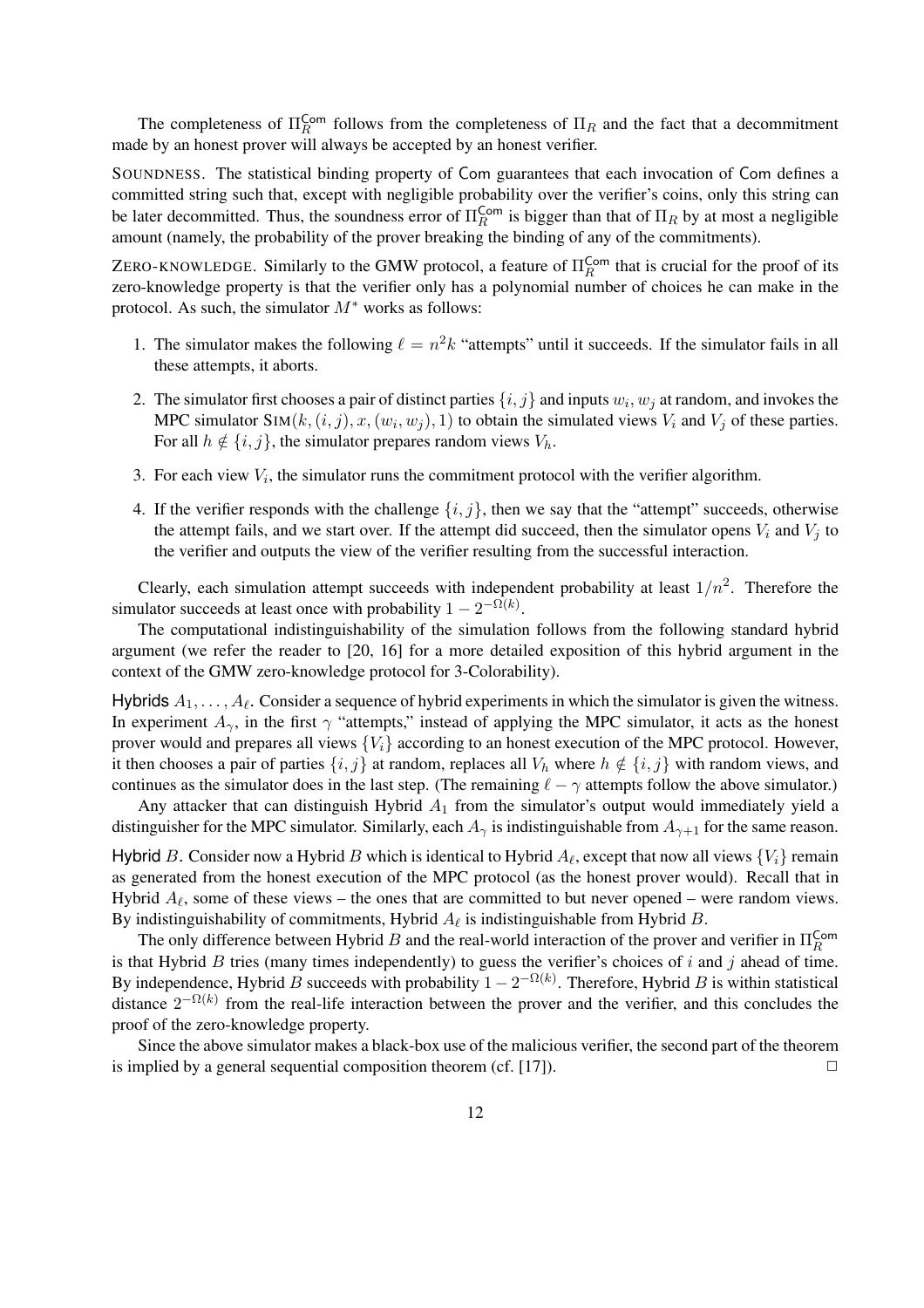#### Additional remarks:

- 1. If  $\Pi_f$  is not perfectly correct, a cheating prover may violate the soundness of  $\Pi_R$ : on  $x \notin L$ , she picks  $w_1, ..., w_n$  and  $r_1, ..., r_n$  on which the protocol incorrectly outputs 1, hereby making the verifier incorrectly accept (no matter what indices  $i, j$  he chooses). We deal with the issue of imperfect correctness in Section 3.1 below.
- 2. Since the above protocol requires the prover to open at most two views, it suffices to share the witness  $w$  among 3 of the  $n$  players rather than among all of them.
- 3. We will later be interested in minimizing the amount of communication in the zero-knowledge protocols. It is instructive to (briefly) analyze the communication complexity of this basic construction. The communication in  $\Pi_R$  consists mainly of commitments to the views in  $\Pi_f$ . Implementing a statistically binding commitment to a string m of length  $\ell$  costs  $\ell$  + poly(k) bits of communication, where k is the security parameter. This can be done by first committing to a random seed  $s \in \{0,1\}^k$  to a pseudorandom generator G, and then sending  $m \oplus G(s)$ . Note that the total length of the views in  $\Pi_R$ is equal to  $O(|w|)$  plus the communication and randomness complexity of  $\Pi_f$ .
- 4. The description and analysis of  $\Pi_R$  can easily be extended to accommodate protocols  $\Pi_f$  that use more powerful communication channels. For instance, we can assume that each pair of players have oracle access to an arbitrary 2-party functionality, where both players send inputs to and receive outputs from this functionality. The notion of consistent views can naturally be extended for this case; i.e., the verifier can check that the reported outputs from the oracle are consistent with its inputs. (Note that such oracles do not trivialize the design of  $\Pi_f$  because of the 2-privacy requirement.) In particular, we may assume that each pair of players are connected via an *OT channel* [49, 14], in which the sender has two inputs  $s_0$ ,  $s_1$  and the receiver a selection bit b, and the receiver gets  $s_b$ . It is also easy to extend  $\Pi_R$  to the case where  $\Pi_f$  employs broadcast channels, by simply having the prover send to the verifier all broadcast messages.<sup>6</sup>
- 5. This protocol, as well as most of the following ones, is actually an Arthur-Merlin protocol (namely, it only requires the verifier to send public random coins to the prover).

Basing zero-knowledge on 1-private MPC. We now describe a modified version of the basic zeroknowledge protocol  $\Pi_R$  that can employ any 1-private (rather than 2-private) MPC protocol  $\Pi_f$ . In addition knowledge protocol  $\Pi_R$  that can employ any 1-private (rather than 2-private) MPC protocol  $\Pi_f$ . In addition-2 communication channels. The verifier now challenges the prover to open the view  $V_i$  of a random player  $P_i$  together with all  $n-1$  channels incident to  $P_i$ . The zero-knowledge property follows from the fact that the information revealed to the verifier is implied by the view of the single player  $P_i$ . The soundness error is at most  $1 - \frac{1}{n}$ : similarly to Lemma 2.3 one can show that any invalid execution of the protocol must include at least one inconsistency between a local view and an incident channel. This soundness error is better than the  $1 - 1/\binom{n}{2}$  $n_2$ ) error of the basic construction, making the current variant somewhat preferable in terms of efficiency. (We will later show how to obtain more substantial efficiency gains by relying on MPC with stronger robustness properties.) A disadvantage of the current variant over the original protocol  $\Pi_R$  is that it cannot support MPC protocols  $\Pi_f$  which employ ideal OT channels.

<sup>6</sup>A broadcast channel allows a sender to deliver the same message to all players (preventing a malicious sender from sending different messages to different players). This extension is mostly relevant to MPC in the malicious model which is used in Section 4. Interestingly, broadcast in our setting is very cheap, while usually in the context of MPC it is considered an expensive means of communication.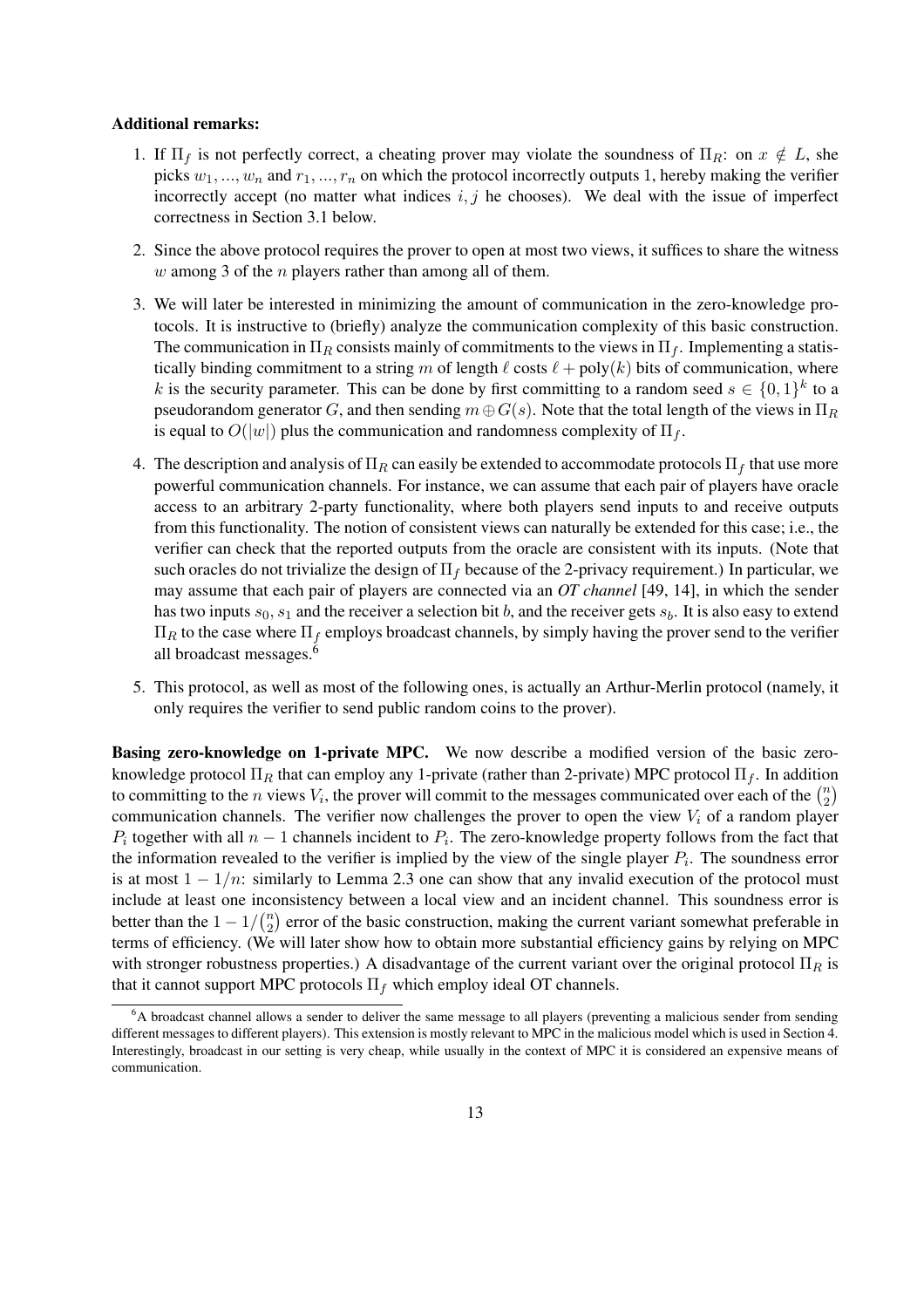Using MPC protocols from the literature. Most standard MPC protocols for the semi-honest model can be used in the above transformation. Perhaps the simplest instance is the 2-private 3-player GMW protocol [21, 17], implemented using ideal OT channels between each pair of players. One can also employ the 2-private 5-player BGW protocol [3] (or even the 1-private 3-player BGW protocol using the alternative variant of the basic construction), as well as a somewhat simpler protocol from [42]. Finally, there is a large body of work on efficient special-purpose MPC protocols for specific classes of functions, e.g., linear algebra functions. These protocols can now be used to obtain efficient zero-knowledge protocols for the corresponding classes of relations.

### 3.1 Coping with Statistical Correctness

As noted above, our basic construction relies on the MPC protocol being perfectly correct. We now describe a variant of the basic construction that allows  $\Pi_f$  to be statistically correct.<sup>7</sup> The following modification of  $\Pi_R$  starts with the prover committing to the inputs  $w_i$  of the players. Then, the prover and the verifier invoke a coin-flipping procedure whose final outcome,  $r_1, \ldots, r_n$ , is known only to the prover. Finally, when revealing two views, the verifier is able to verify that the "correct" random inputs were used.

As before, we will mainly focus on describing and analyzing the construction in the commitment-hybrid model, and later describe the modifications required for basing the protocol on a one-way function.

The modified zero-knowledge protocol  $\Pi'_R$  proceeds, in the commitment-hybrid model, as described in Figure 2.

# Zero-knowledge protocol  $\Pi_R'$  in the commitment-hybrid model

- 1. Prover picks at random  $w_1, \ldots, w_n \in \{0, 1\}^m$  such that  $w_1 \oplus \ldots \oplus w_n = w$ . She separately commits to each input  $w_i$  as well as to n random strings  $r_1^P, \ldots, r_n^P$ , where each  $r_i^P$  is of the same length as the random input of  $P_i$  in  $\Pi_f$ .
- 2. Verifier sends to the prover *n* random strings  $r_1^V, \ldots, r_n^V$ , where  $|r_i^V| = |r_i^P|$ .
- 3. Prover emulates the execution of  $\Pi_f$  on input  $(x, w_1, \dots, w_n)$ , using randomness  $r_i = r_i^P \oplus r_i^V$ for each player  $P_i$ . Based on this execution, the prover prepares the views  $V_1, \ldots, V_n$  of the n players in the protocol and commits to these views.
- 4. Verifier picks at random distinct  $i, j \in [n]$  and sends them to the prover.
- 5. Prover opens the two views  $V_i$ ,  $V_j$  as well as the corresponding committed inputs  $w_i$ ,  $w_j$  and the shares of the random inputs  $r_i^P$  and  $r_j^P$ .
- 6. Verifier accepts if and only if all decommitments are successful, the outputs of  $P_i$  and  $P_j$  implied by  $V_i$ ,  $V_j$  are 1, the two views are consistent with each other and with the opened inputs  $w_i$ ,  $w_j$ (with respect to x and  $\Pi_f$ ), and their random inputs satisfy  $r_i = r_i^P \oplus r_i^V$  and  $r_j = r_j^P \oplus r_j^V$ .

Figure 2: ZK protocol  $\Pi'_R$ 

<sup>7</sup>One could also consider a further relaxation to *computational* correctness. However, we cannot make use of this relaxation in the current context of *unconditionally* sound proofs.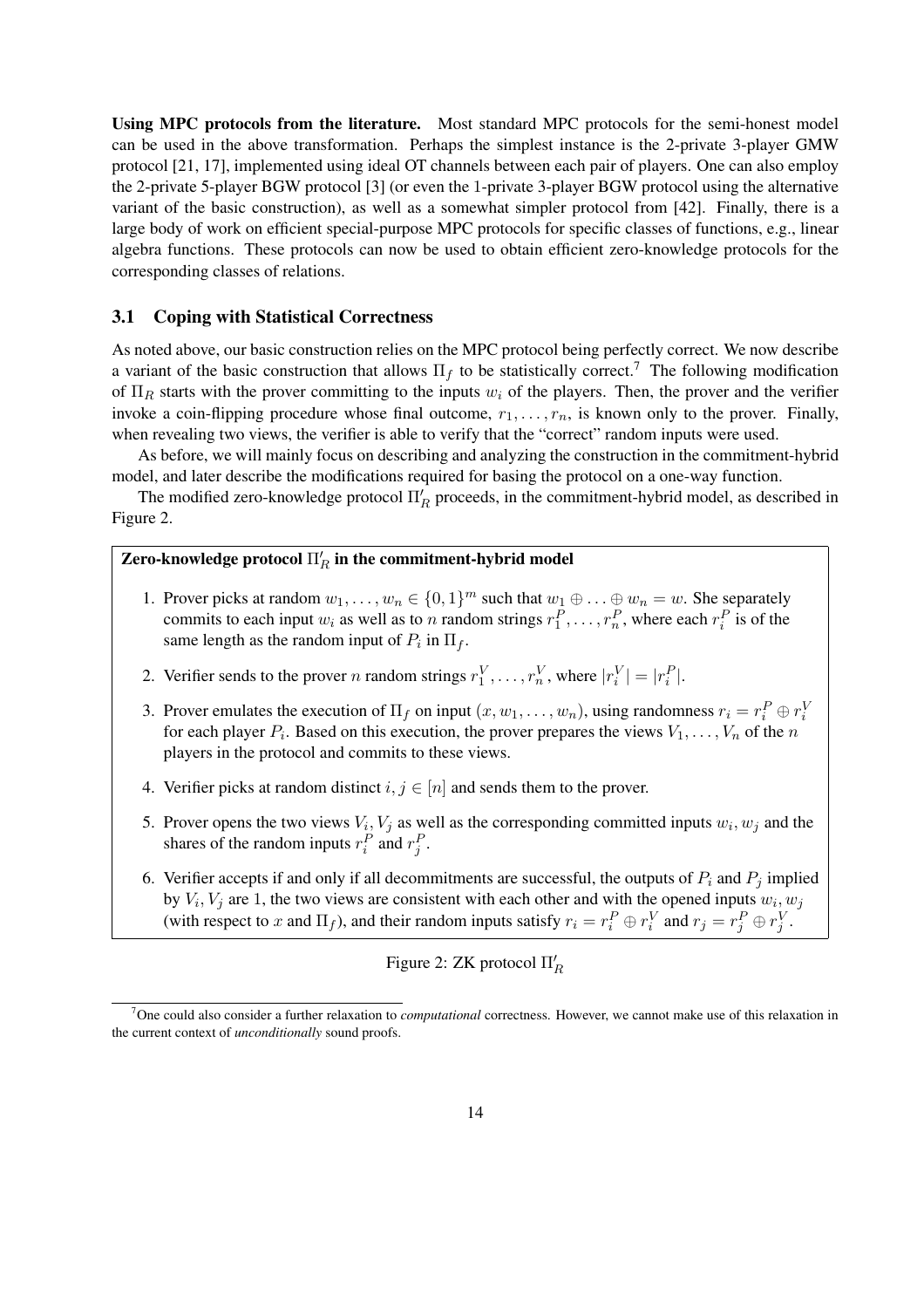**Theorem 3.3** Let  $n \geq 3$  and R, f be as in Theorem 3.1. Suppose that  $\Pi_f$  realizes the *n*-party functionality f *with* statistical *correctness and either perfect, statistical, or computational* 2*-privacy (in the semi-honest model*). Then the protocol  $\Pi'_R$  described in Figure 2 is a zero-knowledge proof protocol for the NP-relation R in the commitment-hybrid model, with statistical completeness and soundness error  $\epsilon \leq 1-1/\binom{n}{2}$  $\binom{n}{2} + \delta(k)$ *for some negligible function*  $\delta(\cdot)$ *.* 

**Proof:** Completeness, as before, is easy to verify: the probability of the verifier rejecting in a correct interaction with an honest prover is precisely the error probability of  $\Pi_f$ . (Perfect completeness can be easily achieved by letting the prover send w if her invocation of  $\Pi_f$  produces an incorrect output; since this only happens with negligible probability, the zero-knowledge property will not be affected.)

SOUNDNESS. Suppose that x is such that  $R(x, w) = 0$  for all w. We show that the verifier rejects with at least  $1/\binom{n}{2}$  $\binom{n}{2} - \delta(k)$  probability for some negligible  $\delta(\cdot)$ . Since we are considering soundness, we can assume, without loss of generality, that the prover always finishes the protocol and appropriately opens all of the committed values it is requested to open (failing to open a commitment automatically makes the verifier reject). That is, any prover that occasionally fails to open its commitments or fails to finish the protocol can be trivially converted into a prover that always opens its commitments and finishes the protocol, and has at least as high a probability of getting the verifier to accept. Since the inputs  $w_i$  for  $\Pi_f$  as well as the shares of the random inputs  $r_i^P$  are committed to in Step 1, it is guaranteed that the effective random inputs  $r_i = r_i^P \oplus r_i^V$  determined in Step 2 are independent of the effective inputs  $w_i$ . (Indeed, the verifier selects  $r_i^V$  uniformly and independently at random once the prover is already committed to  $r_i^P$ .) We can now distinguish between the following cases.

- The inputs  $w_i$  and the random inputs  $r_i$  lead some player in an honest execution of  $\Pi_f$  to an (incorrect) output of 1. By the statistical correctness of  $\Pi_f$  and the independence of  $r_i$  from  $w_i$ , this event occurs with negligible probability.
- Otherwise (namely,  $w_i, r_i$  lead all players to output 0): Here we distinguish between two sub-cases.
	- The views  $V_i$  committed to in Step 3 are obtained by honestly running  $\Pi_f$  with the inputs  $w_i$ and the random inputs  $r_i$ . In this case, all views  $V_i$  imply an output of 0, and the verifier always rejects.
	- Otherwise, either the input in some view  $V_i$  is different from the string  $w_i$  determined in Step 1, or the random input in some  $V_i$  is different from the  $r_i$  determined in Step 2, or there is a pair of views  $V_i$ ,  $V_j$  that are not consistent with respect to x and  $\Pi_f$ . (If neither of these types of inconsistencies occur, then we must be in the first sub-case.) Either way, an inconsistency will be detected with at least  $1/\binom{n}{2}$  $n \choose 2$  probability.

Overall, the verifier's rejection probability is at least 1/  $\sqrt{n}$ 2 ¢  $-\delta(k)$ , where  $\delta$  is the error probability of  $\Pi_f$ . Note that the statistical correctness of  $\Pi_f$  relies not only on the random inputs  $r_i$ 's being uniformly distributed but also assumes that they are chosen independently of the inputs  $x, w_i$ . Hence, it is essential that the prover first commit to  $w_1, \ldots, w_n$  (as done in Step 1).

ZERO-KNOWLEDGE. The zero-knowledge property is proved similarly to the basic case. Intuitively, the hiding property of the prover's commitments guarantees that the verifier cannot influence the randomness used when invoking  $\Pi_f$ , nor can it learn anything about the random inputs of players other than  $P_i, P_j$ . These views, as before, can be simulated by using the simulator SIM guaranteed by the 2-privacy of  $\Pi_f$ .

The simulator  $M^*$  of a dishonest verifier  $V^*$  proceeds on input  $(k, x)$  as follows.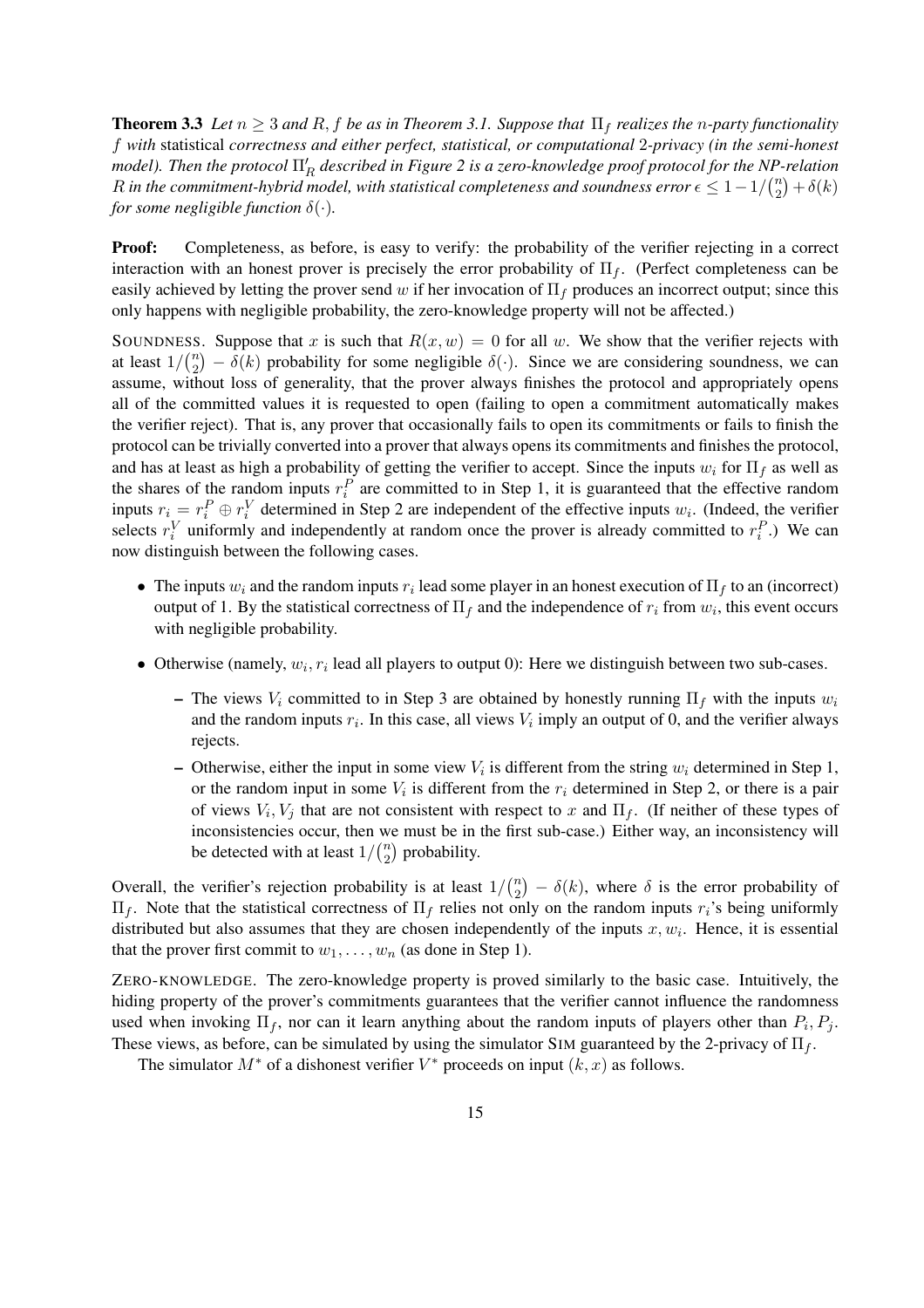- 1. Run  $V^*$  on input  $(k, x)$ . Let  $r_1^{V^*}$  $V_1^*, \ldots, r_n^{V^*}$  be the strings sent by  $V^*$  in Step 2 and  $i, j$  be the pair of indices sent in Step 4. (As before, the prover's commitments are trivial to simulate in the commitmenthybrid model.)
- 2. Pick random  $w_i, w_j$  and run SIM $(k, \{i, j\}, x, (w_i, w_j), 1)$  to simulate the pair of views  $(V_i, V_j)$ . Let  $r_i, r_j$  be the pair of random inputs contained in the simulated views.
- 3. Use the above  $w_i, w_j, V_i, V_j$  and  $r_i^P = r_i \oplus r_i^{V^*}$  $i^{V^*}, r_j^P = r_j \oplus r_j^{V^*}$  $y_i^{\vee*}$  to simulate the prover's decommitments in Step 5.

The correctness of  $M^*$  is argued similarly to the previous case of a perfectly correct  $\Pi_f$ . The only difference is that now the random inputs  $r_i$  used by the prover for running  $\Pi_f$  are generated jointly with  $V^*$ . But since the prover's contributions  $r_i^P$  are independent of the verifier's contributions  $r_i^{\tilde{V}^*}$  $i^{V^*}$ , the views  $(V_i, V_j)$ in  $\Pi'_R$  are indistinguishable from the output of  $\text{Sim}(k, \{i, j\}, x, (w_i, w_j), 1)$  even when conditioning on the randomness of  $V^*$ . ✷

We turn to the question of implementing  $\Pi'_R$  using a statistically binding commitment protocol Com. Unlike the basic construction, here the protocol obtained by naturally substituting Com for every invocation of an ideal commitment is not known to be zero-knowledge. The problem is that the randomness picked by a dishonest verifier in Step 2 can depend on the messages received from the prover in Step 1. This turns out to be problematic in the context of efficient simulation.

We solve this problem in a standard way, by replacing Step 2 by a joint generation of  $r_i^V$  using a simulatable coin-flipping protocol involving both the prover and the verifier. For this purpose, one can use a sequential repetition of Blum's coin-flipping protocol [4]. Specifically, to generate a random string  $r_i^V$  of length  $m$ , the prover and the verifier interact in  $m$  phases. In each phase the prover uses Com to commit to a random bit  $\mu_P$ , the verifier sends a random bit  $\mu_V$ , and the prover opens  $\mu_P$ . (If the prover fails to open  $\mu_P$ , the verifier rejects.) The random bit resulting from this phase is taken to be  $\mu_V \oplus \mu_P$ .

We describe this modified version, which (with a slight abuse of notation) we denote by  $\prod_{R}^{Com}$ , in Figure 3.

**Theorem 3.4** *Let*  $n \geq 3$  *and*  $R$ ,  $f$  *be as in Theorem 3.1. Suppose that*  $\Pi_f$  *realizes the n-party functionality* f *with* statistical *correctness and either perfect, statistical, or computational* 2*-privacy (in the semi-honest model*). Let Com *be any statistically binding commitment protocol. Then*  $\Pi'^{\textsf{Com}}_R$  *described in Figure 3, is a zero-knowledge proof protocol for the NP-relation* R with soundness error  $\epsilon(k) \leq 1 - 1/\binom{n}{2}$  $\binom{n}{2} + \delta(k)$ *where*  $\delta(\cdot)$  *is some negligible function. Furthermore, the protocol obtained from kn*<sup>2</sup> sequential *repetitions* of  $\Pi'^{\mathsf{Com}}_R$  is a zero-knowledge proof with soundness error  $2^{-\Omega(k)}$ .

**Proof:** Completeness follows exactly as in protocol  $\Pi'_R$ . Soundness also follows almost exactly as in protocol  $\Pi'_R$ , the only difference is that the uniformity and independence of the  $r_i$  values is guaranteed by the honest verifier's choice of  $\mu_i^V$  in the coin-flipping sub-protocol.

ZERO-KNOWLEDGE. For arguing zero-knowledge, we will make use of the following standard lemma regarding the coin-flipping protocol Π<sub>coin</sub> carried out in Step 2 of our protocol (see, e.g., [17, Chapter 7]).

Lemma 3.5 (Coin-flipping lemma) *In protocol* Π<sub>coin</sub>, there exists a polynomial-time oracle machine S<sub>coin</sub> *such that for any polynomial-time adversarial verifier* V ∗ *, we have that:*

*1.* the output of  $S_{coin}^{V^*}(k, b)$ , where *b* is a bit chosen uniformly at random, is computationally indistin*guishable from real interactions between* V <sup>∗</sup> *and the honest prover, and*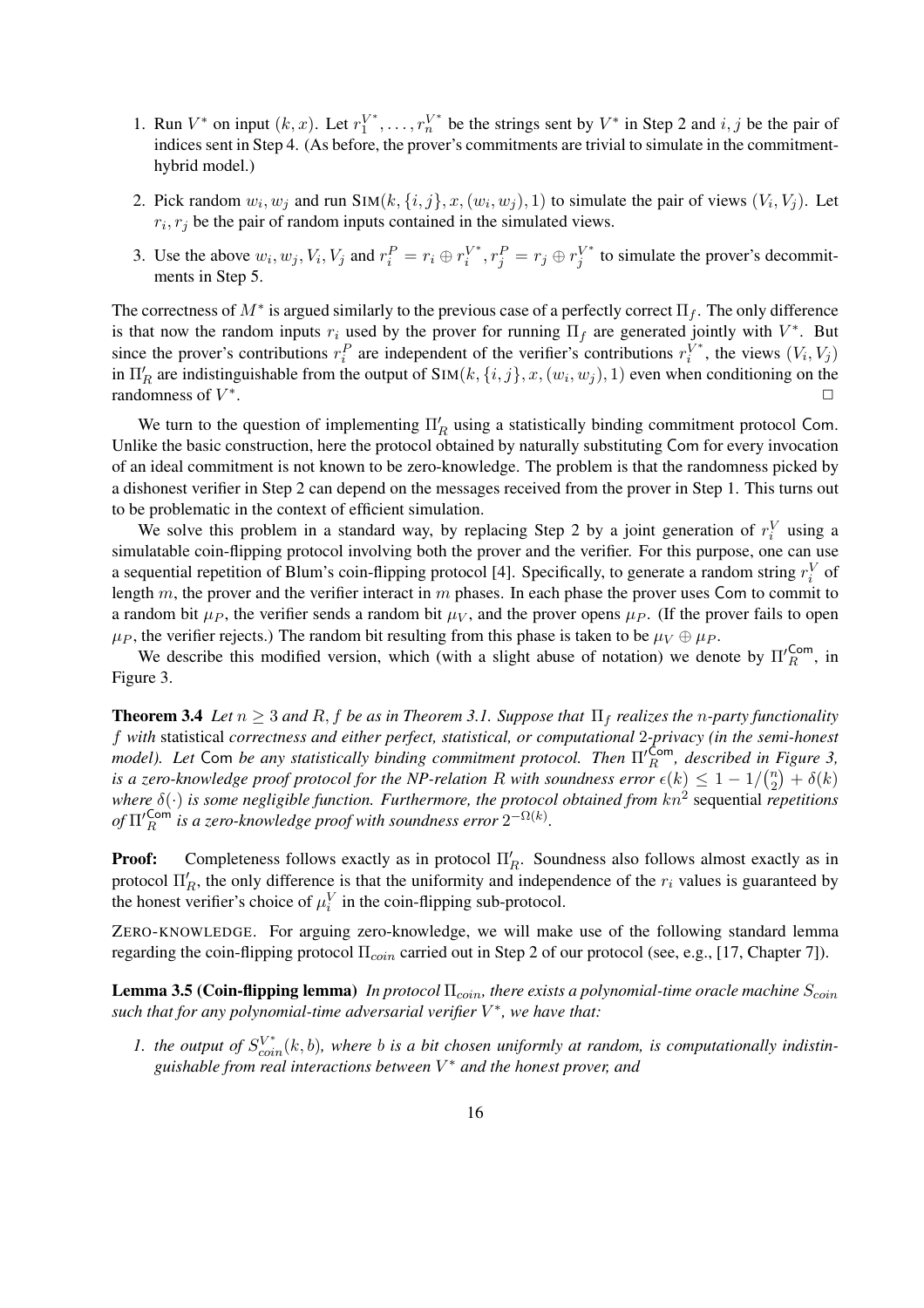# Zero-knowledge protocol  $\Pi_R^{\prime\mathsf{Com}}$  in the plain model

- 1. Prover picks at random  $w_1, \ldots, w_n \in \{0, 1\}^m$  such that  $w_1 \oplus \ldots \oplus w_n = w$ . She separately uses Com to commit to each input  $w_i$  as well as to n random strings  $r_1^P, \ldots, r_n^P$ , where  $r_i^P$  is of the same length as the random input of  $P_i$  in  $\Pi_f$ . Let  $z = |r_1^P| + \cdots + |r_n^P|$ .
- 2. For  $\gamma = 1$  to z, the following protocol  $\Pi_{coin}$  ensues, which determines a string  $\mu$  of length z.
	- (a) Prover commits using Com to a randomly chosen bit  $\psi^P$ .
	- (b) Verifier sends a randomly chosen bit  $\psi^V$  to the prover.
	- (c) Prover opens her commitment to  $\psi^P$ . If the prover fails to open her commitment, the verifier aborts. At this point, we set the  $\gamma$ th bit of the string  $\mu$ , denoted  $\mu_{\gamma}$ , to be  $\psi^V \oplus \psi^P$ .
- 3. Through the procedure above, the *n* strings  $r_1^V, \ldots, r_n^V$ , where  $|r_i^V| = |r_i^P|$ , are defined so that the  $\gamma$ th bit of the string  $(r_1^V \circ \cdots \circ r_n^V)$  is equal to  $\mu_\gamma$ .
- 4. Prover emulates the execution of  $\Pi_f$  on input  $(x, w_1, \dots, w_n)$ , using randomness  $r_i = r_i^P \oplus r_i^V$ for each player  $P_i$ . Based on this execution, the prover prepares the views  $V_1, \ldots, V_n$  of the n players in the protocol and uses Com to separately commit to each view.
- 5. Verifier picks at random distinct  $i, j \in [n]$  and sends them to the prover.
- 6. Prover opens the two views  $V_i$ ,  $V_j$  as well as the corresponding committed inputs  $w_i$ ,  $w_j$  and the shares of the random inputs  $r_i^P$  and  $r_j^P$ .
- 7. Verifier accepts if and only if all decommitments are successful, the outputs of  $P_i$  and  $P_j$  implied by  $V_i$ ,  $V_j$  are 1, the two views are consistent with each other and with the opened inputs  $w_i$ ,  $w_j$ (with respect to x and  $\Pi_f$ ), and their random inputs satisfy  $r_i = r_i^P \oplus r_i^V$  and  $r_j = r_j^P \oplus r_j^V$ .

Figure 3: ZK protocol  $\Pi'^{\mathsf{Com}}_R$ 

2. the outputs of  $S_{coin}^{V*}(k, b)$ , for any bit b, in any non-aborting simulated interaction have the property *that*  $\psi^P \oplus \psi^V = b$ .

We can now describe the simulation. The simulator  $M^*$  of a dishonest verifier  $V^*$  proceeds on input  $(k, x)$  as follows.

- 1. The simulator makes the following  $\ell = n^2k$  "attempts" until it succeeds. If the simulator fails in all these attempts, it aborts.
- 2. The simulator first chooses a pair of distinct parties  $\{i, j\}$  and inputs  $w_i, w_j$  at random, and invokes the MPC simulator SIM( $k$ ,  $(i, j)$ ,  $x$ ,  $(w_i, w_j)$ , 1) to obtain the simulated views  $V_i$  and  $V_j$  of these parties. Let  $r_i, r_j$  be the pair of random inputs contained in the simulated views. For all  $h \notin \{i, j\}$ , the simulator prepares random views  $V_h$ .
- 3. The simulator acts as the honest Prover would in Step 1.
- 4. For Step 2, the simulator invokes  $S_{coin}$  guaranteed by Lemma 3.5 repeatedly and uses it to guarantee that  $r_i^P = r_i \oplus r_i^{V^*}$  $i^{V^*}, r_j^P = r_j \oplus r_j^{V^*}$  $y^{\nu^*}$ , by making a suitable requirement on each of the  $\psi^P \oplus \psi^V$ .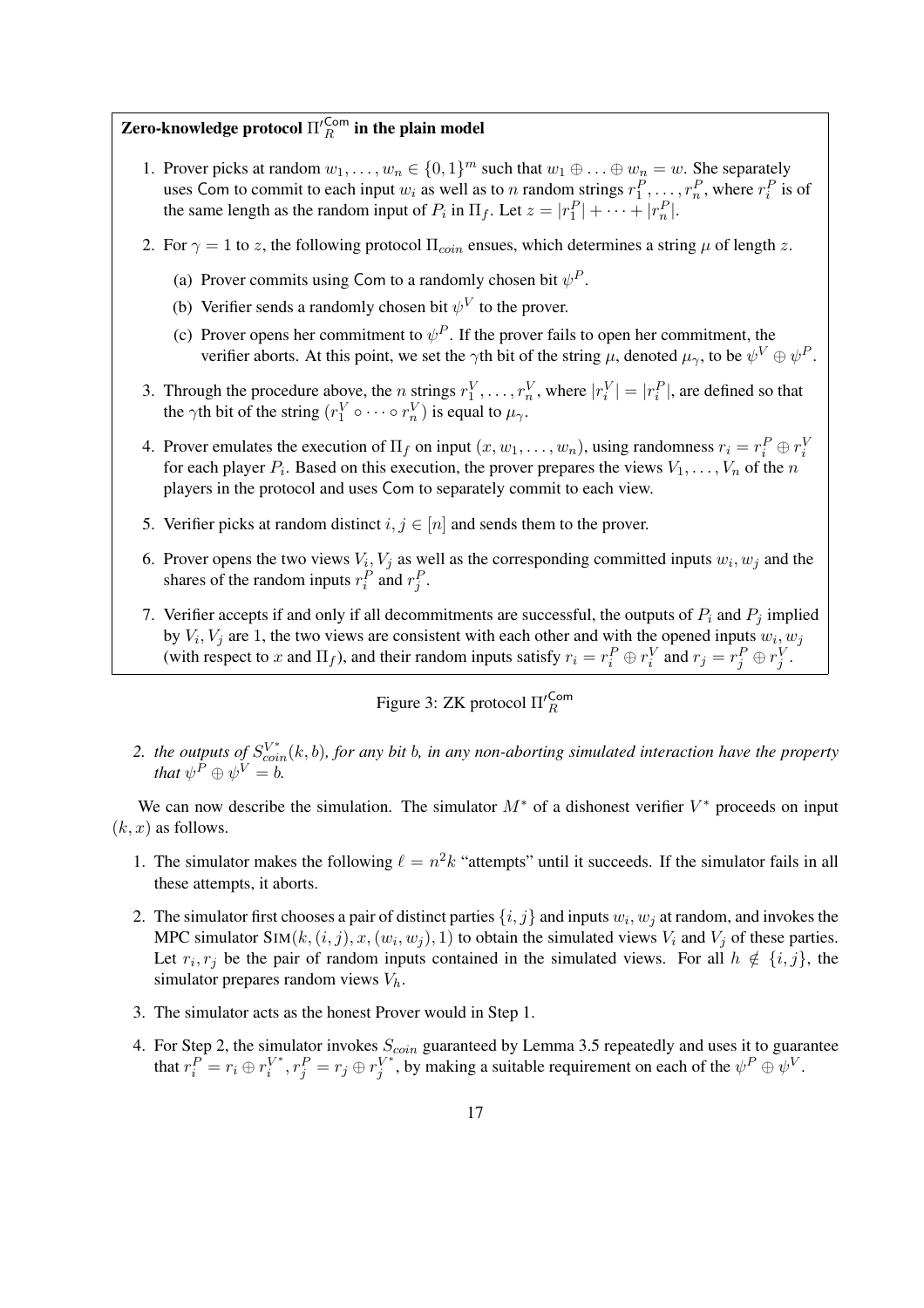- 5. For each view  $V_i$ , the simulator runs the commitment protocol with the verifier algorithm.
- 6. If the verifier responds with the challenge  $\{i, j\}$ , then we say that the "attempt" succeeds, otherwise the attempt fails, and we start over. If the attempt did succeed, then the simulator opens  $V_i$  and  $V_j$  to the verifier and outputs the view of the verifier resulting from the successful interaction.

The correctness of this simulator follows the same argument as the correctness of the simulator of the basic protocol (using the same sequence of hybrids as in the proof of Theorem 3.2), additionally using the simulator guarantee provided by Lemma 3.5.  $\Box$ 

### 3.2 Application: Approaching the Witness Length

In this section, we present zero-knowledge protocols whose communication complexity is  $m \cdot \text{poly}(k)$ .  $polylog(s)$ , where m is the witness length, k is a cryptographic security parameter, and s is the size of the witness verification circuit  $C_x(w)$  verifying  $R(x, \cdot)$ . This holds whenever  $C_x$  has constant depth.

The zero-knowledge protocols rely on an MPC protocol for constant-depth circuits from [1]. The basic version of this protocol combines the polynomial representation techniques of Razborov and Smolensky [51, 55] with the MPC protocol of BGW [3]. (The protocol from [1] includes some additional optimizations that are not important for our crude complexity analysis.)

Fact 3.6 *[1] Let* C *be a constant depth circuit (using* ∨, ∧, ⊕, ¬ *gates with unbounded fan-in) of size* s *and input* v of length m. Then, for  $n = \text{polylog}(s)$ , and any partition  $(v_1, \ldots, v_n)$  of v between n players, there *is an n-party MPC protocol*  $\Pi$  *which computes*  $C(v_1, \ldots, v_n)$  *with statistical correctness and 2-privacy, where the communication complexity and randomness complexity of*  $\Pi$  *are at most*  $m \cdot k \cdot \text{polylog}(s)$ *.* 

Combining Fact 3.6 with Theorem 3.4 we get:

**Corollary 3.7** *Suppose one-way functions exist. Then, for any NP-relation*  $R(x, w)$  *that can be verified by a circuit*  $C_x(w)$  *of size s and constant depth* (using  $\vee, \wedge, \oplus, \neg$  *gates with unbounded fan-in), there exists a zero-knowledge proof protocol with communication complexity*  $|w| \cdot poly(k) \cdot polylog(s)$ *, where* k is a *cryptographic security parameter.*

In Appendix A we describe a non-interactive version of the above protocol which achieves a similar communication complexity.

# 4 Zero-Knowledge from MPC in the Malicious Model

In this section, we aim at getting zero-knowledge protocols with negligible soundness error  $2^{-k}$  while avoiding the naive repetition that carries a multiplicative overhead of  $\Omega(k)$  in the complexity. We do this by strengthening the security requirement from the underlying MPC protocol Π<sup>f</sup> to t*-security* in the *malicious* model. (This should be contrasted with 2-privacy or 1-privacy in the semi-honest model used in the previous section.) In fact, we only need the MPC protocol to be t-private in the semi-honest model and (perfectly or statistically) t*-robust* in the malicious model, as defined in Definition 2.6.

We start by assuming that  $\Pi_f$  is perfectly t-robust. We will pick our parameters such that t is a constant multiple of the soundness parameter k and n is a constant multiple of t. The zero-knowledge protocol in this case is identical to the protocol  $\Pi_R$  described in the basic construction (Figure 1), except that the verifier asks the prover to open t randomly selected views and checks for their consistency. The protocol  $\Pi_{R,t}$  is formally described in Figure 4.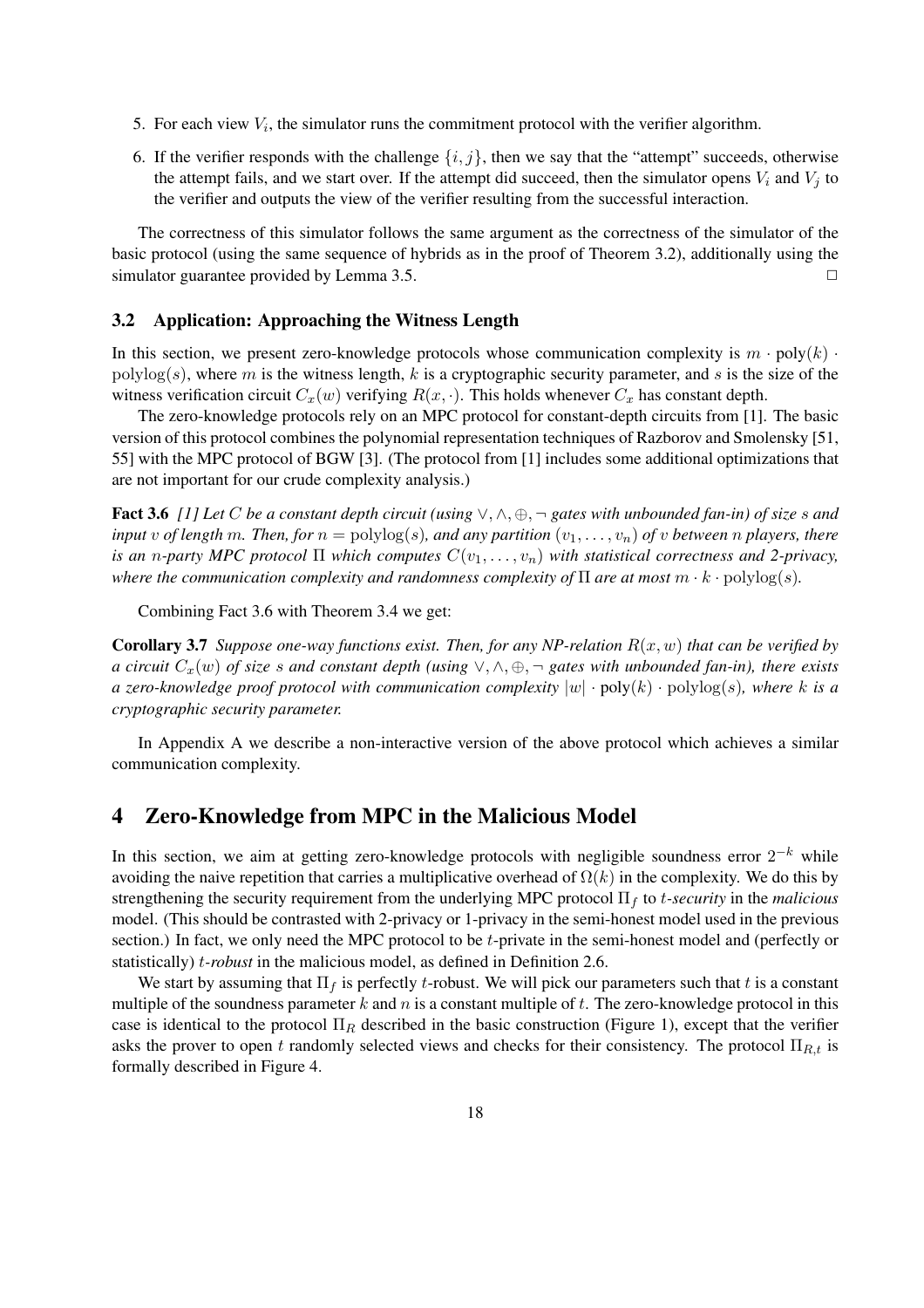### Zero-knowledge protocol  $\Pi_{R,t}$  in the commitment-hybrid model

- 1. Prover picks at random  $w_1, \ldots, w_n \in \{0, 1\}^m$  whose exclusive-or equals the witness w. She emulates the execution of  $\Pi_f$  on input  $(x, w_1, \ldots, w_n)$ . Based on this execution, the prover prepares the views  $V_1, \ldots, V_n$  of the *n* players; she separately commits to each of these *n* views.
- 2. Verifier picks at random t distinct player indices  $i_1, \ldots, i_t \in [n]$  and sends them to the prover.
- 3. Prover opens the commitments corresponding to the t views  $V_{i_1}, \ldots, V_{i_t}$ .
- 4. Verifier accepts if and only if:
	- (a) the prover successfully opened the  $t$  requested views,
	- (b) the outputs of all players in these views are 1, and
	- (c) for each  $1 \leq j, h \leq t$ , the views  $V_{i_j}$  and  $V_{i_h}$  are consistent with each other (with respect to x and  $\Pi_f$ ).

### Figure 4: ZK protocol  $\Pi_{R,t}$

**Theorem 4.1** *Suppose that*  $\Pi_f$  *realizes the n-party functionality* f with perfect *t-robustness (in the malicious model) and perfect, statistical, or computational t-privacy (in the semi-honest model), where*  $t = \Omega(k)$ *and*  $n = ct$  *for some constant*  $c > 1$ *. Then*  $\Pi_{R,t}$ , described in Figure 4, is a zero-knowledge proof protocol for the NP-relation  $R$  in the commitment-hybrid model, with soundness error  $2^{-\Omega(k)}.$ 

**Proof:** The arguments for completeness and zero-knowledge are as in the proof of Theorem 3.1 and only the soundness requires a new proof. The intuition that underlies the soundness proof is as follows. Consider the views  $V_1, \ldots, V_n$  committed to by the prover. If all inconsistencies between these views can be resolved by eliminating at most t views (in other words, if there are  $n-t$  views which are consistent with each other) then the protocol execution committed to via  $V_1, \ldots, V_n$  could be realized by an adversary corrupting at most t players. (We do not require the t excluded views to be consistent with the other  $n - t$  views; the excluded views can be thought of as being reported by the adversary.) By the perfect t-robustness of  $\Pi_f$ , in such an execution on an input  $x \notin L$  all uncorrupted players must output 0. This implies that there are at least  $n-t$  committed views  $V_i$  such that the output of  $P_i$  is 0. Since t is a constant fraction of n, the verifier will open at least one of these views (and therefore reject) except with negligible probability in  $n$ . On the other hand, if resolving all inconsistencies requires to eliminate more than  $t$  views, then the  $t$  opened views will reveal to the verifier, with overwhelming probability, at least one inconsistency.

To formally argue the soundness, consider the following *inconsistency graph* G, defined based on the n committed views  $V_1, \ldots, V_n$ . The graph G has n vertices (corresponding to the n views) and there is an edge  $(i, j)$  in G if the views  $V_i$ ,  $V_j$  are inconsistent (with respect to  $\Pi_f$  and x). That is, the incoming messages from  $P_j$  in the view  $V_i$  are different from the outgoing messages to  $P_i$  implicit in  $V_j$ , or vice versa. We analyze the soundness according to two cases, showing that the verifier rejects any  $x \notin L$  with overwhelming probability in both cases.

Case 1: There exists in  $G$  a vertex cover set  $B$  of size at most  $t$ . We argue that in this case, the output in all views  $V_i$ , for  $i \notin B$  must be 0. (The intuition is that a "small" vertex cover can "explain" all the inconsistencies among the views.) To see this, consider an execution of the protocol  $\Pi_f$  where the adversary corrupts the set of players B and behaves in a way that the views of any player  $P_i$ , for  $j \notin B$ , is  $V_i$ . Such an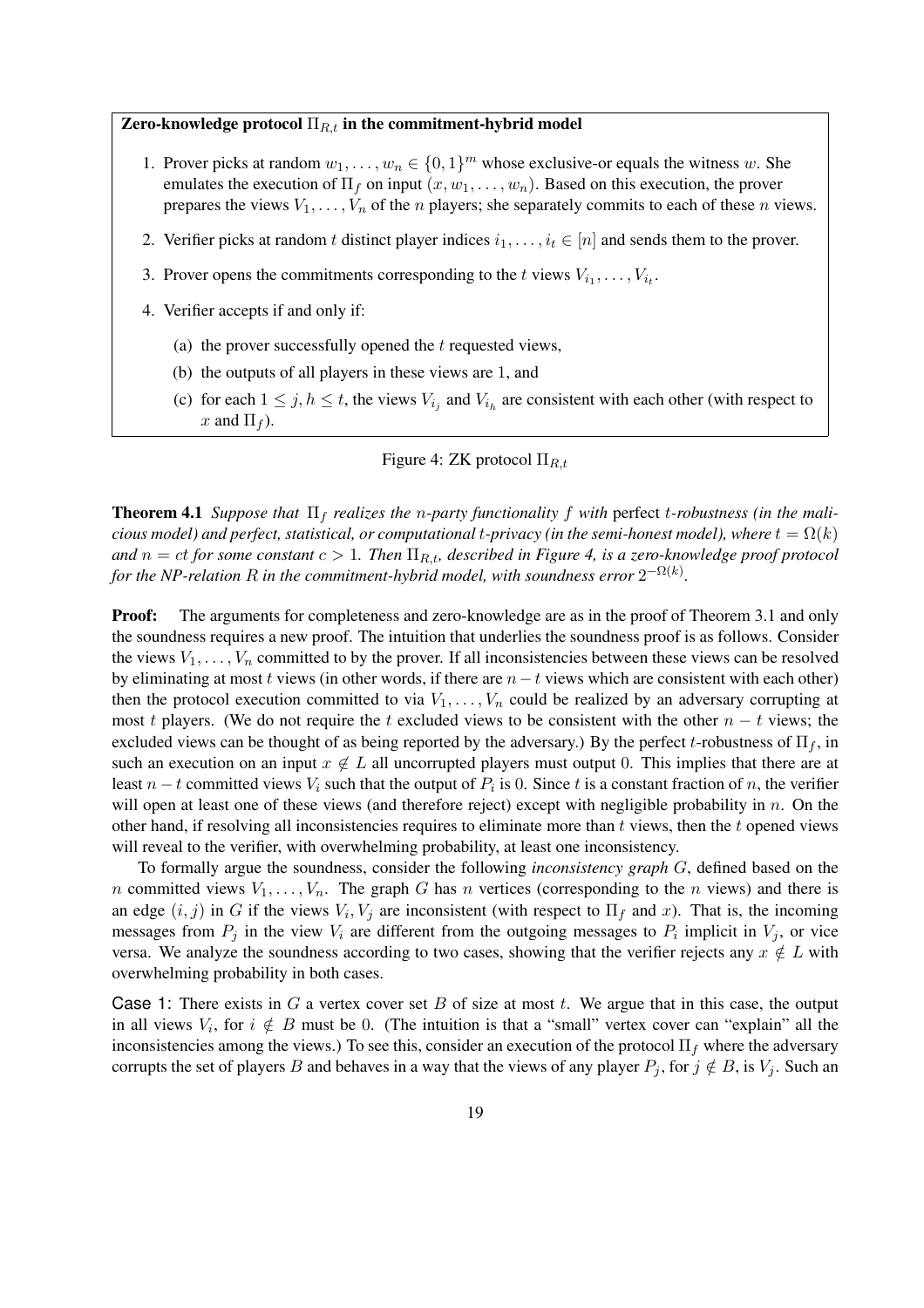execution is obtained by choosing all the messages from  $P_i \in B$  to  $P_j \notin B$  as in the view  $V_j$ ; since B is a vertex cover, every pair of views  $V_i$ ,  $V_j$  with  $i, j \in \overline{B}$  are not connected in the graph G and hence consistent. Finally, by the perfect t-robustness of  $\Pi_f$ , such a corruption should not influence the output of the honest players which must be 0. Hence, if in all views  $V_j$  with  $j \notin B$  the output is 0, it suffices that the verifier, among his  $t$  choices, will pick at least one player not in  $B$ . By the choice of parameters, the probability that this does *not* happen is at most  $(t/n)^t = 2^{-\Omega(t)} = 2^{-\Omega(k)}$ .

Case 2: min-VC(G) > t. (Here and in the following we denote by min-VC(G) the size of a minimum vertex cover of G.) We would like to argue that in such a graph, a random choice of a constant fraction of the vertices will hit an edge with overwhelming probability. For this we use the well known connection between the size of a minimum vertex cover to the size of a maximum matching. (The advantage of considering a matching is that we get independence between the edges.) In more detail, the graph  $G$  must have a matching of size >  $t/2$  (otherwise, if the maximum matching contains  $\leq t/2$  edges, the vertices of this matching form a VC of size  $\leq t$ ). If the verifier picks at least one edge of G he will reject. The probability that the t vertices (views) that the verifier picks miss all the edges of  $G$  is smaller than the probability that he misses all edges of the matching which is again at most  $2^{-\Omega(t)} = 2^{-\Omega(k)}$ . (Indeed, suppose that the first  $t/2$  vertices  $i_{j_1}, i_{j_{t/2}}$ do not hit an edge of the matching; then their  $t/2$  matching neighbors will have  $\Omega(t/n) = \Omega(1)$  probability of being hit by each subsequent vertex  $i_j$ .)

The proof of Theorem 4.1 illustrates why we cannot rely on t-privacy alone and need the MPC protocol to be t-robust against a malicious adversary. Indeed, in a t-private protocol it may be the case that a single malicious player  $P_i$  causes all honest players to have an incorrect output by simply sending incorrect messages. This corresponds to an inconsistency graph G in which  $P_i$  alone forms a vertex cover. In such a case the verifier will detect an inconsistency only if  $P_i$  is randomly picked, which happens with constant probability.

We will delay addressing how to realize the commitments in the above protocol until we reach the final protocol of this section (see below).

#### 4.1 Changing the MPC Model

A final change we will need in order to eliminate the soundness amplification overhead of the basic construction is to avoid the secret sharing of w among the n players. Instead, we will use an MPC protocol  $\Pi_f$ for the following modified functionality f. The functionality takes the entire input w from a special player I, called an "input client" (following the terminology of [13]), and outputs  $R(x, w)$  to all n players  $P_i$ . (The NP statement x, as before, is known to all players, but no player other than I has a private input.) The protocol  $\Pi_f$  can be assumed to be secure in the malicious model against an adversary who may corrupt I and at most t players  $P_i$ . As before, we only need the protocol to satisfy the t-privacy and (perfect) t-robustness requirements from Definitions 2.5 and 2.6, except that t-robustness allows the adversary to corrupt  $I$  in addition to at most t players  $P_i$ . We note that the MPC protocol from [13] which we will use later is already presented in this "input clients" framework.

The zero-knowledge protocol, denoted  $\Pi_{R,I,t}$ , proceeds in this case in the same way as the protocol  $\Pi_{R,t}$  from Figure 4, except for the following changes: (1) instead of secret-sharing w between n players, w is directly used by the prover as an input to I when invoking  $\Pi_f$ ; (2) the verifier asks to see the views of t randomly selected players  $P_i$  (*excluding* the input client I) and checks that they all output 1 and are consistent with each other. The view of  $I$  cannot be opened (and hence need not be committed), as this would reveal w.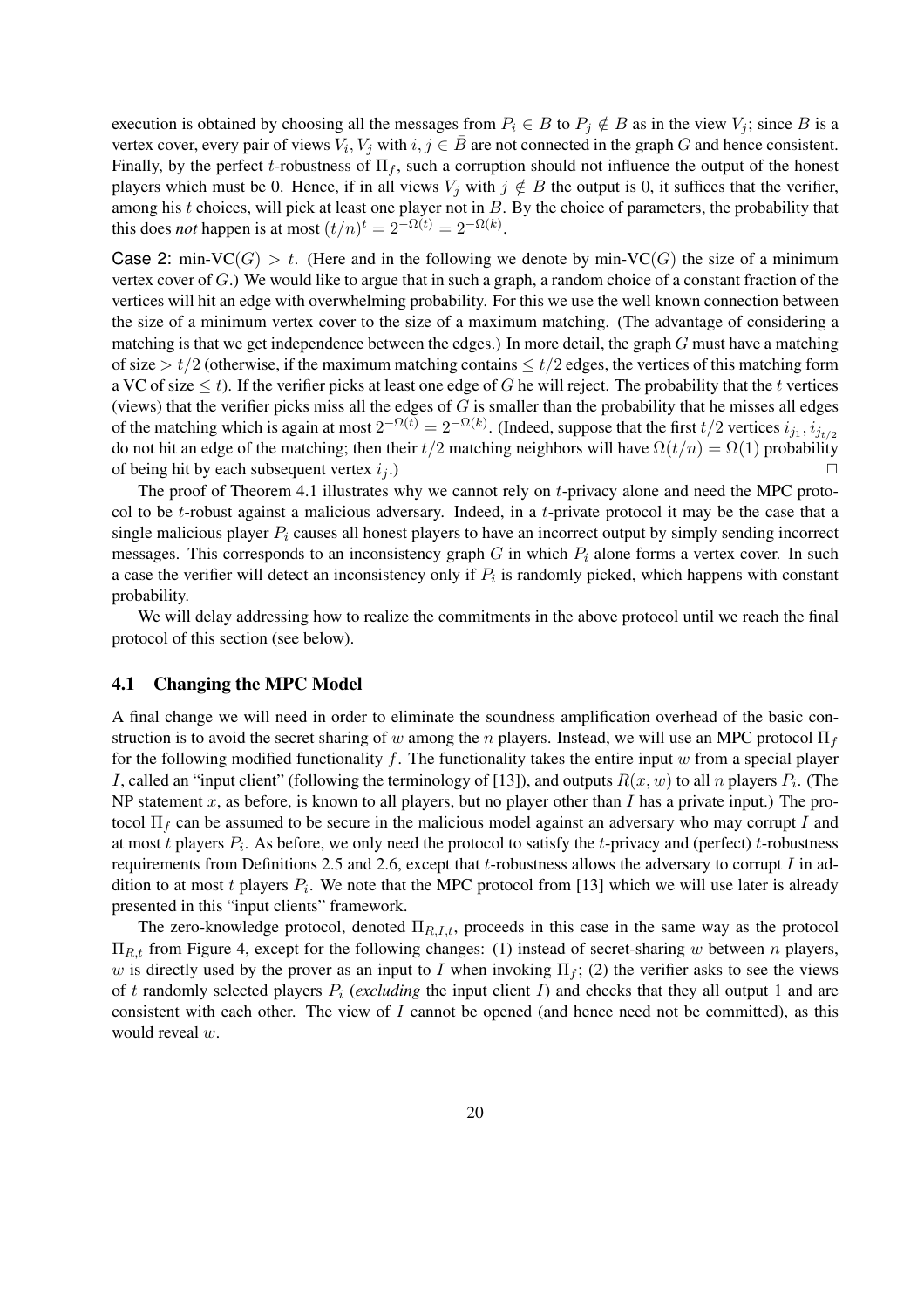**Theorem 4.2** Let f be the following functionality for an input client I and n players  $P_1, \ldots, P_n$ . Given *a public input* x *and a private input* w *received from* I*, the functionality delivers* R(x, w) *to all players*  $P_i$ . Suppose that  $\Pi_f$  *realizes*  $f$  *with* perfect  $t$ -robustness (in the malicious model) and perfect, statistical, *or computational t-privacy (in the semi-honest model), where*  $t = \Omega(k)$  *and*  $n = ct$  *for some constant*  $c > 1$ . Then  $\Pi_{R,I,t}$ , described above, is a zero-knowledge proof protocol for the NP-relation R in the  ${\it commitment-hybrid \ model, with soundness error \ } 2^{-\Omega(k)}.$ 

**Proof:** The completeness and zero-knowledge properties are argued in essentially the same way as for  $\Pi_{R,t}$ . (For the zero-knowledge property, the MPC simulator does not need to feed the simulated players  $P_i$ with inputs  $w_i$ , since these players now have no private inputs.)

The soundness proof needs to be slightly modified to account for the different MPC network and zeroknowledge protocol. Specifically, the difference from the proof of Theorem 4.1 is that the view of one player, I, is never opened. However, this is already accounted for by the fact that the modified definition of t-robustness allows  $I$  along with up to  $t$  additional players to be corrupted. For completeness, we sketch the modified argument for soundness in the current, slightly modified MPC model.

Suppose that x is a false statement, and consider the inconsistency graph G (on the n vertices  $P_1, \ldots, P_n$ ) defined by the views committed to by a malicious prover. We distinguish between the following two cases:

- 1. min-VC( $G$ )  $\leq t$ : Similarly to Case 1 of the previous analysis, the committed views can be explained by an execution of the protocol in which I and at most t players  $P_i$  are corrupted. By perfect trobustness, in such an execution all remaining  $n - t$  players should output 0, which will be detected by the verifier except with  $2^{-\Omega(k)}$  probability.
- 2. min-VC(G)  $> t$ : Similarly to Case 2 of the previous analysis, the graph must have a minimal matching of size bigger than  $t/2$ . Thus, an inconsistency between a pair of players  $P_i, P_j$  will be detected except with  $2^{-\Omega(k)}$  probability.

 $\Box$ 

### 4.2 Coping with Statistical Robustness

In this section we describe a variant of the previous protocol from Section 4.1 that applies to the case where  $\Pi_f$  is only statistically robust. This is motivated by the application to constant-rate zero-knowledge which is described in Section 4.4.

If  $\Pi_f$  is only statistically t-robust, a malicious adversary corrupting I and at most t players  $P_i$  can have a negligible probability of cheating, namely making some players output 1 when  $x$  is a false statement. Interestingly, in this case the coin-flipping based modification of the basic protocol presented in Section 3.1 does not suffice to achieve the desired level of soundness. This is because the prover, while being committed to random inputs on which she has no control, is allowed to generate the views  $V_1, ..., V_n$  *after* she is given the random inputs of *all* players. (This should be contrasted with real executions of  $\Pi_f$ , in which the adversary only knows the randomness of corrupted players.) In such a case, even a single malicious player may suffice for making all outputs incorrect with high probability. If this particular player is not picked by the verifier, no inconsistency is revealed but still the outputs may be incorrect.

To get around this difficulty, it is convenient to separate the random inputs  $r_i$  that are used for the privacy of the protocol from ones that are used to ensure its robustness. Below we describe a construction that works for protocols that are broken into two phases, Phase 1 and Phase 2, where following Phase 1 the players obtain a public random string r of length  $\ell$  that is used in Phase 2. This can be generalized to protocols that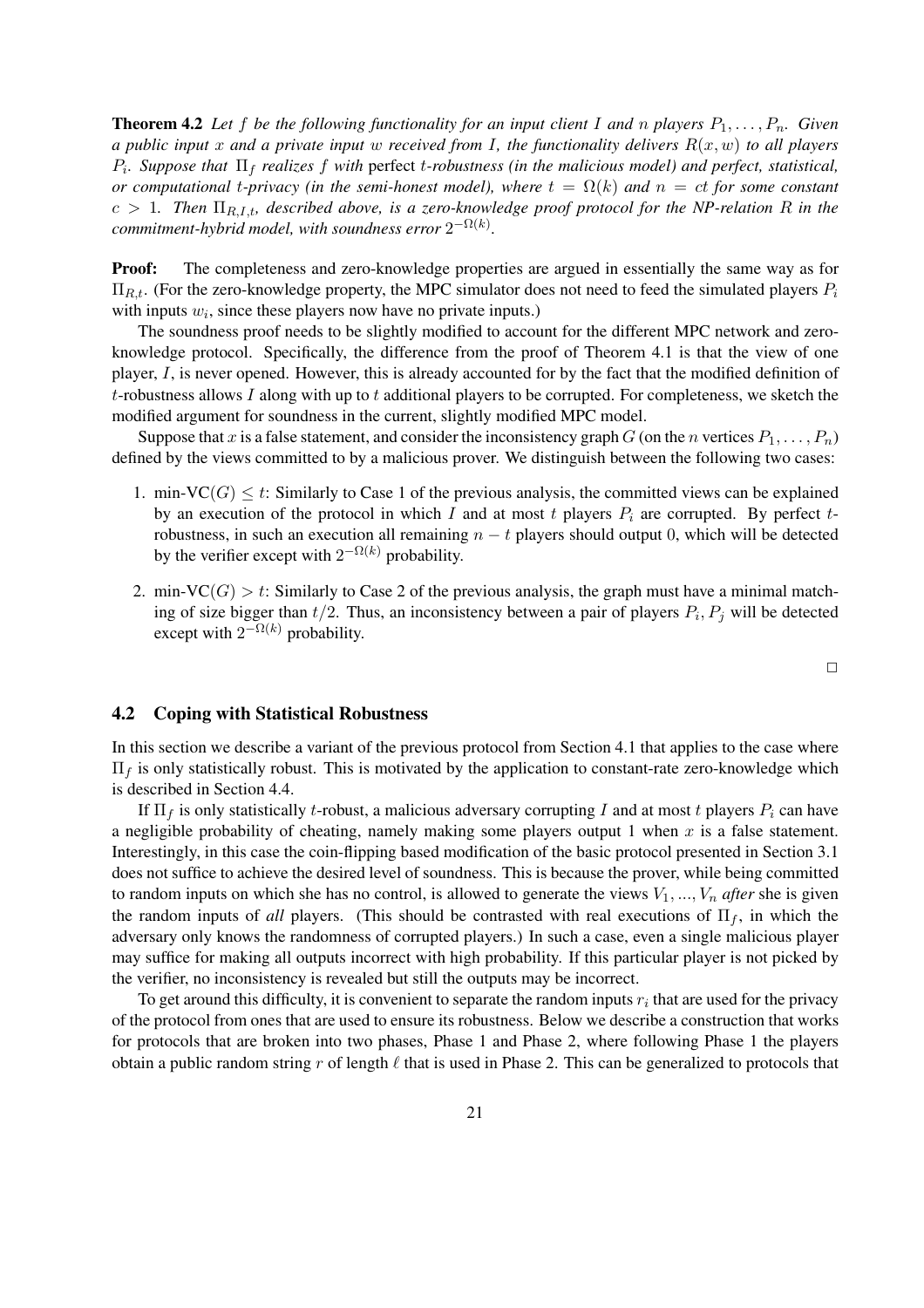have more than two phases; however, the crucial point is that each string  $r$  generated in the middle of the protocol must be unpredictable during previous phases. The robustness of the two-phase protocol should hold also with respect to an *adaptive* adversary that may choose (some of) the t corrupted players after seeing the random string  $r$ . More precisely, we make the following adaptive  $t$ -robustness requirement.

Definition 4.3 (Adaptively t-robust two-phase protocol) *Let* Π *be a two-phase MPC protocol as above (involving an input client* I *and* n *players* Pi*), and let* f *be as in Theorem 4.2. We say that* Π *realizes* f *with* adaptive statistical t-robustness *if it is statistically correct as in Definition 2.4, and furthermore any computationally unbounded adversary can only win the following game with negligible probability in* k*. First, the adversary picks a false statement* x *(such that*  $R(x, w) = 0$  *for* all w*), a set*  $T_1$  *of at most* t *corrupted players, and random inputs* r<sup>i</sup> *for all uncorrupted players. Now the adversary runs Phase 1 of* Π*, arbitrarily controlling* I *and players in* T1*. After Phase 1 terminates, a coin-flipping oracle is invoked, generating a random challenge* r*. Based on* r*, the adversary can corrupt at most* t− |T1| additional *players, and continues to interact with the honest players during Phase 2 of the protocol. The adversary wins if some player that was never corrupted outputs* 1*.*

This adaptive robustness property, that will be satisfied by the concrete MPC protocol we will employ in Section 4.4, is crucial for the soundness analysis to go through.

The zero-knowledge protocol  $\Pi'_{R,I,t}$  obtained from such a two-phase MPC protocol  $\Pi_f$  is described in Figure 5. For convenience, we assume here that the prover and the verifier have access not only to an ideal commitment but also to an ideal coin-flipping oracle. However, the latter oracle can be easily implemented in our setting based on the former.

# Zero-knowledge protocol  $\Pi'_{R,I,t}$  in the commitment and coin-flipping-hybrid model

- 1. Prover picks a random input  $r_I$  for I and a random input  $r_i$  for every player  $P_i$ . She computes the views of the players up to the end of Phase 1, denoted by  $(V_1^1, \ldots, V_n^1)$ , and commits to all of them. Any messages broadcasted in this phase of the MPC protocol are directly sent from P to  $V$ .
- 2. The prover and the verifier invoke a coin-flipping oracle to generate a random challenge string  $r$ of length  $\ell$ .
- 3. Prover continues to run the protocol in her head, using the string  $r$  generated in the previous step, and produces the views  $(V_1^2, \ldots, V_n^2)$  of Phase 2. The prover commits to these *n* views. Again, any messages broadcasted in Phase 2 of the MPC protocol are directly sent from P to V.
- 4. Verifier picks at random distinct  $i_1, \ldots, i_t \in [n]$  and sends them to the prover.
- 5. Prover opens the corresponding 2t commitments  $V_{i_1}^1, \ldots, V_{i_t}^1, V_{i_1}^2, \ldots, V_{i_t}^2$ .
- 6. Verifier accepts if and only if the prover successfully opened the  $2t$  requested views, the opened views are all consistent (given the public values  $x, r$  and the broadcast messages sent by the prover), and the output in all these views is 1.

Figure 5: ZK protocol  $\Pi'_{R,I,t}$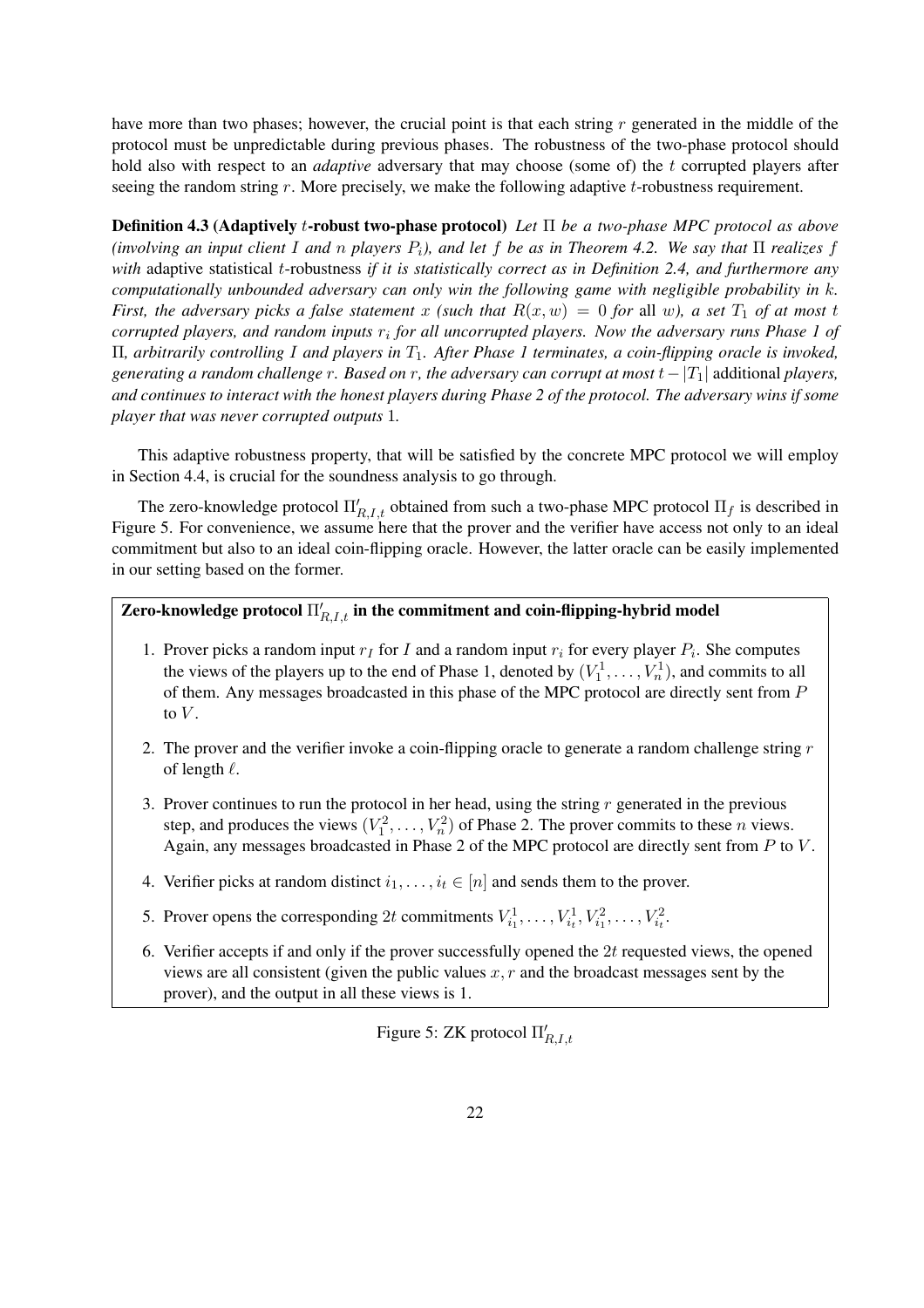**Theorem 4.4** Let f be as in Theorem 4.2. Suppose that  $\Pi_f$  is a two-phase protocol which realizes f *with* adaptive statistical t*-robustness (in the malicious model, see Definition 4.3) and perfect, statistical, or computational t-privacy (in the semi-honest model), where*  $t = \Omega(k)$  *and*  $n = ct$  *for some constant*  $c > 1$ . Then  $\prod_{R,I,t}^{\prime}$ , described in Figure 5, is a zero-knowledge proof protocol for the NP-relation R in *the commitment and coin-flipping-hybrid model with soundness error*  $2^{-\Omega(k)} + \delta(k)$ , where  $\delta(k)$  is the *robustness error of*  $\Pi_f$ .

**Proof:** The completeness and zero-knowledge properties are argued as before. We argue soundness by assigning to any cheating prover's strategy in the ZK protocol a corresponding adversarial strategy in the MPC protocol that generates the same views. Such a simulation is possible only when the ZK prover does not create too many inconsistent views; however, when she does, the ZK verifier will detect an inconsistency and reject with overwhelming probability.

We now formalize this argument. Fix a false statement x. Let  $P^*$  be a (deterministic, computationally unbounded) prover strategy in the ZK protocol on input x. Denote by  $V_{P^*}^1$  the views  $V_1^1, \ldots, V_n^1$  which  $P^*$ commits to in Step 1, and by  $V_{P^*}^2(r)$  the views  $V_1^2, \ldots, V_n^2$  which  $P^*$  commits to in Step 3 in response to the random challenge r. Finally let  $G_{P^*}(r)$  be the inconsistency graph defined by the complete set of views  $V_{P^*}(r) = (V_{P^*}^1, V_{P^*}^2(r)).$ 

We define a corresponding (deterministic, computationally unbounded) MPC adversary  $A^*$  that will attempt to generate the same views as  $P^*$  by corrupting I and at most t players  $P_i$  in the MPC protocol. (Recall that we allow the MPC adversary to determine the random input  $r_i$  of *all* players, even ones it does not corrupt. However, it cannot predict the random challenge r generated between the two phases.)

The MPC adversary  $A^*$  starts by considering the inconsistency graph  $G_{P^*}^1$  defined by the partial views  $V_{P^*}^1$ . Note that this is a subgraph of the final inconsistency graph  $G_{P^*}(r)$ , which is yet unknown to  $A^*$ . If the graph does not have a vertex cover  $T_1$  of size  $t/2$ ,  $A^*$  gives up. Otherwise,  $A^*$  corrupts all players in  $T_1$ . It sets the input w of I and the private random inputs  $r_1, r_1, \ldots, r_n$  as specified in  $V_{P^*}^1$ . Now  $A^*$  interacts with Phase 1 of the MPC protocol, sending messages on behalf of corrupted players that make the views of all uncorrupted players consistent with  $V_{P^*}^1$ . (This is possible by the assumption that  $T_1$  forms a vertex cover.) Next,  $A^*$  obtains the random challenge r. The r it receives defines the final inconsistency graph  $G_{P^*}(r)$ . Again, if the graph does not have a vertex cover  $T_2$  of size  $t/2$ ,  $A^*$  gives up. Otherwise, it corrupts all uncorrupted players in  $T_2$ , and interacts with Phase 2 of the MPC protocol. (Note that overall at most  $t$ players were corrupted, so this is indeed an admissible adaptive corruption strategy for  $A^*$ .) As before,  $A^*$ sends messages on behalf of corrupted players that make the final views of all uncorrupted players consistent with  $V_{P^*}(r)$ . The final MPC views  $V_{A^*}(r)$  are defined as the actual views of uncorrupted players, together with the views appearing in  $V_{P*}(r)$  for corrupted players.

**Lemma 4.5** *For every r,* if  $G_{P^*}(r)$  *has a vertex cover of size at most*  $t/2$ *, then*  $V_{A^*}(r) = V_{P^*}(r)$ *.* 

**Proof:** Since  $G_{P*}^1$  is a subgraph of  $G_{P*}(r)$ , the assumption implies that both  $T_1$  and  $T_2$  as required exist, and thus A<sup>∗</sup> doesn't give up. The lemma follows by noting that any message sent to an uncorrupted player throughout the two phases of the protocol is consistent with  $V_{P^*}(r)$ .

The following lemma is proved similarly to the soundness analysis in the case of perfect robustness.

**Lemma 4.6** *For every* r *such that*  $G_{P^*}(r)$  *does* not *have a vertex cover of size*  $t/2$ *, the ZK verifier rejects except with probability*  $2^{-\Omega(k)}$ *.* 

We are now ready to prove the desired  $2^{-\Omega(k)} + \delta(k)$  bound on the soundness error of the zero-knowledge protocol. We consider three events that cover all possible choices of  $r$ :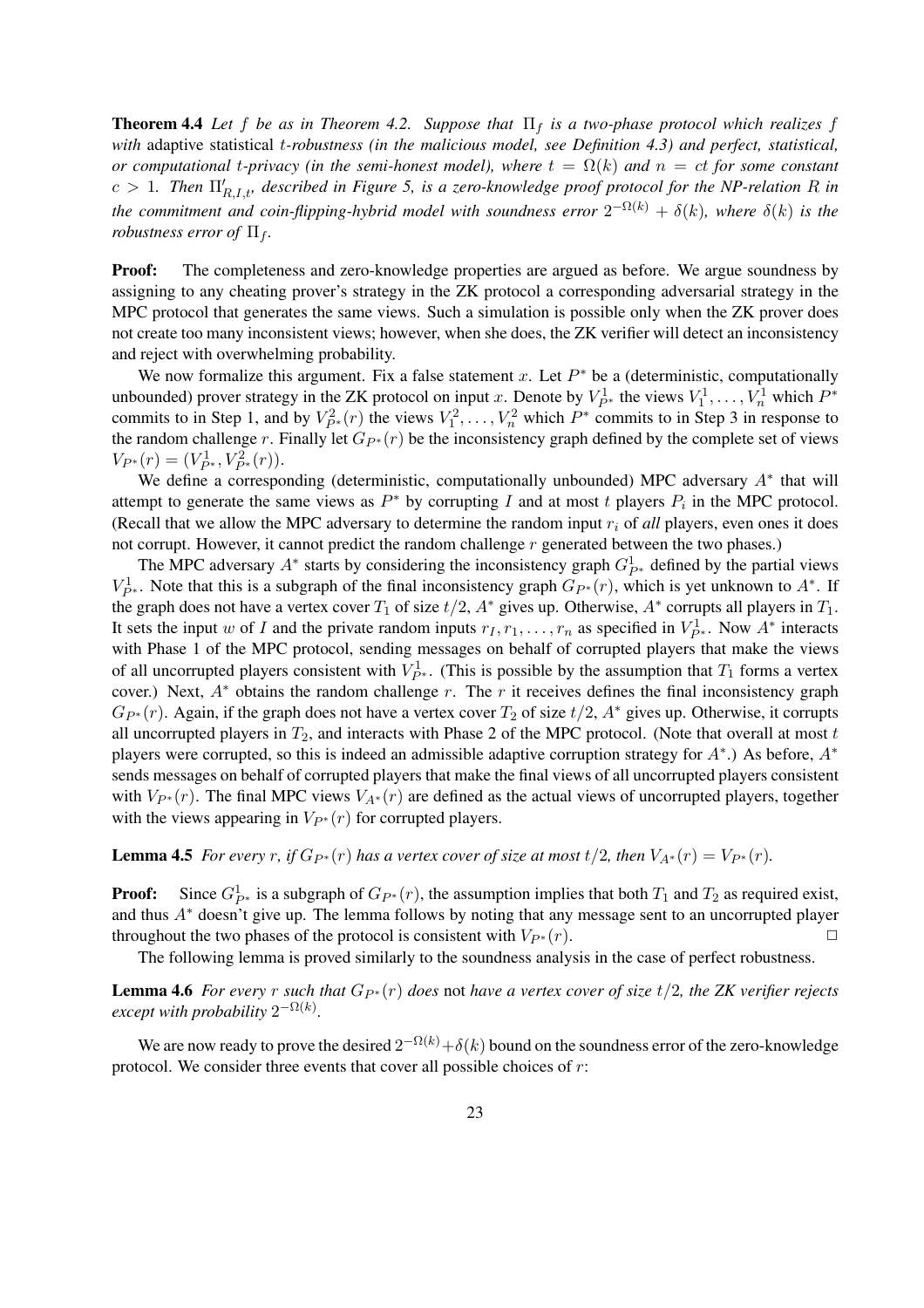- 1. r makes  $A^*$  break the t-robustness of  $\Pi_f$ . By the assumption on  $\Pi_f$ , this event occurs with at most  $\delta(k)$  probability.
- 2. The previous event does not occur and moreover  $G_{P*}(r)$  has a vertex cover of size at most  $t/2$ . By Lemma 4.5, there are at least  $n - t$  views in  $V_{P^*}(r)$  whose output is 0. Thus, conditioned on this event, the verifier will open at least one of these views, and consequently reject, except with  $2^{-\Omega(k)}$ probability.
- 3.  $G_{P*}(r)$  does not have a vertex cover of size at most  $t/2$ . By Lemma 4.6, conditioned on this event the verifier accepts with probability at most  $2^{-\Omega(k)}$ .

Overall, the verifier's acceptance probability is at most  $2^{-\Omega(k)} + \delta(k)$  as required. This concludes the proof of Theorem 4.4.  $\Box$ 

We note that the gap between the size  $t/2$  of the vertex cover and the MPC corruption threshold t is related to the "on-line" nature of adaptive corruptions. In the end of Phase 1, the MPC adversary cannot predict the set of players that will serve as a minimal vertex cover in the final graph.

### 4.3 Implementing the Commitment and Coin-Flipping

The proofs of zero-knowledge given for our previous protocols in the plain model all relied on the verifier making one of only a polynomial number of choices for his challenge about which views he will see. Here, the choices that the verifier makes are from a much larger set, and therefore cannot simply be guessed by the zero-knowledge simulator. Instead, we employ the standard technique (cf. [18, 2, 53, 48]) of having a "preamble" in which the verifier commits in advance to his choices using a *statistically hiding* commitment scheme Com<sub>SH</sub> so as to preserve soundness. In this preamble the verifier also needs to "prove knowledge" of his choices.

Using the recent result of  $[27]$ , the statistically hiding commitment scheme Com<sub>SH</sub> can be based on any one-way function. As in previous protocols, we will also make use of a standard statistically-binding commitment scheme Com<sub>SB</sub>.

The resulting protocol is described in Figure 6.

Theorem 4.7 Let f be as in Theorem 4.2. Let Com<sub>SH</sub> be a statistically-hiding commitment scheme and ComSB *be a statistically-binding commitment scheme. Suppose that* Π<sup>f</sup> *is a two-phase protocol which realizes* f *with* adaptive statistical t*-robustness (in the malicious model, see Definition 4.3) and perfect, statistical, or computational t-privacy (in the semi-honest model), where*  $t = \Omega(k)$  *and*  $n = ct$  *for some*  $constant \ c > 1$ . Then  $\Pi'^{\mathsf{Com}}_{R,I,t}$ , described in Figure 6, is a zero-knowledge proof protocol for the NP-relation R *with negligible soundness error.*

**Proof:** We note that the proof of completeness and soundness is essentially the same as in the proof of Theorem 4.4, since Steps 1 and 2 keep the verifier's selections statistically hidden.

We need only provide a proof of the zero-knowledge property. The simulator  $M^*$  of a dishonest (and without loss of generality, deterministic) verifier  $V^*$  on input  $(k, x)$  is described below. The correctness of the simulation is straightforward.

- 1. The simulator acts as the honest prover in Step 1 and receives the verifier's commitments according to the Com<sub>SH</sub> protocol.
- 2. In Step 2, for each  $i$ , the simulator proceeds as follows: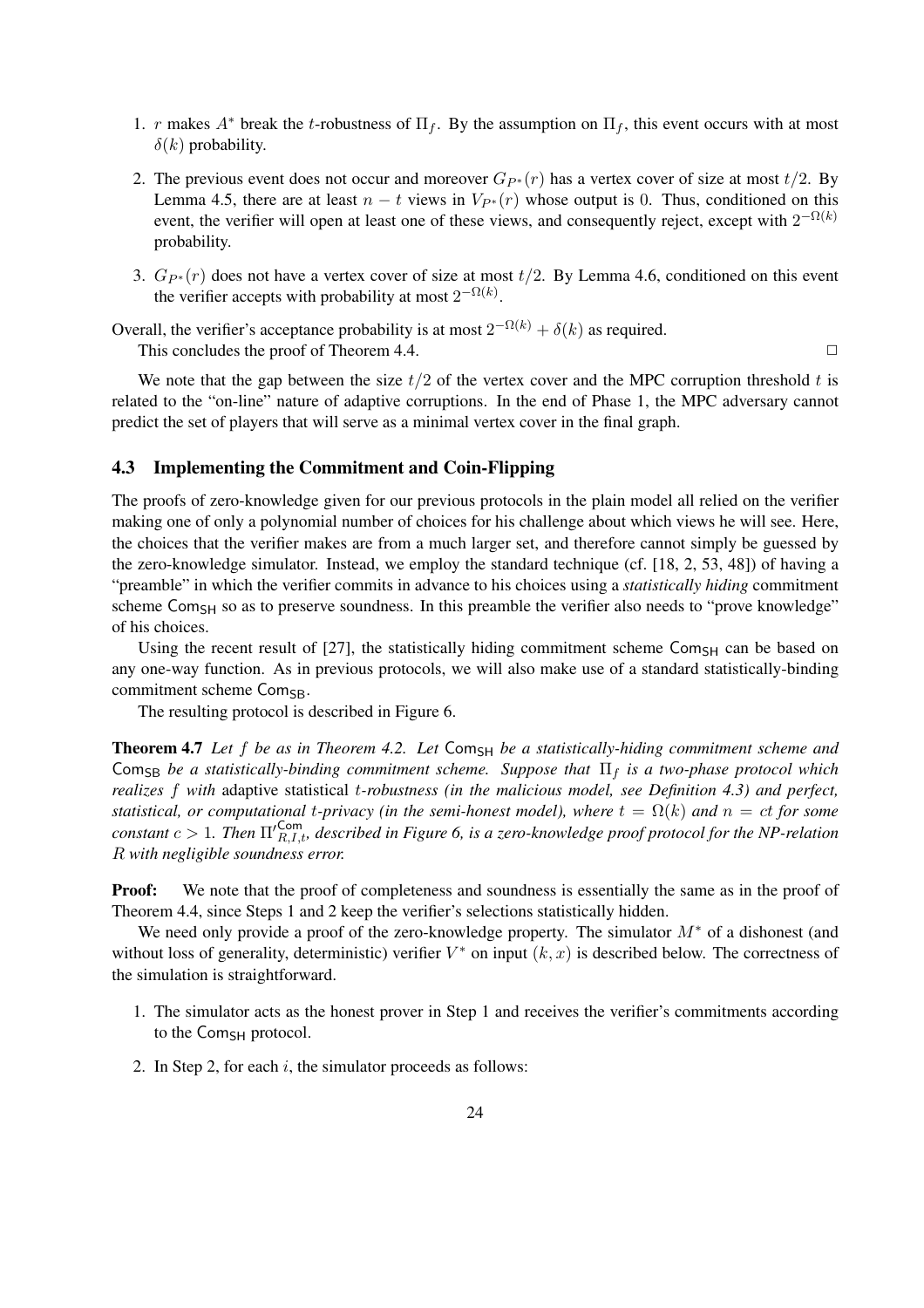# Zero-knowledge protocol  $\Pi'^{\mathsf{Com}}_{R,I,t}$  in the plain model

- 1. Verifier picks at random distinct  $i_1, \ldots, i_t \in [n]$ . He encodes these choices into a string  $\zeta$  of length  $q = O(t \log n)$ . The verifier then chooses at random strings  $\tau_{1,0}, \ldots, \tau_{k,0}$  each of length q, and sets  $\tau_{i,1} = \tau_{i,0} \oplus \zeta$  for each i. The verifier invokes Com<sub>SH</sub> to commit to each of the 2k strings  $\{\tau_{i,0}, \tau_{i,1}\}$  separately.
- 2. For  $i = 1$  to k, the following protocol ensues:
	- (a) The prover sends a random bit  $b_i$ .
	- (b) The verifier opens his commitment to  $\tau_{i,b_i}$ .
- 3. Prover picks a random input  $r_I$  for I and a random input  $r_i$  for every player  $P_i$ . She computes the views of the players up to the end of Phase 1, denoted by  $(V_1^1, \ldots, V_n^1)$ , and commits to all of them using  $Com_{SB}$ . Any messages broadcasted in this phase of the MPC protocol are directly sent from  $P$  to  $V$ .
- 4. The prover and the verifier invoke the following coin-flipping protocol to generate a random challenge string r of length  $\ell$ :

For  $i = 1$  to  $\ell$ , the following protocol  $\Pi_{coin}$  ensues:

- (a) Prover commits using Com<sub>SB</sub> to a randomly chosen bit  $\psi^P$ .
- (b) Verifier sends a randomly chosen bit  $\psi^V$  to the prover.
- (c) Prover opens her commitment to  $\psi^P$ . At this point, we define the *i*th bit of r, denoted  $r_i$ , to be  $\psi^V\oplus\psi^P.$
- 5. Prover continues to run the protocol in her head, using the string  $r$  generated above, and produces a vector  $(V_1^2, \ldots, V_n^2)$  of the views of Phase 2. The prover commits using Com<sub>SB</sub> to these  $n$  views. Again, any messages broadcasted in Phase 2 of the MPC protocol are directly sent from  $P$  to  $V$ .
- 6. Verifier opens all commitments made using Com<sub>SH</sub> made in Step 1. The prover checks consistency (aborting if there is an inconsistency) and extracts the set  $i_1, \ldots, i_t \in [n]$ .
- 7. Prover opens the corresponding 2t commitments  $V_{i_1}^1, \ldots, V_{i_t}^1, V_{i_1}^2, \ldots, V_{i_t}^2$ .
- 8. Verifier accepts if and only if the prover successfully opened the  $2t$  requested commitments, the opened views are all consistent (given the public values  $x, r$  and the broadcast messages sent by the prover), and the output in all these views is 1.

Figure 6: ZK protocol  $\Pi_{R,I,t}^{\prime \textsf{Com}}$ 

- (a) The simulator saves the state  $\sigma_i$  of the verifier, then picks  $b_i$  at random just as the honest prover would, sends it, and obtains the response from the verifier.
- (b) If the decommitment response is invalid, the simulator halts (just as the honest prover would have done) and outputs the partial view of the verifier so far. If the response is valid, then the simulator saves the current state  $\sigma_i'$ , and rewinds the verifier to state  $\sigma_i$ . It then sends  $1 - b_i$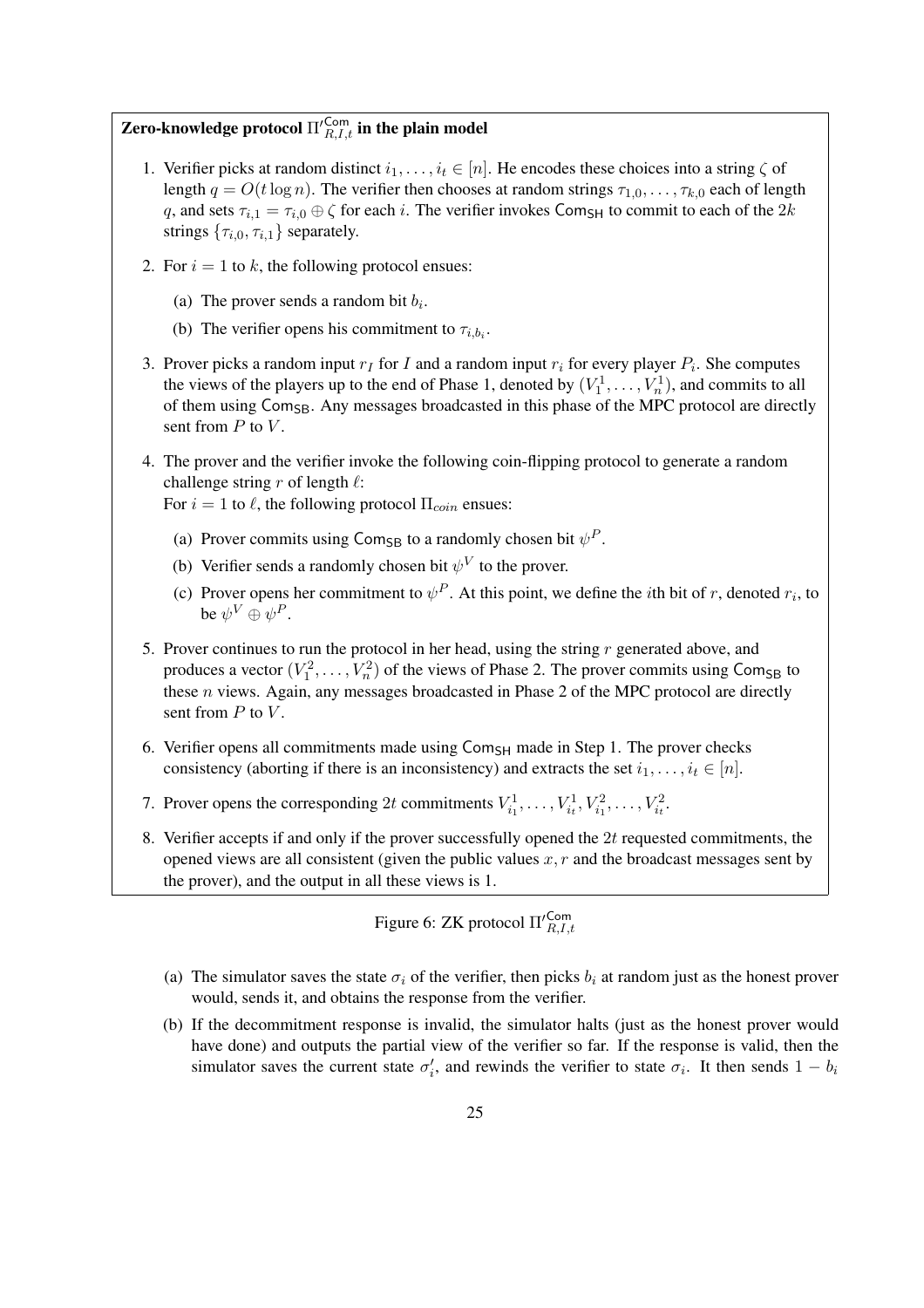instead.

- (c) If the verifier responds with a valid decommitment, then the simulator has obtained both  $\tau_{i,0}$  and  $\tau_{i,1}$ , and can thus reconstruct the verifier's choices of  $i_1, \ldots, i_t \in [n]$ . Regardless of whether it received a valid response, the simulator rewinds the state of the verifier back to  $\sigma_i'$ , and continues.
- 3. If the simulator was never able to obtain both  $\tau_{i,0}$  and  $\tau_{i,1}$  for any i, then the simulator aborts and outputs ⊥. Note that if the simulator aborts, then the probability of the verifier completing Step 2 of the protocol conditioned on its Step 1 messages is  $2^{-k}$ , and thus the probability of the simulator aborting is negligible $8$ . Otherwise, the simulator continues.
- 4. The simulator now invokes the MPC simulator SIM, providing SIM with the list of indices  $\{i_j\}$  extracted from the verifier above. In turn, SIM provides the simulator with the simulated views  ${V_{i,j}}$ of these parties, together with any broadcasted messages during the MPC protocol and the random challenge r. For all  $h \notin \{i_j\}$ , the simulator prepares random views  $V_h$ . Each of these views  $V_i$  is split into two parts  $V_i^1$  and  $V_i^2$  corresponding to the view in Phase 1 and Phase 2 of the MPC protocol, respectively.
- 5. For Step 3, the simulator commits to the all the Phase 1 views  $(V_1^1, \ldots, V_n^1)$  and sends all the broadcasted messages of Phase 1.
- 6. For Step 4, the simulator invokes  $S_{coin}$  as guaranteed by the Coin-flipping lemma repeatedly, and uses it to guarantee that each bit of  $r$  is set to be the random challenge specified by the MPC simulator above.
- 7. For Step 5, the simulator commits to the all the Phase 2 views  $(V_1^2, \ldots, V_n^2)$  and sends all the broadcasted messages of Phase 2.
- 8. For Step 6, the simulator acts as the honest prover would, and verifies that all commitments that are opened by the verifier are opened in a manner consistent with the extraction above. If not, then the simulator aborts. Note that if this kind of simulator abort happens with noticeable probability, it can directly be used to break<sup>9</sup> the computational binding property of the commitment scheme Com<sub>SH</sub>.
- 9. For Step 7, the simulator opens the 2t commitments  $\{V_{i,j}^1, V_{i,j}^2\}$  corresponding to the set  $\{i_j\}$  of indices requested by the verifier, and outputs the view of the verifier resulting from the successful interaction.

 $\Box$ 

# 4.4 Application: "Constant-Rate" Zero-Knowledge Proofs

In this section, we describe the construction of zero-knowledge protocols whose communication complexity is linear in the circuit size s, by applying the general construction from Section 4.2 on top of a variant of the MPC protocol from [13].

The protocol from [13] conforms to the requirements of a two-phase protocol, as defined in Section 4.2, with  $t = \Omega(n)$ , and with a random challenge r of size  $\ell = poly(k, \log s)$ . Thus, the general construction

<sup>&</sup>lt;sup>8</sup>Here we make use of the fact that without loss of generality, we may assume that  $Com_{SH}$  has a non-interactive decommitment phase, and therefore the verifier's actions are completely deterministic based only on the sequence of query bits  $b_i$  received from the prover. For more details, see [17], Chapter 4, for similar arguments regarding "strong proofs of knowledge".

<sup>&</sup>lt;sup>9</sup> For more details, see [17], Chapter 4, for similar arguments that arise in the (slightly more complicated) context of "constantround zero-knowledge proofs".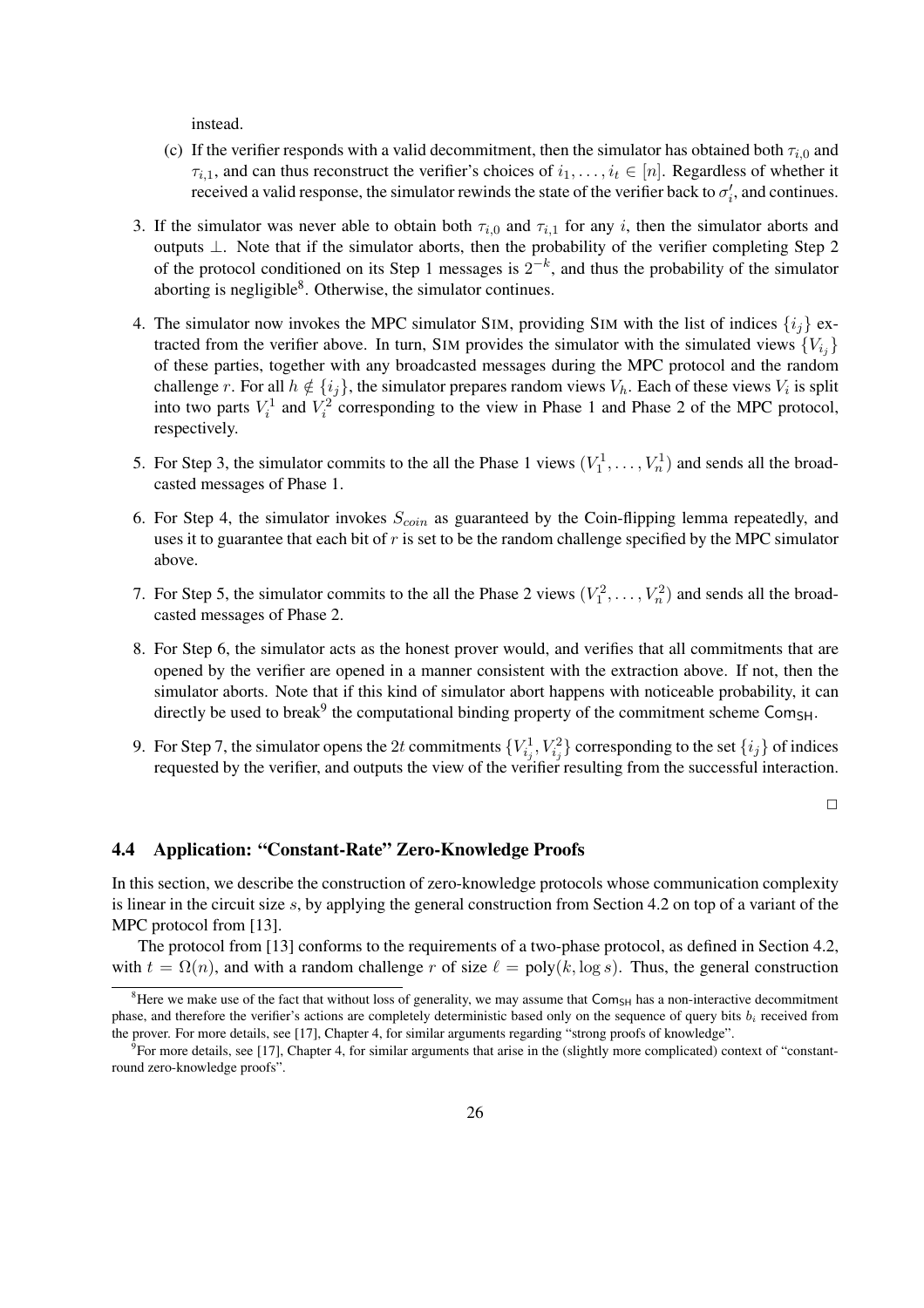from Section 4.2 can be applied. In fact, Phase 2 can take the degenerate form of only involving broadcast messages. Thus, in Step 3 of the general construction the prover can send these messages to the verifier instead of committing.

The communication complexity of the MPC protocol from [13] in the case where the inputs originate from a constant number of clients is  $poly(k) \cdot \log n \cdot s + poly(k, n, \log s)$ .<sup>10</sup> We now describe how to reduce this complexity to  $O(s)$  + poly $(k, n, \log s)$  for the type of functionalities f required by our application.

The source of the multiplicative poly $(k)$  overhead in [13] is the need to deal with circuits of an arbitrary depth. However, in the context of proof verification, one may assume without loss of generality that the witness is of size s (and includes the intermediate values in the computation of  $C(w)$  in addition to w itself) and that R has s output bits, each verifying the consistency of the output of one gate of  $C$  with its two inputs. (An output of  $1<sup>s</sup>$  of the augmented R is interpreted as an output of 1 of the original R; every other output of the augmented  $R$  is interpreted as  $(0)$ .

Note that each of the s output bits of  $R$  depends on only three of the s inputs bits. In this setting the total communication complexity of the protocol from [13] is only  $O(\log n \cdot s) + \text{poly}(k, n, \log s)$ . Here the  $O(\log n)$  multiplicative overhead results from the use of Shamir's secret sharing [54] (more precisely, the variant of this secret-sharing due to Franklin and Yung [15]), which requires the field size to be larger than the number of players. As a final optimization, one can implement the secret sharing of [15] over fields of constant size by basing the secret sharing on algebraic-geometric codes [9]. This results in an additional fractional decrease in the security threshold, which does not affect the asymptotic complexity of the zero-knowledge protocol.

The following lemma summarizes the properties of the MPC protocol we use to obtain constant-rate zero-knowledge protocols.

Lemma 4.8 ([13, 9]) *Let* f *be a functionality which takes its input* w *from an input client* I *and delivers its output*  $f(w)$  *to n players*  $P_1, \ldots, P_n$ *. Suppose that*  $f$  *can be computed by a circuit of size s with bounded fan-in and constant depth. Then,* f *can be realized by a perfectly* t*-private and adaptively, statistically t*-robust two-phase MPC protocol  $\Pi_f$  with  $t = \Omega(n)$  and the following efficiency features:

- *Phase 1 involves a total of*  $O(s)$  +  $poly(k, n, \log s)$  *bits sent from I to the n players*  $P_i$ *.*
- *The random challenge* r *between the two phases is of length*  $poly(k, n, \log s)$ *.*
- *Phase 2 involves broadcast messages whose total length is*  $O(s) + \text{poly}(k, n, \log s)$ .

Combining Lemma 4.8 with the general transformation of Theorem 4.7, we get:

**Corollary 4.9** *Suppose one-way functions exist. Then, for any NP-relation*  $R(x, w)$  *that can be verified by a circuit* Cx(w) *of size* s *(using gates of bounded fan-in), there exists a zero-knowledge proof protocol with communication complexity*  $O(s) + \text{poly}(k, \log s)$ *, where* k *is a cryptographic security parameter.* 

Proof: Combining Lemma 4.8 and Theorem 4.4 directly yields a protocol as required in the commitmenthybrid model. To derive the desired result in the plain model from Theorem 4.7, we need to base *efficient* instantiations of the commitment protocols invoked by  $\prod_{i=1}^{n} C_{i}^{com}$  on an arbitrary one-way function. The statistically-hiding commitment protocol Com<sub>SH</sub> is applied only to strings of total length poly( $k$ , log  $s$ ), and

<sup>&</sup>lt;sup>10</sup>Here we count each broadcasted bit as a single bit of communication. This allows the protocol to deliver the output to all  $n$ players with no asymptotic efficiency overhead.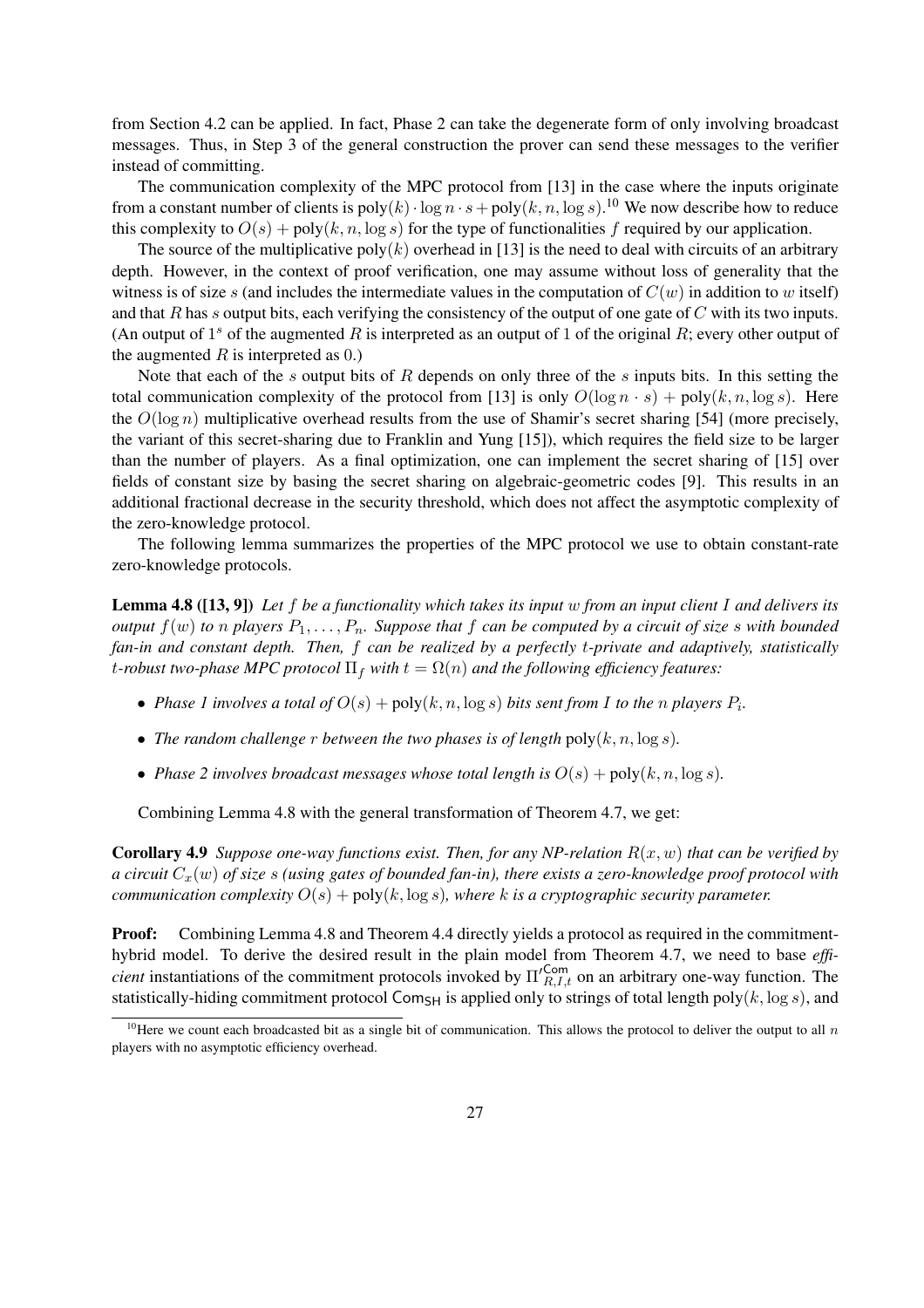therefore does not form an efficiency bottleneck. It thus suffices to present a statistically-binding commitment protocol Com in which commitment and decommitment on a message of length  $\ell$  can be done with communication complexity  $O(\ell)$  + poly(k). Such a commitment protocol Com can be obtained in a standard way from an arbitrary statistically-binding commitment protocol Com' and a pseudorandom generator G (hence also from any one-way function  $[29, 44]$ ): To commit to a message m, the sender in Com applies Com' to a random seed  $r \in \{0,1\}^k$ , and then sends  $m \oplus G(r)$ .

# 5 Concluding Remarks

This work establishes a new general connection between zero-knowledge proofs and MPC. In particular, we demonstrated that MPC protocols for the case of an honest majority can serve as a useful building block in the design of efficient and conceptually simple zero-knowledge proofs, including the first construction of "constant-rate" zero-knowledge proofs for all of NP. The idea of making a general use of MPC with honest majority in the context of secure two-party computation and MPC with no honest majority is likely to find additional applications beyond those considered in this work. Evidence in this direction was recently given in [28, 33].

We conclude by noting that while MPC is a conceptually attractive and very well studied notion, it is not necessarily the most general abstraction of the combinatorial object required by our zero-knowledge protocols. One may view the MPC component in these protocols as implementing a zero-knowledge variant of probabilistically checkable proofs (PCPs) over large alphabets. Other kinds of proof systems – interactive PCPs [35] and interactive proofs with quasilinear-time verifiers [23] – were recently exploited to construct efficient zero-knowledge protocols, and in particular improve over the results of Section 3.2. It would be interesting to obtain a better understanding of the relations between these proof systems, zero-knowledge proofs, and MPC.

Acknowledgments. We thank Amos Fiat and Yishay Mansour for suggesting the variant of the basic construction that uses 1-private MPC. We also thank Salil Vadhan and the anonymous referees for helpful comments and suggestions.

## References

- [1] O. Barkol and Y. Ishai. Secure Computation of Constant-Depth Circuits with Applications to Database Search Problems. In *Proc. CRYPTO 2005,* pages 395-411.
- [2] M. Bellare, S. Micali, and R. Ostrovsky. The (True) Complexity of Statistical Zero Knowledge. In *Proc. of 22nd STOC*, pages 494-502, 1990.
- [3] M. Ben-Or, S. Goldwasser, and A. Wigderson. Completeness theorems for non-cryptographic faulttolerant distributed computation. In *Proc. of 20th STOC*, pages 1–10, 1988.
- [4] M. Blum. Coin Flipping by Telephone A Protocol for Solving Impossible Problems. In *Proc. COM-PCON 1982*: 133-137.
- [5] J. Boyar, G. Brassard and R. Peralta. Subquadratic zero-knowledge. *J. ACM*, 42(6), pages 1169–1193, 1995. Earlier version in FOCS '91.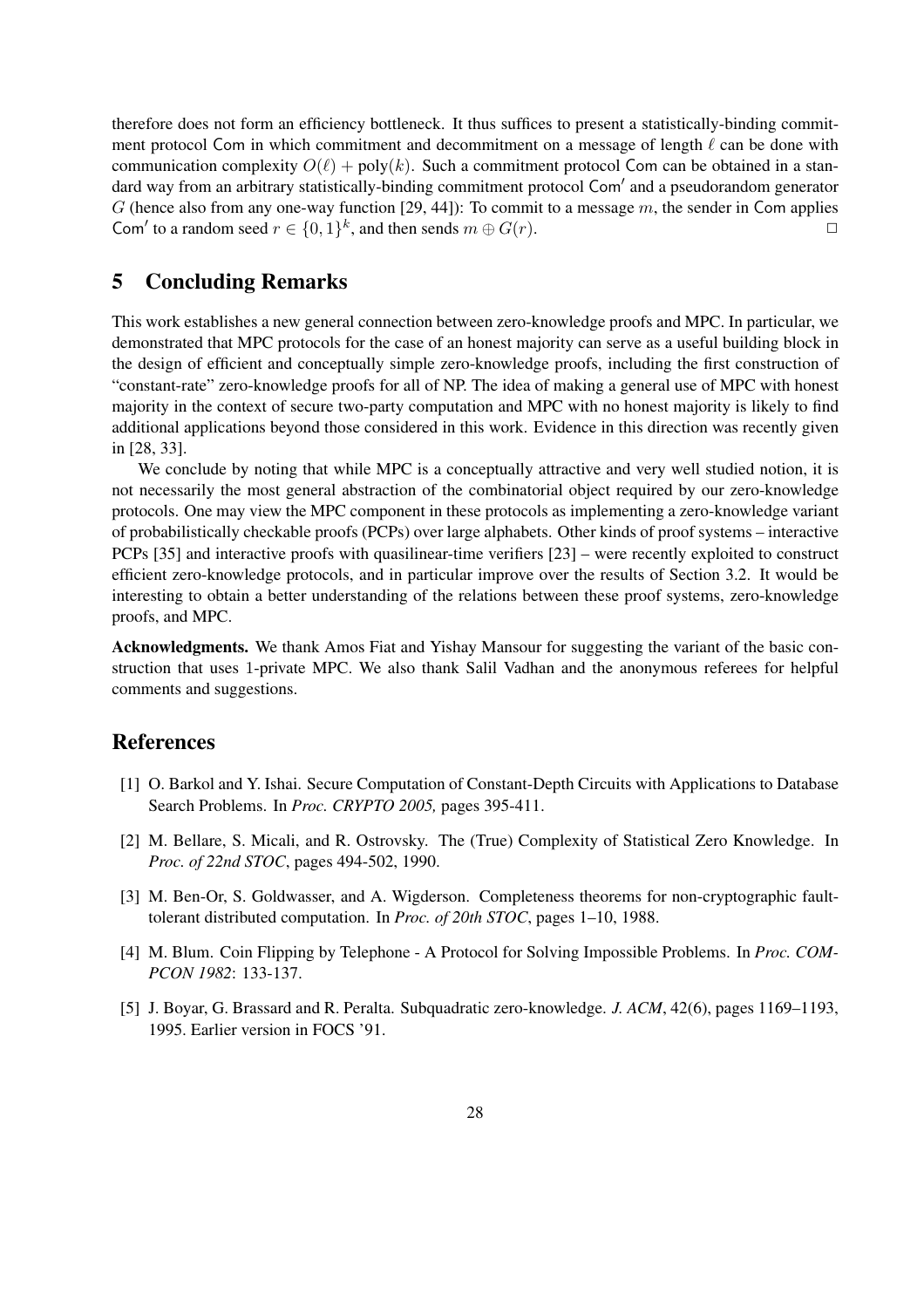- [6] J. Boyar, I. Damgård and R. Peralta. Short Non-interactive Cryptographic Proofs. *J. Cryptology* 13(4): 449-472 (2000).
- [7] R. Canetti. Security and composition of multiparty cryptographic protocols. In *J. of Cryptology*, 13(1), 2000.
- [8] D. Chaum, C. Crépeau, and I. Damgård. Multiparty unconditionally secure protocols (extended abstract). In *Proc. of 20th STOC*, pages 11–19, 1988.
- [9] H. Chen and R. Cramer. Algebraic Geometric Secret Sharing Schemes and Secure Multi-Party Computations over Small Fields. In *Proc. CRYPTO 2006*, pages 521-536.
- [10] R. Cramer and I. Damgård. Linear Zero-Knowledge A Note on Efficient Zero-Knowledge Proofs and Arguments. In *Proc. STOC 1997*, pages 436-445.
- [11] R. Cramer and I. Damgård. Zero-Knowledge Proofs for Finite Field Arithmetic; or: Can Zero-Knowledge be for Free? In *Proc. CRYPTO 1998*, pages 424-441.
- [12] I. Damgård and Y. Ishai. Constant-Round Multiparty Computation Using a Black-Box Pseudorandom Generator. In *CRYPTO 2005*, pages 378–394.
- [13] I. Damgård and Y. Ishai. Scalable Secure Multiparty Computation. In *Proc. CRYPTO 2006*, pages 501-520.
- [14] S. Even, O. Goldreich and A. Lempel. A Randomized Protocol for Signing Contracts. In *Communications of the ACM,* 28(6):637–647, 1985.
- [15] M. K. Franklin and M. Yung. Communication Complexity of Secure Computation. In *Proc. of STOC 1992*, pages 699-710.
- [16] O. Goldreich. *Foundations of Cryptography: Basic Tools*. Cambridge University Press, 2001.
- [17] O. Goldreich. *Foundations of Cryptography: Basic Applications*. Cambridge University Press, 2004.
- [18] O. Goldreich and A. Kahan. How to Construct Constant-Round Zero-Knowledge Proof Systems for NP. *J. Cryptology* 9(3): 167-190 (1996)
- [19] O. Goldreich and J. Håstad. On the Complexity of Interactive Proofs with Bounded Communication. *Inf. Process. Lett.* 67(4): 205-214, 1998.
- [20] O. Goldreich, S. Micali, and A. Wigderson. How to Prove all NP-Statements in Zero-Knowledge, and a Methodology of Cryptographic Protocol Design. In *CRYPTO 1986*, pages 171-185.
- [21] O. Goldreich, S. Micali, and A. Wigderson. How to play any mental game (extended abstract). In *Proc. of 19th STOC*, pages 218–229, 1987.
- [22] O. Goldreich and Y. Oren. Definitions and Properties of Zero-Knowledge Proof Systems. *J. Cryptology* 7(1): 1-32, 1994.
- [23] S. Goldwasser, Y. T. Kalai, and G. Rothblum. Delegating computation: interactive proofs for muggles. In *Proc. 40th STOC*, pages 113-122, 2008.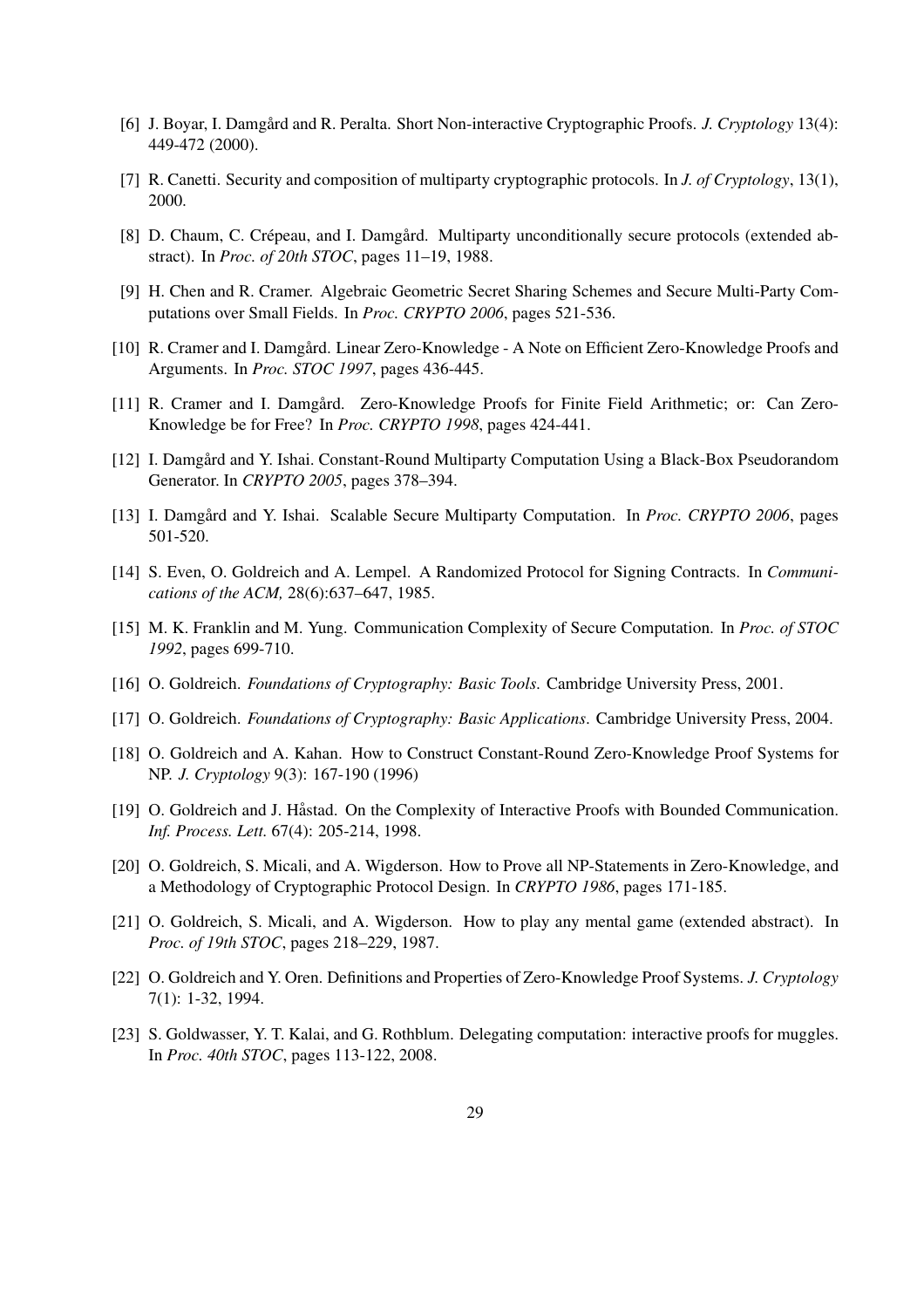- [24] S. Goldwasser, S. Micali, and C. Rackoff. The Knowledge Complexity of Interactive Proof Systems. *SIAM J. Comput.*, Vol. 18, No. 1, pp. 186-208, 1989.
- [25] J. Groth, R. Ostrovsky, and A. Sahai. Perfect Non-interactive Zero Knowledge for NP. In *Proc. EUROCRYPT 2006*, pages 339-358.
- [26] I. Haitner. Semi-Honest to Malicious Oblivious Transfer The Black-Box Way. In *Proc. 5th TCC*, pages 412-426, 2008.
- [27] I. Haitner and O. Reingold. Statistically-Hiding Commitment from Any One-Way Function. In *Proc. 39th STOC*, pages 1-10, 2007.
- [28] D. Harnik, Y. Ishai, E. Kushilevitz, and J.B. Nielsen. OT-Combiners from Secure Computation. In *Proc. 5th TCC*, pages 393-411, 2008.
- [29] J. Håstad, R. Impagliazzo, L. A. Levin, and M. Luby. A Pseudorandom Generator from any One-way Function. *SIAM J. Comput.* 28(4): 1364-1396 (1999).
- [30] R. Impagliazzo and S. Rudich. Limits on the Provable Consequences of One-way Permutations. In *Proc. CRYPTO '88*, pages 8–26.
- [31] Y. Ishai, E. Kushilevitz, Y. Lindell, and E. Petrank. Black-box constructions for secure computation. In *Proc. 38th STOC*, pages 99-108, 2006.
- [32] Y. Ishai, E. Kushilevitz, R. Ostrovsky, and A. Sahai. Zero-knowledge from secure multiparty computation. In *Proc. 39th STOC*, pages 21–30, 2007.
- [33] Y. Ishai, M. Prabhakaran, and A. Sahai. Founding cryptography on oblivious transfer efficiently. In *Proc. CRYPTO 2008*, to appear.
- [34] Y. T. Kalai and R. Raz. Succinct Non-Interactive Zero-Knowledge Proofs with Preprocessing for LOGSNP. In *Proc. 47th FOCS*, pages 355–366, 2006.
- [35] Y. T. Kalai and R. Raz. Interactive PCP. In *Proc. 35th ICALP*, pages 536–547, 2008. Earlier version: Electronic Colloquium on Computational Complexity (ECCC) Report TR07-031, 2007.
- [36] J. Kilian. Founding Cryptography on Oblivious Transfer. In 20*th STOC*, pages 20–31, 1988.
- [37] J. Kilian. A Note on Efficient Zero-Knowledge Proofs and Arguments (Extended Abstract). In *Proc. STOC 1992*, pages 723-732.
- [38] J. Kilian, E. Kushilevitz, S. Micali, R. Ostrovsky Reducibility and Completeness in Private Computations. In *SIAM J. Comput.* 29(4): 1189-1208 (2000)
- [39] J. Kilian and E. Petrank. An Efficient Noninteractive Zero-Knowledge Proof System for NP with General Assumptions. *J. Cryptology* 11(1), pages 1-27, 1998.
- [40] J. Kilian, S. Micali, and R. Ostrovsky. Minimum Resource Zero-Knowledge Proofs. In *FOCS 1989*, pages 474-479.
- [41] E. Kushilevitz, S. Micali, R. Ostrovsky Reducibility and Completeness in Multi-Party Private Computations. In *FOCS 1994*, pages 478-489.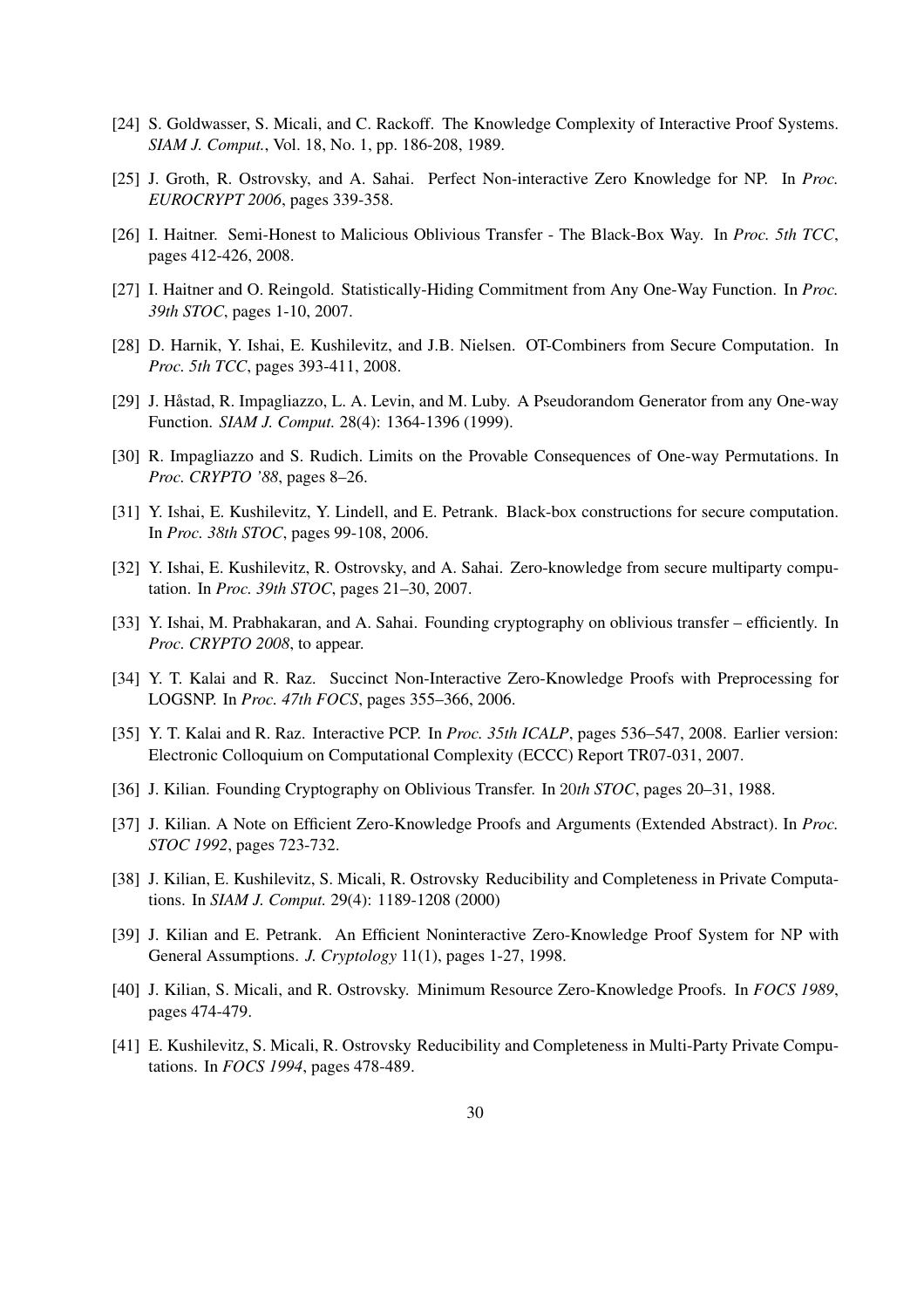- [42] U. Maurer. Secure Multi-party Computation Made Simple. In *Proc. SCN 2002*, pages 14-28.
- [43] S. Micali. Computationally Sound Proofs. *SIAM Journal on Computing*, 30(4):1253–1298, 2000.
- [44] M. Naor. Bit commitment using pseudorandomness. *J. of Cryptology*, 4:151–158, 1991.
- [45] J. Naor and M. Naor. Small-bias probability spaces: Efficient constructions and applications. *SIAM J. Comput.*, 22(4):838–856, 1993. Preliminary version in Proc. STOC '90.
- [46] M. Naor and K. Nissim. Communication preserving protocols for secure function evaluation. In *Proc. 33rd STOC*, pages 590–599, 2001.
- [47] R. Ostrovsky and A. Wigderson. One-Way Functions are Essential for Non-Trivial Zero-Knowledge. In *Proc. of ISTCS 1993*, pages 3-17.
- [48] M. Prabhakaran, A. Rosen, and A. Sahai. Concurrent Zero-Knowledge with Logarithmic Round Complexity. In *Proc. of FOCS 2002*, pages 366-375.
- [49] M. Rabin. How to Exchange Secrets by Oblivious Transfer. Tech. Memo TR-81, Aiken Computation Laboratory, Harvard U., 1981.
- [50] T. Rabin and M. Ben-Or. Verifiable secret sharing and multiparty protocols with honest majority. In *Proc. 21st STOC*, pages 73–85, 1989.
- [51] A. Razborov. Lower bounds for the size of circuits of bounded depth with basis (AND, XOR). *Math. Notes of the Academy of Science of the USSR*, 41(4):333–338, 1987.
- [52] O. Reingold, L. Trevisan, and S. P. Vadhan. Notions of Reducibility between Cryptographic Primitives. *Proc. 1st TCC*, pages 1-20, 2004.
- [53] A. Rosen. A Note on Constant Round Zero Knowledge Proofs for NP. In *Proc. 1st TCC*, pages 191-202, 2004.
- [54] A. Shamir. How to share a secret. *Commun. ACM*, 22(6):612–613, June 1979.
- [55] R. Smolensky. Algebric methods in the theory of lower bound for boolean circuit complexity. In *Proc. 19h STOC*, pages 77–82, 1987.
- [56] A. C. Yao. How to generate and exchange secrets. In *Proc. 27th FOCS*, pages 162–167, 1986.

## A Approaching the Witness Length in the Noninteractive Setting

In this section we describe a realization of the protocol from Section 3.2 in a model of NIZK with preprocessing, previously considered in [34] and [40].

In the description below, it is assumed that the preprocessing phase is run by a trusted dealer who sends randomized messages to the prover and the verifier (before the input  $x$  is available) and then disappears.

A first idea for obtaining a non-interactive protocol is to replace the (interactive) commit-and-challenge approach by the following implementation of non-interactive 2-out-of- $n$  OT. In the preprocessing step, the dealer sends to the prover  $n$  random encryption keys and to the verifier a random subset of two of these keys (whose identity is unknown to the prover). In the online phase, the prover generates  $n$  views as in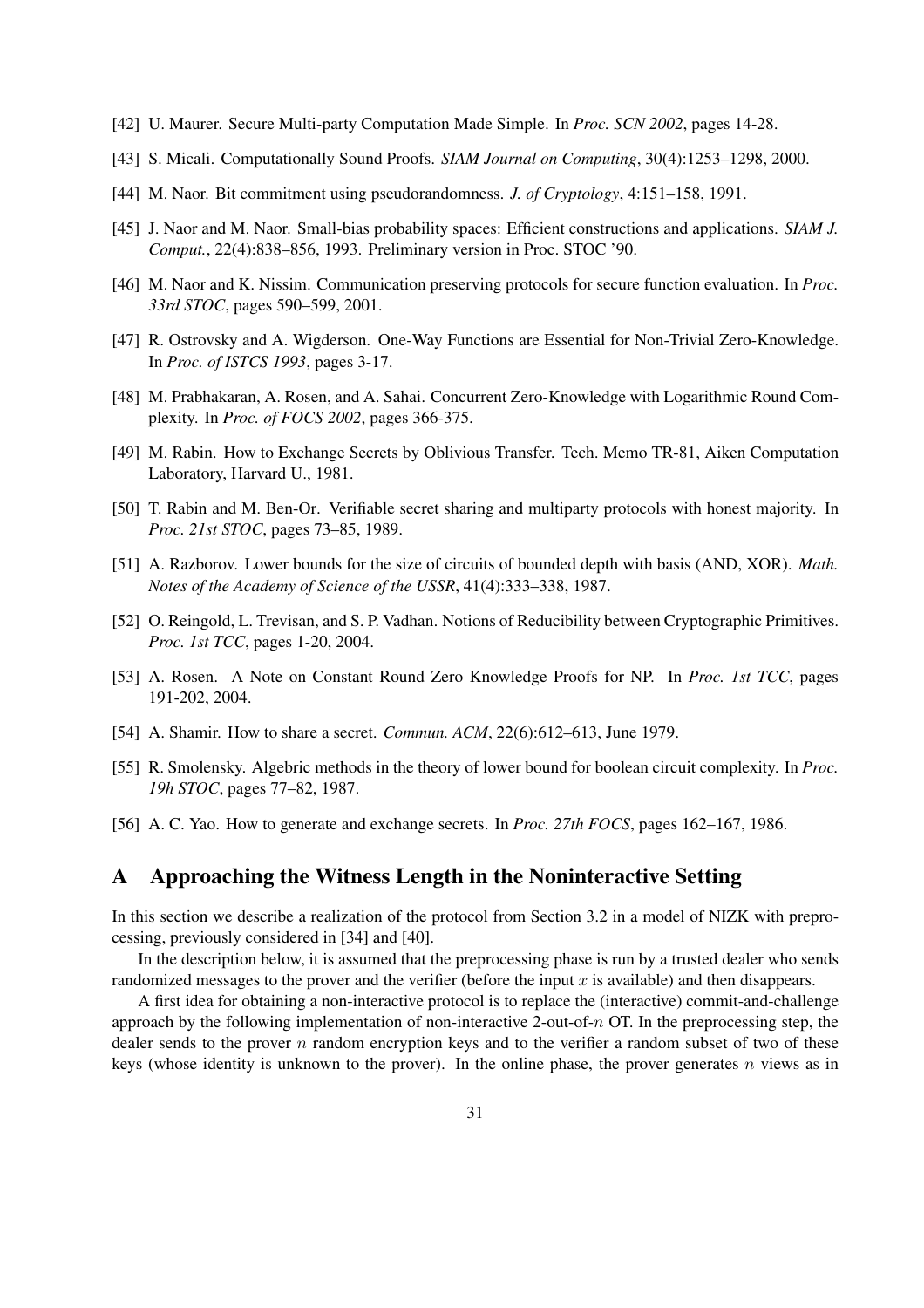the interactive protocol and sends the encryption of each view  $V_i$  using the corresponding key. The verifier learns a random pair of views and, as in the basic protocol, verifies their consistency. (This can be repeated in parallel to amplify soundness.)

The statistical correctness of the underlying MPC protocol  $\Pi$  poses an additional difficulty. Picking the randomness to be used in the protocol Π during the preprocessing step is problematic because the prover may choose for some  $x \notin L$  its input w *after* getting to see this randomness. Here, however, we can use a simple modification of [1] that gives a family of protocols  $\Pi_\rho$ ,  $\rho \in \{0,1\}^{mk \cdot \text{polylog}(s)}$ , such that each  $\Pi_\rho$  has roughly the same complexity as Π, and a random protocol from this family is perfectly correct and private except with  $2^{-k}$  probability over the choice of  $\rho$ . The protocol can now proceed as in the perfect case, except that a random  $\rho$  is given to both the prover and the verifier during the preprocessing step, and  $\rho$  is used to define a protocol  $\Pi_{\rho}$  to be used in the proof. (If the choice of x can depend on  $\rho$ , the length of  $\rho$  should be increased roughly by  $|x|$ .)

Fact A.1 *(modified [1].) Let* C *be a constant depth circuit, as in Fact 3.6. Then, there exists a family of*  $(2, n)$ -secure MPC protocols  ${\{\Pi_\rho\}}_{\rho \in \{0,1\}^{mk \cdot \text{polylog}(s)\}}$ , with parameters n, m as in Fact 3.6 and communica*tion complexity and randomness complexity of* m · polylog(s)*. Moreover, with overwhelming probability over the choice of*  $\rho$ *, the protocol*  $\Pi_{\rho}$  *computes*  $C(\cdot)$  *with perfect correctness and privacy.* 

(Using the terminology and notation of [1], we need to get an RPC  $p_{\rho}(x, r)$  with public randomness  $\rho$  of size  $mk \cdot \text{polylog}(s)$  that, with overwhelming probability over the choice of  $\rho$ , is perfectly correct. This can be achieved by repeating the basic RPC construction from [1]  $O(mk)$  times, reducing the error probability on any fixed input  $w \in \{0,1\}^m$  to  $2^{-km}$ , and then applying efficient degree-3 randomizing polynomials for a threshold function on the output. By a union bound argument, an overwhelming fraction of the  $\rho$  will be good for *all* inputs w.)

Given such a family  $\Pi_{\rho}$ , the zero-knowledge protocol  $\Pi_R$  in the non-interactive model proceeds as follows:

- 1. (Preprocessing phase) The trusted dealer chooses a random protocol index  $\rho$  and sends it to both the prover and the verifier. It also picks n random symmetric encryption keys  $K_1, \ldots, K_n$  that it sends to the prover, and it picks at random two distinct indices  $i, j \in [n]$  and sends to the verifier  $(i, j, K_i, K_j)$ .
- 2. (Proof) The prover picks at random  $w_1, \ldots, w_n \in \{0, 1\}^m$ , such that  $w_1 \oplus \ldots \oplus w_n = w$ , as well as randomness  $r_1, \ldots, r_n$  for  $\Pi_{\rho}$ . She emulates the execution of  $\Pi_{\rho}$  on inputs  $(x, w_1, \ldots, w_n)$  and random inputs  $r_1, \ldots, r_n$ . Based on this execution, the prover prepares the views  $V_1, \ldots, V_n$  of the n players in  $\Pi_{\rho}$ . She separately encrypts each view  $V_i$  using the key  $K_i$  given to it in the preprocessing phase, and sends  $e_1 = \text{ENCRYPT}(V_1, K_1), \dots, e_n = \text{ENCRYPT}(V_n, K_n)$  to the verifier.
- 3. (Verification) Verifier decrypts  $V_i$ ,  $V_j$  using  $e_i$ ,  $e_j$  and the keys  $K_i$ ,  $K_j$  he got in the preprocessing phase, and accepts if and only if the output of both  $P_i$  and  $P_j$  (as follows from their views) is 1 and the two views are consistent (according to  $\Pi_{\rho}$ ).

Due to its similarity to our previous constructions, we only sketch the properties of the protocol. The completeness of the protocol is easily verifiable. For the soundness, since we assume that the preprocessing phase is carried out by a trusted party, then  $i, j$  are completely hidden from the prover. If the randomly chosen protocol  $\Pi_{\rho}$  is not perfectly correct then protocol  $\Pi_R$  provides no guarantees; this however happens with negligible probability. Otherwise (i.e.,  $\Pi_{\rho}$  is perfectly correct), if the views are not all consistent, then this is detected with probability at least  $1/n^2$  and if the views are consistent then, by the perfect correctness,